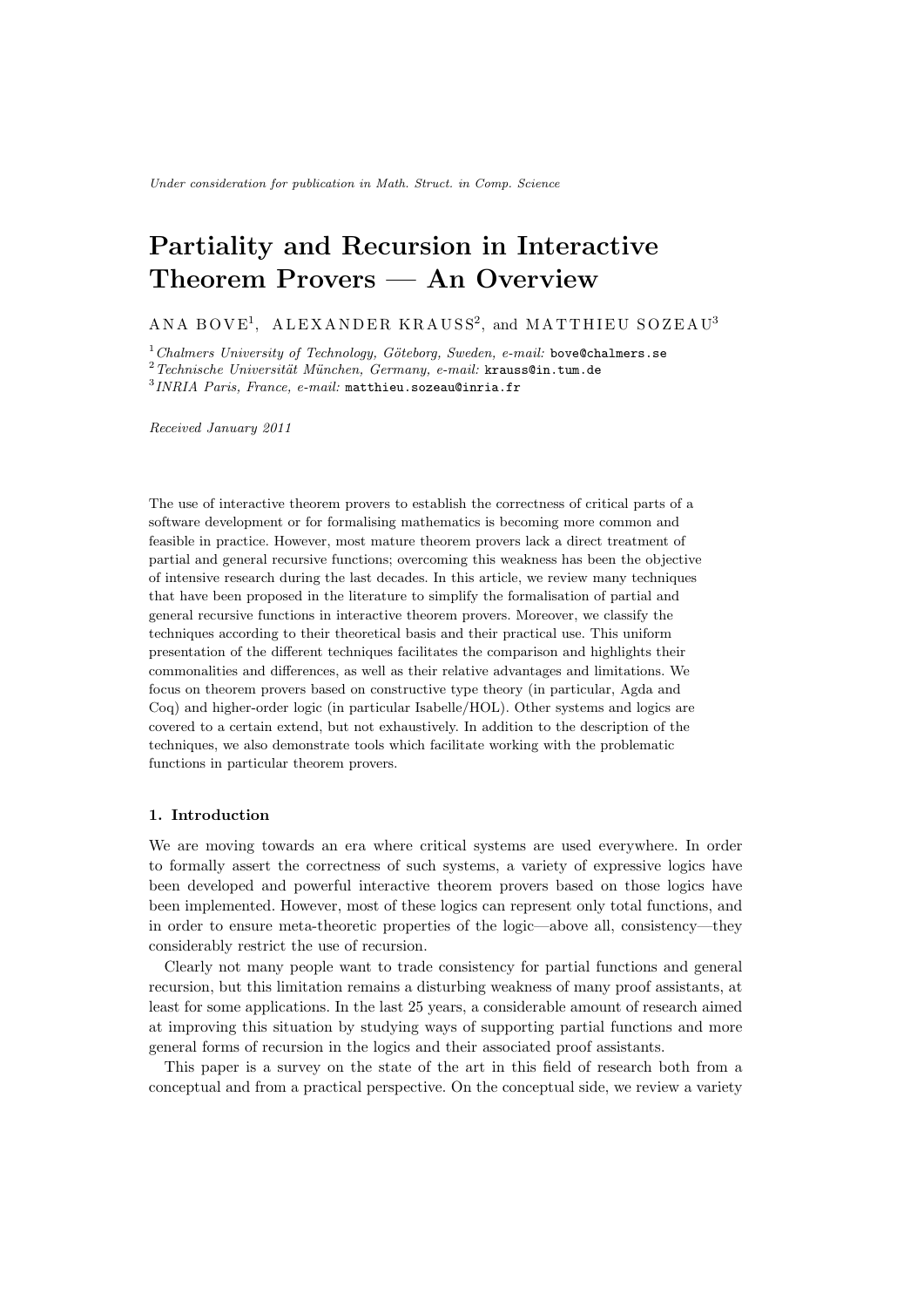of approaches from the literature, discuss their properties, commonalities and differences. On the practical side, we present a number of tools that were developed on top of some proof assistants to make working with partial and recursive functions more convenient. Both the ideas and the tools presented here witness the importance of this field as well as its progress during the last decades.

It must be clear to the reader that we do not aim at proposing new techniques or refinements to existing ones here, but at collecting and classifying the ideas spread over the literature. Our contribution in this paper is the presentation of a big picture in the field of partiality and general recursion, a picture which is often not visible when discussing just one approach, possibly confined to a particular logic or theorem prover. With this, we hope to help in understanding the connections between existing ideas and further advancing the state of the art.

# 1.1. Scope of This Paper

We mainly discuss work that has been done in the context of higher-order formalisms, notably the various flavours of (intensional) constructive type theory and classical higherorder logic. Despite many subtle but important differences in foundations, considering constructive and classical logics together yields interesting insights. Even techniques that seem specifically tailored to one logic sometimes have close relatives in the other, and such connections only become visible in direct comparison.

In addition, we concentrate on the proof assistants with which the authors are most familiar, namely, Agda, Coq, and the family of HOL systems (HOL4, HOL Light, and Isabelle/HOL), although we sometimes also comment on the situation in the related systems ACL2 and PVS.

When it comes to partiality, we are mainly interested in the partiality that arises from (non well-founded) recursion rather than the partiality which results from a function not being defined on a certain argument, as for example the head or tail of a list. There are well known ways to deal with the latter class of partiality such as returning an uninteresting value of the codomain, returning a value in an option type, or restricting the domain of the function in order to exclude the values on which the function is not defined. This said, if a method is particularly suited for treating this kind of partiality we will comment on that.

Finally, we do not discuss functions over infinite objects, in other words, we do not consider the problem of corecursive functions over elements of a coinductive type. In such definitions, the notion of productivity replaces that of termination, and different (though related) approaches are required. The research in this area is much younger (and possibly not well-understood yet) and not many practical tools exist, so we leave a general overview of this topic for a later stage.

#### 1.2. Terminology and Notation

In the following, we introduce terminology and notational conventions that we use throughout this paper in the hope to ease its reading.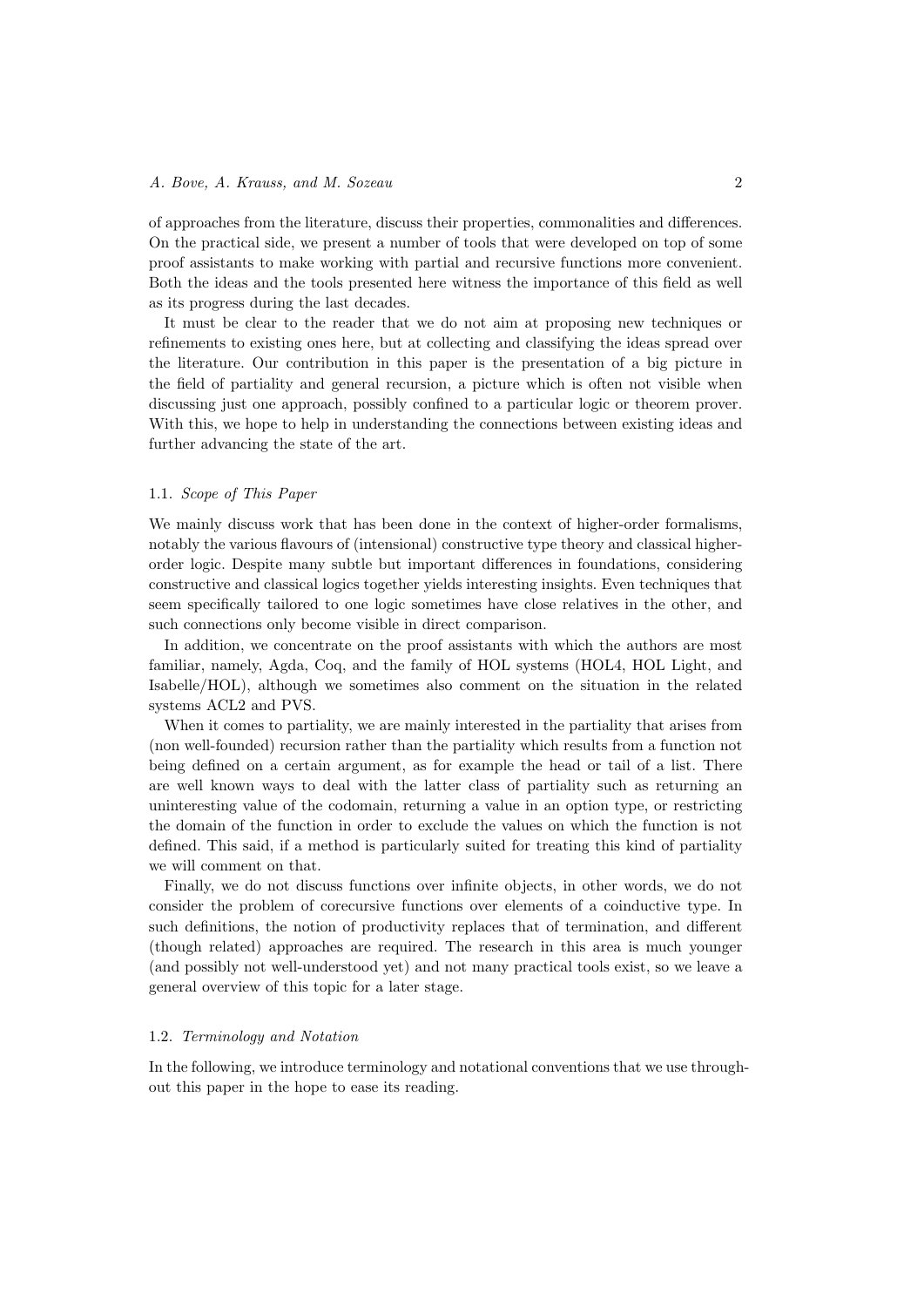The term *system* refers to a proof assistant, including its logic and implementation. It defines the rules that specify which definitions and reasoning steps are allowed and which are invalid, and thus it ultimately determines what a user can do without voiding the warranty. Examples of systems include Agda, Coq, and Isabelle/HOL.

Techniques are the basic units in which we organise the content of this paper. A technique can be a particular way of using a system, or a way of extending it. We use this term for grouping together approaches that are based on similar ideas. However, there is no formal definition that can tell us when some related approaches should be considered the same technique or separate ones. We merely tried to find a compromise that reflects our current understanding of the relations between the various published approaches.

One important classification criterion is the distinction between axiomatic and definitional techniques. Following traditional terminology from the HOL community, we call a technique axiomatic if it involves modifications to the rules of the system. This may happen by adding axioms, enriching the calculus with new constructs, or simply by generalising the criteria that specify which definitions are accepted by the system. Techniques that do not make such modifications but work entirely within the given rules of the system are called definitional. In essence, such techniques can be employed by the user of an unmodified system without violating the rules.

Some definitional techniques use constructions that are difficult or tedious to carry out manually. A tool is a program that simplifies the practical use of some technique and smooth its integration with the constrains of the logic behind the system, and which possibly also automates the generation of certain definitions and proofs. By definition, anything a tool does can also be done directly by the user, which is why tools do not increase the expressive power of a system—they merely make it more convenient to use. A consequence (and advantage) of this is that no new meta-theoretic issues can arise, since the system itself remains the same.

In particular, definitional techniques and the associated tools can never compromise the soundness of a system, even if their implementation contains errors (which is very likely). This is a big advantage, since the tools do not have to be trusted. Minimising the trusted code base is important for high-assurance applications such as the verification of critical systems.

Moving into notational issues, we use typewriter font style when giving the definition of a program as in a standard functional programming language, and sans serif font style when giving the formalisation of a program in a formal logic.

Where appropriate, we make liberal use of implicit notation and omit type annotations at binders (such as  $\lambda$  or  $\forall$ ) provided the type is clear from the context. We also sometimes omit the declaration of parameters in a type such as in map :  $(A \rightarrow B) \rightarrow [A] \rightarrow [B]$ , where we consider types  $A$  and  $B$  as implicitly declared. In the corresponding application map f  $xs$ , the type arguments A and B are then also implicit, since they can easily be inferred from the other arguments. We might even leave  $A$  and  $B$  implicit in the application also when they have been explcicitly declated in the type.

Note that our use of implicit arguments is independent from the syntactic conventions of any particular system, which may require more explicit notation.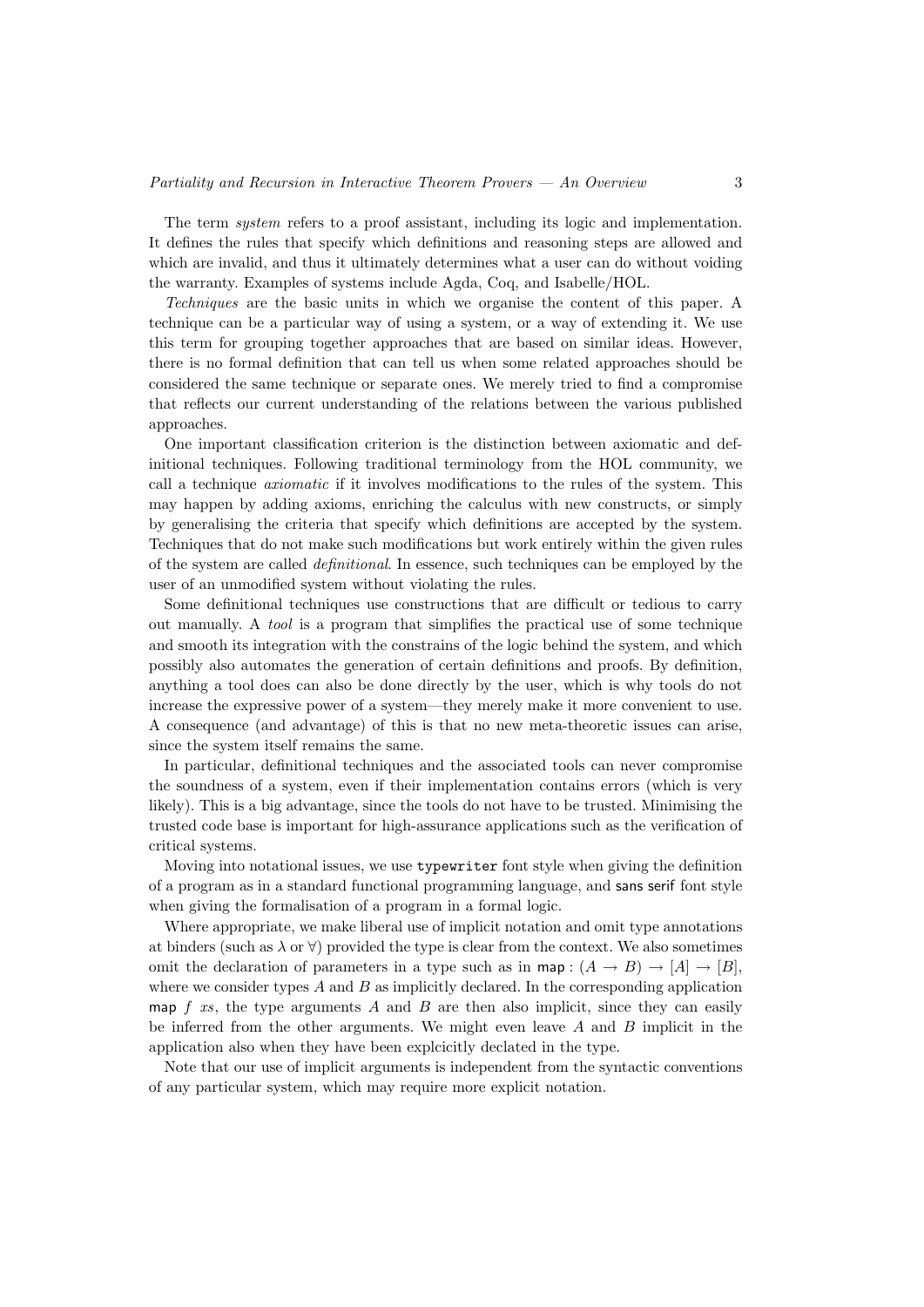#### 1.3. Some Preliminary Notions

We now recall some known concepts that are needed later. The reader familiar with any of them can safely skip the corresponding paragraph.

Graph of a Function. Given a function  $f: A \rightarrow B$ , the graph of f is the relation  $G_f \subseteq A \times B$  containing the (ordered) pairs  $(x, f, x)$ .

Observe that, since a function has at most one result for each argument,  $G_f$  has the property that  $\forall x \ y \ z. (x, y) \in G_f \land (x, z) \in G_f \rightarrow y = z$ . Hence, to state that a relation  $R \subseteq A \times B$  represents the graph of a function we need to show that for any x, there exists at most one y such that  $(x, y) \in R$ .

Functional of a Function Definition. Given a (recursive) function  $f: A \rightarrow B$ , we can define a second order function called functional  $F : (A \rightarrow B) \rightarrow A \rightarrow B$  such that F is itself non-recursive and  $f = F f$ . For example, a functional for the addition of natural numbers is the following:

$$
F = \lambda h \; x \; y. \; \text{if} \; x = 0 \; \text{then} \; y \; \text{else} \; (h \; (x-1) \; y) + 1
$$

Monads. In functional programming, a monad can be seen as a datatype which is (in general but not necessarily) used to express computations with side effects. Monads were introduced by Moggi (1991) and they are now common practice in certain programming languages such as Haskell.

A monad consists of a type constructor M with two operations: return :  $A \rightarrow M A$ , which takes a value from a type an returns it inside the monadic constructor, and bind : M  $A \to (A \to M B) \to M B$ , sometimes denoted as  $\gg =$ , which extracts a value from a monadic constructor and passes it to the function that will perform the next computation.

It is common to use the so-called do-notation when working with monads, to mimic the appearance of imperative programs. Using such notation, the following programs are equivalent:

$$
f \gg = \lambda x. \, g \, x \gg = \lambda y. \, \text{return } y \qquad \qquad \text{do } x \leftarrow f; \\
y \leftarrow g \, x; \\
\text{return } y
$$

Well-Foundedness. Many of the techniques and tools we present in this paper are based on the notion of well-foundedness. Although we expect most of our readers to be familiar with this notion in some way, we informally recall it here; a formal definition is given in §[5.1.](#page-17-0)

Given a binary relation  $\prec$  over a set A, the well-founded part of  $\prec$  is defined as the set of a's in A such that there exists no infinite decreasing sequence starting from a. The relation  $\prec$  is said to be *well-founded* if the well-founded part of  $\prec$  is exactly the set A (Aczel 1977).

To understand why this notion is important when we formalise recursive definitions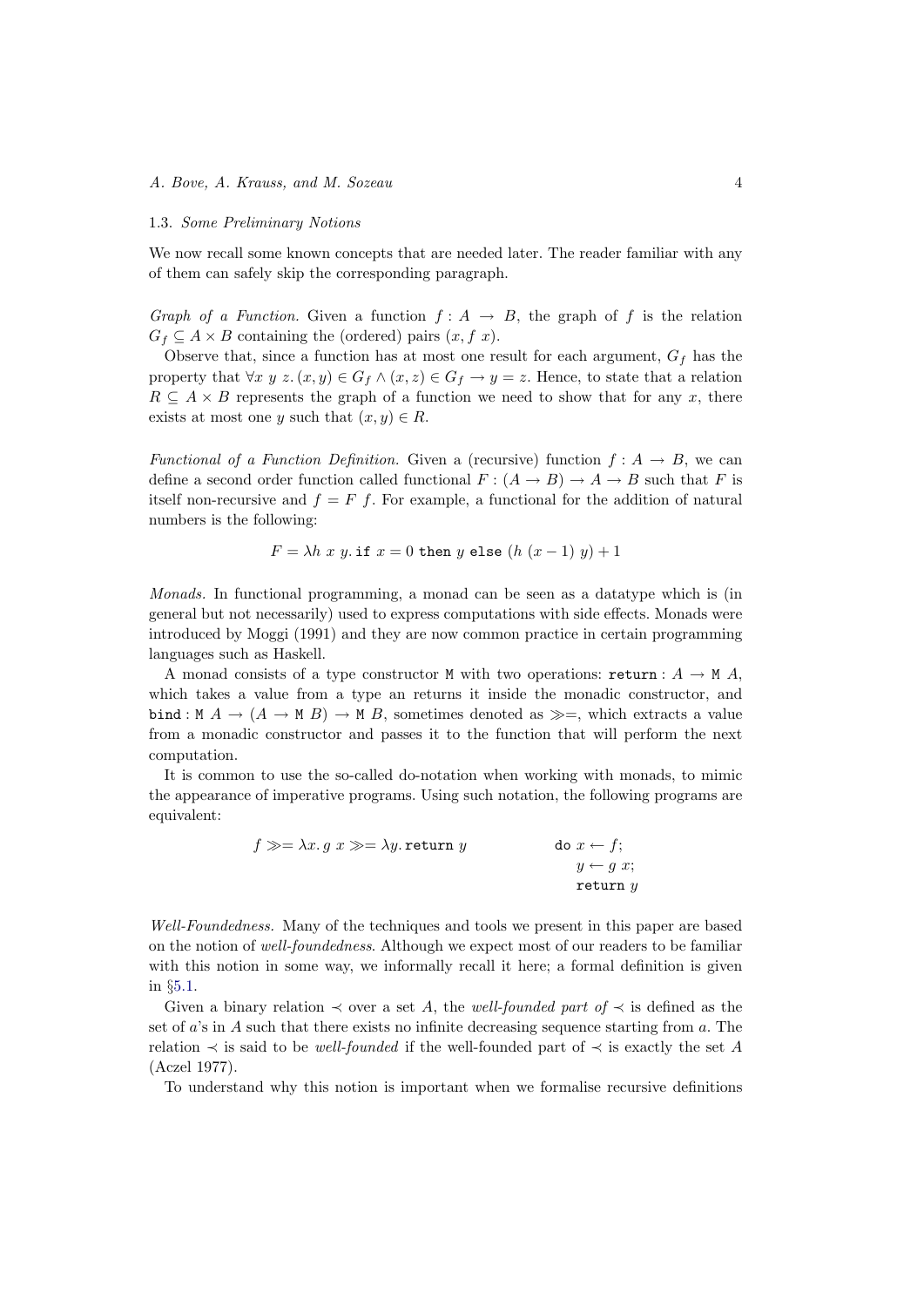in a logic of total functions, consider a function  $f$  which is recursive on elements of type A and let  $\prec$  be a well-founded relation over A. If we can show that every recursive call of f is made on a smaller argument with respect to  $\prec$ , and given that any decreasing chain  $a_1 \succ a_2 \succ \ldots$  must be of finite length, then we can be sure that the recursion will eventually terminate when we evaluate the function on a certain argument; in other words, f is total on A.

# 1.4. Outline of the Paper

The rest of this paper is organised as follows. In §[2](#page-4-0) we present a small collection of examples that we use in the rest of the paper. In §[3](#page-6-0) we describe the necessary logical foundations, both constructive and classical. The next two sections comprise the main body of this paper and consist of example-guided descriptions of different techniques for dealing with partiality and general recursion, which we discuss and compare as we go along. We differentiate between axiomatic  $(\S 4)$  $(\S 4)$  and definitional techniques  $(\S 5)$  $(\S 5)$ . Later, in §[6,](#page-34-0) we demonstrate tools implemented on top of Coq and Isabelle/HOL, which simplify the practical use of some of the ideas described before. Finally, §[7](#page-38-0) presents some concluding remarks.

#### <span id="page-4-0"></span>2. Running Examples

In the rest of the paper, we use a number of running examples. They are chosen to illustrate specific forms of function definitions that present different difficulties. This choice of simple and somewhat artificial examples is deliberate: they merely serve as vehicles for explaining the fundamental ideas we present in this paper, which equally apply to more practically relevant functions. The examples are introduced here as one would define them in a standard functional programming language.

#### 2.1. A Total Function: Quicksort

The first example is the quicksort algorithm as it is found in functional programming textbooks.

$$
\begin{aligned}\n\mathbf{qs} \n\begin{bmatrix}\n\end{bmatrix} &= \n\begin{bmatrix}\n\end{bmatrix} \\
\mathbf{qs} \n(x::xs) &= \mathbf{qs} \n\begin{bmatrix}\n\text{filter} \ (\lambda y. y \leq x) \ xs\n\end{bmatrix} + x:: \mathbf{qs} \n\begin{bmatrix}\n\text{filter} \ (\lambda y. y > x) \ xs\n\end{bmatrix}\n\end{aligned}
$$

To prove termination of qs we must reason about filter and show that it does not increase the size of the list. This is beyond the scope of syntactic checks that only look at the present function definition. Moreover, it requires induction, so just unfolding the definition of filter inside of qs does not help.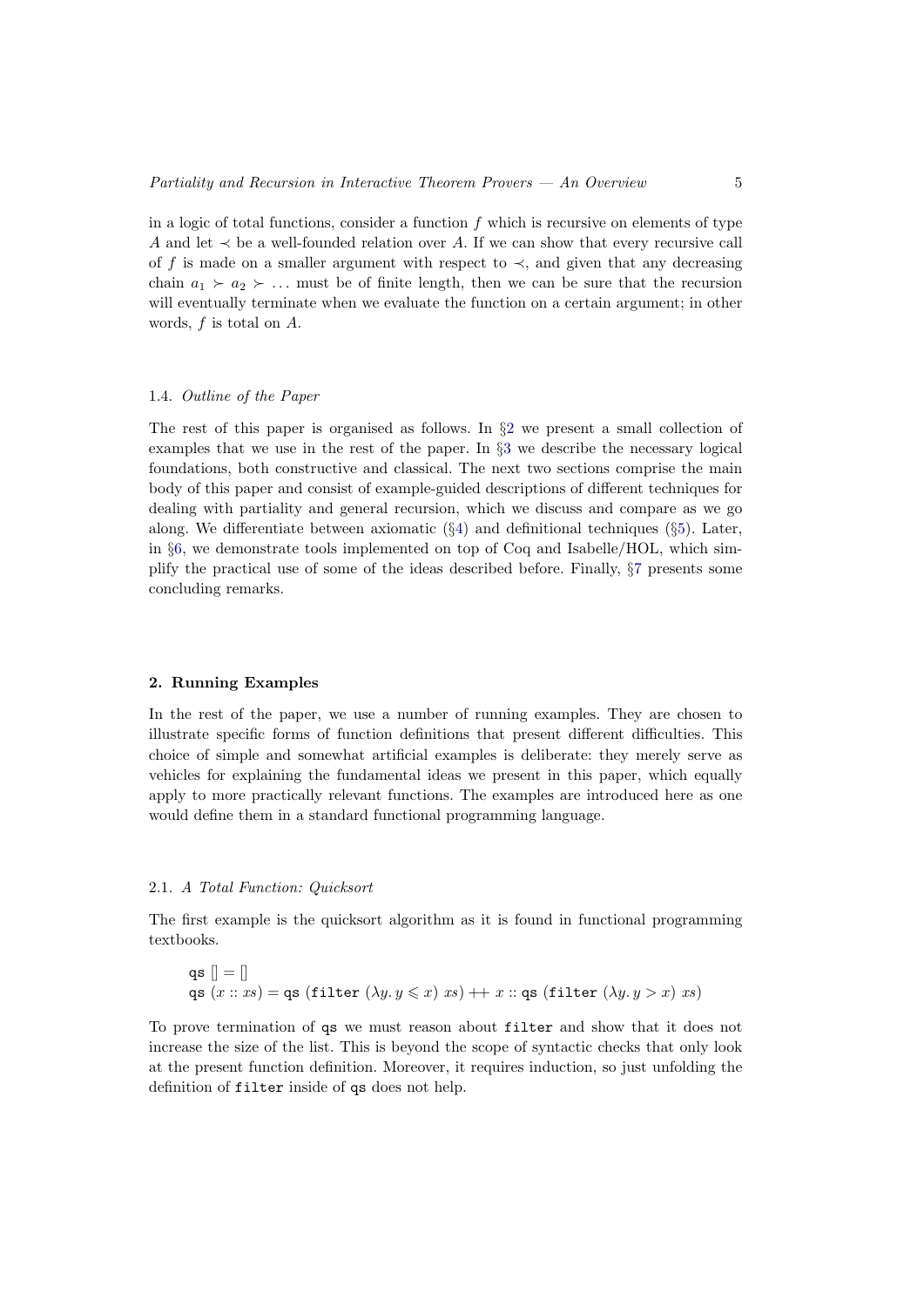#### <span id="page-5-0"></span>2.2. A Function that Alternates the Decreasing Argument: Merge

Our second example is a total function that merges two ordered lists.

merge  $xs$   $|| = xs$ merge  $\parallel$   $ys = ys$ merge  $(x:: xs)$   $(y:: ys) =$ if  $x < y$  then x :: merge xs  $(y :: ys)$  else y :: merge  $(x :: xs)$  ys

Observe that, when both lists are not empty, the argument which gets structurally smaller on each recursive call varies depending on how the heads of the lists compare: if  $x < y$ then the first list gets smaller, otherwise the second does.

### 2.3. A Nested Function: McCarthy's 91-Function

Our next example is a well-known (artificial) challenge problem is McCarthy's 91-function.

f91  $n =$  if  $n > 100$  then  $n - 10$  else f91 (f91  $(n + 11)$ )

Even if of no practical use at all, this function is interesting because of its confusing recursive structure, which escapes immediate comprehension. In particular, it uses nested recursion, i.e., the argument of a recursive call contains another recursive call to the function being defined. Since the termination behaviour of a nested recursive function may depend on its functional behaviour, reasoning about termination and functional behaviour are often interdependent. This circularity makes certain ideas discussed in §[5](#page-17-1) more difficult or impossible.

# <span id="page-5-1"></span>2.4. A Function with Higher-Order Recursion: Mirror

Higher-order recursion means that some of the recursive calls are not fully applied on the right-hand side of the definition of a function. As an example, let us consider the following function, which operates on  $n$ -ary trees that are built using the single constructor tree :  $A \rightarrow$  [Tree  $A$ ]  $\rightarrow$  Tree  $A$ .

```
mirror (tree a ts) = tree a (rev (map mirror ts))
```
The difficulty here is that the termination of this function critically depends on how the higher-order map function uses its argument. Again, this interdependency makes certain approaches unapplicable.

## 2.5. A Partial Function: Iter $_0$

All functions presented above are total. As a genuinely partial function we consider the following iteration combinator, which is a slightly simplified variant of the well-known unfold function. It iterates a function  $f : Nat \rightarrow Nat$  on an argument x and returns a list of all the intermediate values until the iteration reaches zero.

$$
\mathtt{iter}_0 \; f \; x = \mathtt{if} \; x = 0 \; \mathtt{then} \; [] \; \mathtt{else} \; x :: \mathtt{iter}_0 \; f \; (f \; x)
$$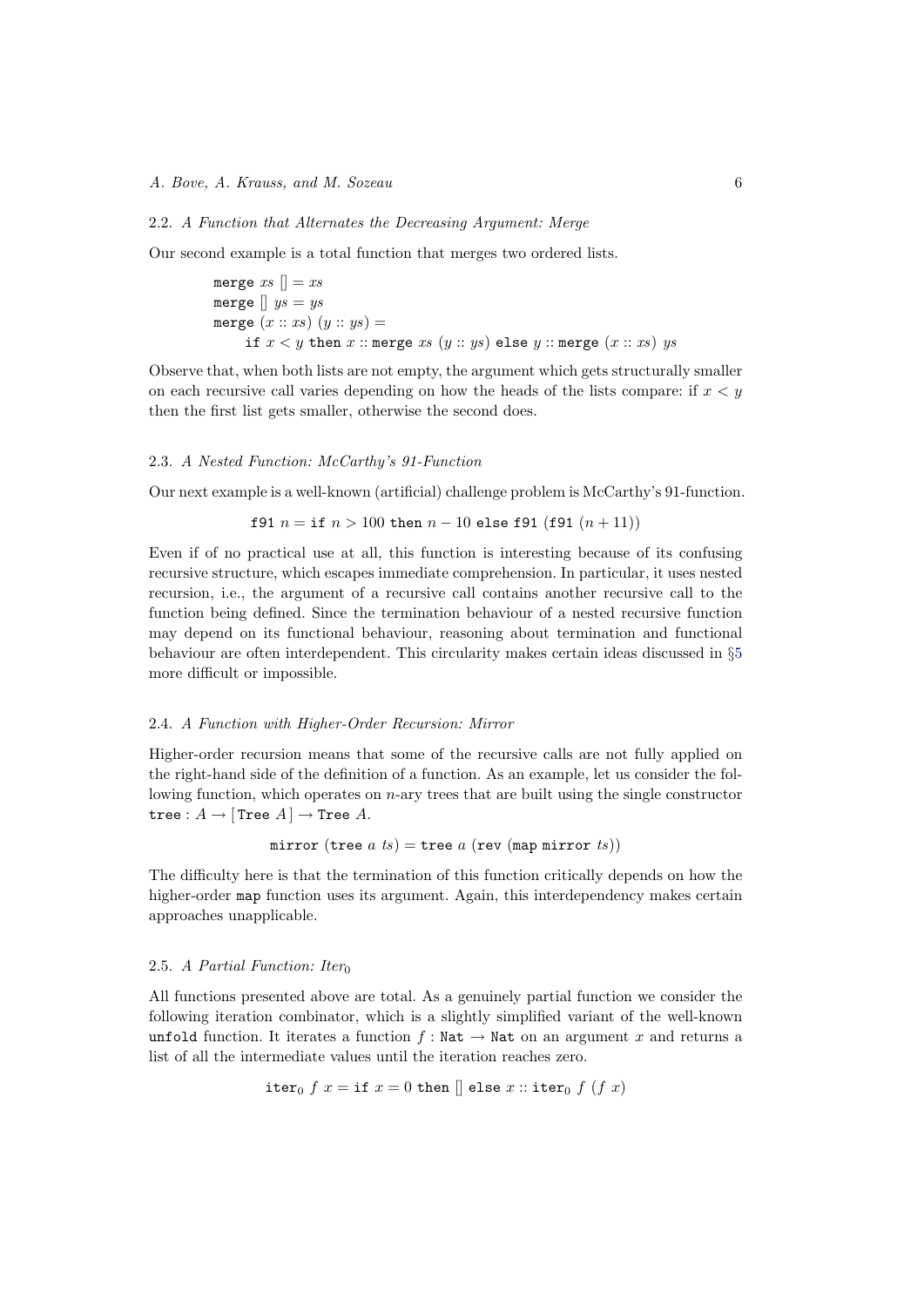This computation clearly loops when the value zero is never reached, so we cannot expect to give a termination proof in general.

## <span id="page-6-0"></span>3. Logical Foundations

In this section we introduce the logical foundations needed for understanding the ideas we present in this paper. We first describe constructive type theory, which is the basis of Agda and Coq, and then we introduce higher-order logic, which is the common basis of the HOL systems, and which we use to explain classical techniques in general.

Our presentation of the logics abstracts over some (for the purpose of this paper) inessential details of how certain concepts are represented in a particular system, e.g., parametrised (co)inductive definitions. The interested reader can consult the documentation and the standard library of the respective systems for further details and precise definitions of some of the concepts used in this paper.

# 3.1. Constructive Type Theory

We give here a brief introduction to (intensional) constructive type theory; for further reading please refer to Martin-Löf (1984) and Coquand and Huet (1988).

In this paper, we use constructive type theory as a programming language with dependent types. In addition, by following the Curry-Howard isomorphism (Howard 1980) a type can be seen as a proposition, and the elements of that type as the proofs of that proposition. Therefore, proof checking simply amounts to type checking. In particular, if a specification states the existence of an object with certain properties, a proof of the specification includes a program that computes such an object.

In type theory we have terms and types. Terms are denotations of mathematical or computational objects, and types are collections of terms. A type is explained by saying what its elements are and what it means for two of its elements to be equal.

We consider two basic types, Set and Prop, comprising sets and propositions respectively. Both sets and propositions are inductively defined; we explain later how such definitions look like.

We now introduce some basic type formers.

Type of Elements. Given an inductively defined set (or proposition) A, the elements of A form a type denoted  $E(A)$ . Most implementations of type theory however—and in particular the two implementations we are concerned with in this paper, namely Agda and Coq—perform this step automatically and in practice, the user does not need to deal with this type former. So in the sequel, we simply write A instead of  $E(A)$  and if a is an element of A we say that a has type A.

Dependent Product. (Sometimes also known as  $\Pi$ -type or as the Cartesian product of a family of types.) A dependent product constructs the types of (dependent) functions. Let  $\alpha$  be a type and  $\beta$  be a family of types over  $\alpha$ , that is, for every element a in  $\alpha$ ,  $\beta$  a is a type. We write  $\forall x : \alpha, \beta$  x for the type of dependent functions from  $\alpha$  to  $\beta$ , and repeated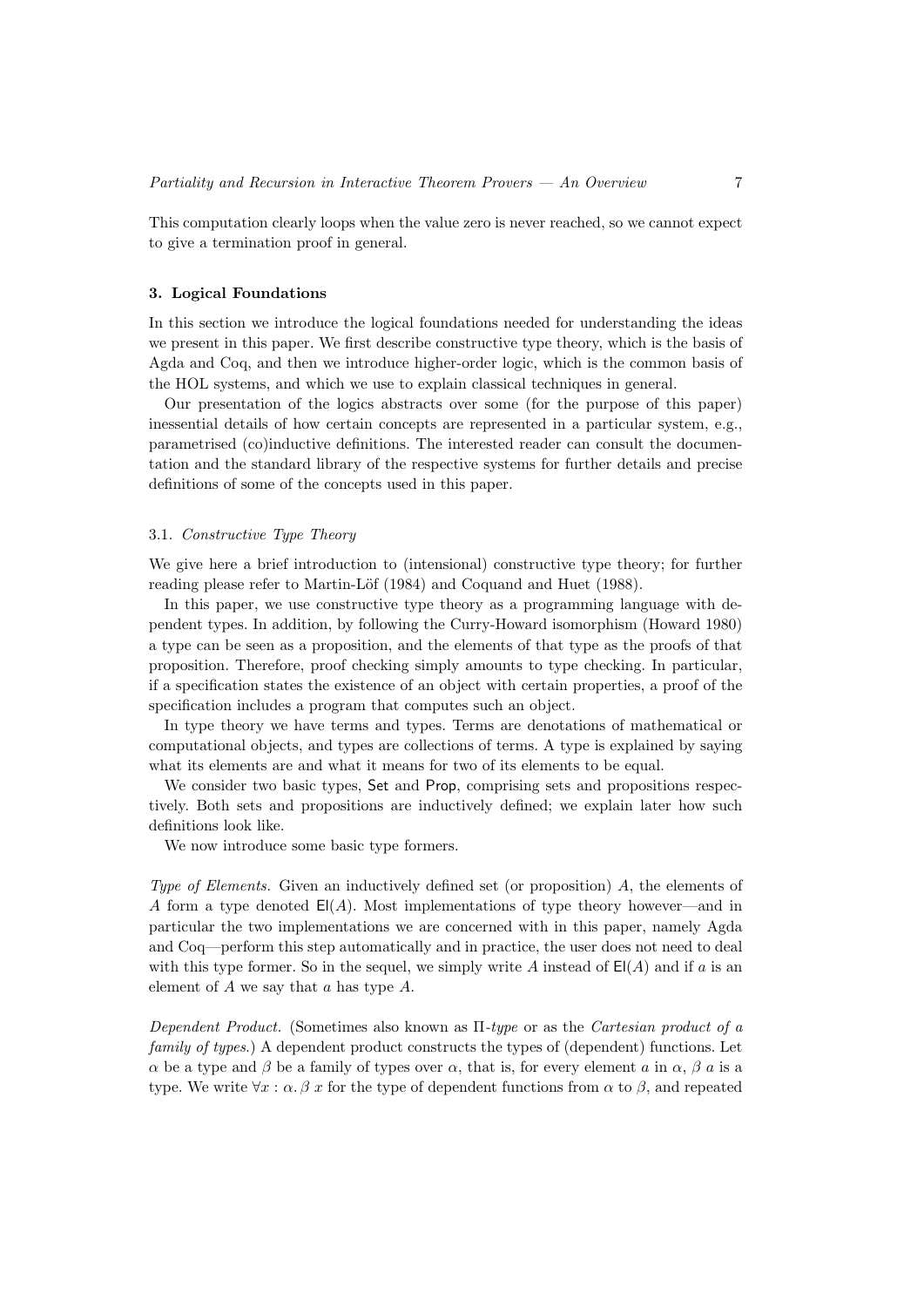dependent products as  $\forall (x_1 : \alpha_1) \cdots (x_n : \alpha_n) \beta x_1 \cdots x_n$ . In the special case where  $\beta$ does not depend on x we simply write  $\alpha \to \beta$  for  $\forall x : \alpha, \beta$ .

Abstractions are the canonical elements of function types and they are denoted  $\lambda x$ :  $\alpha$ . or simply  $\lambda x. b$ , if the type of x can be deduced from the context. Repeated abstractions are written as  $\lambda(x_1 : \alpha_1) \cdots (x_n : \alpha_n)$ .  $\beta$ . If  $f : (\forall x : \alpha \ldotp \beta x)$  and  $a : \alpha$  then  $f \alpha : \beta a$ .

As an example, consider the identity function  $\lambda(A : Set)(x : A)$ . x which has type  $\forall A : \mathsf{Set}. A \rightarrow A.$ 

The suggestive notation using  $\forall$  and  $\rightarrow$  is no coincidence: Via the Curry-Howard isomorphism, the type  $\forall x : \alpha, \beta x$  models universal quantification whose proofs are functions that return a proof of  $\beta x$  for any  $x : \alpha$ . Similarly, the non-dependent function type  $\alpha \to \beta$ models implication whose proofs are functions that map a proof of  $\alpha$  to a proof of  $\beta$ .

Dependent Sum. (Sometimes also known as  $\Sigma$ -type.) If  $\alpha$  is a type and  $\beta$  is a family of types over  $\alpha$ , then  $\Sigma x : \alpha \beta x$  denotes the disjoint union of a family of types whose canonical elements are pairs  $(a, b)$ , for  $a : \alpha$  and  $b : \beta a$ . If  $p : \Sigma x : \alpha \cdot \beta x$ , then  $\pi_1$  and  $\pi_2$  select the different components of p so that  $\pi_1$  p :  $\alpha$  and  $\pi_2$  p :  $\beta$  ( $\pi_1$  p).

When  $\beta$  does not depend on  $\alpha$ , we write  $\alpha \times \beta$  for the (non-)dependent sum of  $\alpha$  and  $\beta$ . Note that this special case corresponds to the standard Cartesian product of two sets.

In the particular case where  $\alpha$ : Set and  $\beta : \alpha \to \text{Prop}$ , the Σ-type is called a *subset* type and is written  $\{x : \alpha \mid \beta x\}.$ 

Dual to products, sigma types correspond to the constructive interpretation of existential quantifiers where their elements are pairs of a witness and a proof that this witness satisfies the property. We might then denote  $\Sigma x : \alpha, \beta, x$  as  $\exists x : \alpha, \beta, x$  instead.

As we mentioned before, sets and propositions are inductively defined; we now explain such definitions in more detail.

Inductive Definitions. Given types  $\alpha_1, \ldots, \alpha_n$ , an inductive definition is introduced as a constant  $\chi$  of type  $\forall (x_1 : \alpha_1) \cdots (x_n : \alpha_n) \in \tau$ , where  $\tau$  is either Set or Prop. We must specify the constructors that generate the elements of  $\chi$   $a_1 \cdots a_n$  by giving their types, for  $a_1 : \alpha_1, \ldots, a_n : \alpha_n a_1 \cdots a_{n-1}$ . To guarantee that terms are well-founded, we need to impose a positivity condition on the type of the constructors. For a formal description of inductive definitions we refer to Coquand and Paulin (1990).

As an example, we give the inductive definition of the set of lists over a type A.

Inductive 
$$
[\_]
$$
 :  $\forall A$  : Set. Set  
 $[] : [A]$   
 $\_$  ::  $\_$  :  $A \rightarrow [A] \rightarrow [A]$ 

Of particular importance is the definition of the equality proposition stating that any element in a set is equal to itself.

Inductive 
$$
\_ = \_ : \forall A : \text{Set. } A \to A \to \text{Prop}
$$
  
refl :  $\forall a : A. a = a$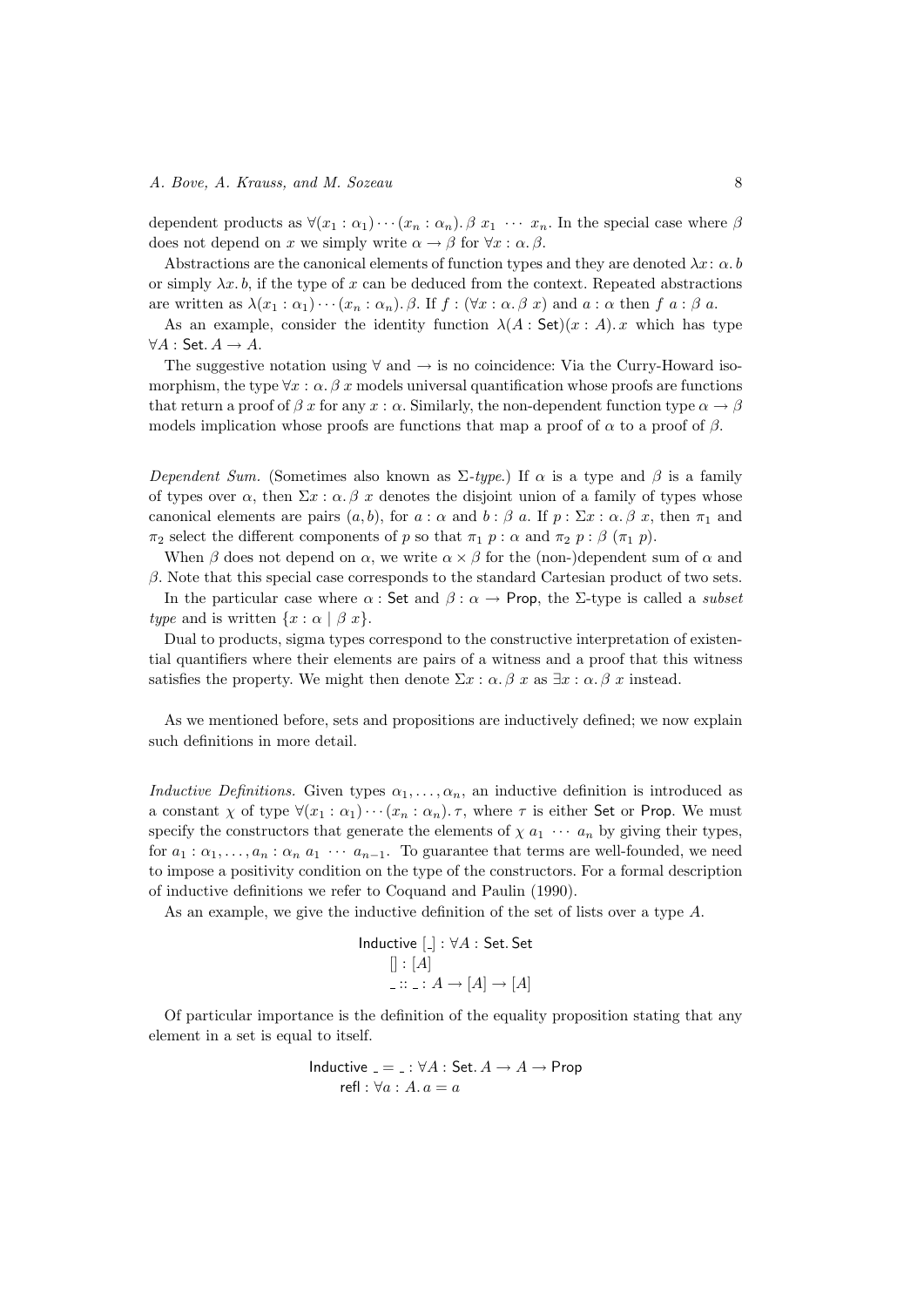Given this definition, we can easily derive all the desired properties of equality such as equivalence and congruence.

Associated to each inductive definition there is an elimination rule which can be used for defining functions and proving properties over elements of the inductively defined set or proposition. The elimination rule for lists is the following:

$$
\begin{aligned}\n\text{listrec}: \forall (xs: [A])(C: [A] \to \tau). \\
C \parallel \to (\forall (a: A)(as: [A]). C as \to C (a:: as)) \to C xs \\
\text{listrec} \parallel C \cdot e = c \\
\text{listrec} \cdot (a:: as) \quad C \cdot e = e \cdot a \cdot as \quad (\text{listrec} \cdot as \quad C \cdot e) \\
\end{aligned}
$$

where  $\tau$  is either Set—if we want to use the rule for defining recursive functions over lists—or Prop—if we want to use the rule for proving properties of lists by induction.

Using listrec, we could easily define the append function.

$$
xs + ys =
$$
 listrec *xs ys* ( $\lambda x$  *y z*.*x* :: *z*)

Most implementations of constructive type theory however, allow functions to be defined by pattern matching and recursion on (some of) its arguments, which is more convenient and general (see §[4.1\)](#page-12-1).

We omit further details on the general format of the elimination rule. Readers are encouraged to refer to Nordström et al. (1990) and Coquand and Paulin (1990).

Coinductive Definitions. Constructive type theories often support the definition of coinductive datatypes that represent infinite structures. The type of potentially infinite lists apparently mimics the inductive definition above:

Coinductive 
$$
[\![\cdot]\!] : \forall A : \text{Set}.
$$
 Set  $[\!] : [\![A]\!]$ 

\n\_\_ ::  $__ : A → [\![A]\!] → [\![A]\!]$ 

but it also allows the construction of infinite values such as the constant list of ones:

```
ones : [Nat]
ones = 1 :: ones
```
In order to preserve the consistency of the theory, we must impose what is known as the productivity condition on the definition of functions returning a coinductive value. It basically says that scrutinising a coinductive value to get its head constructor can always be performed in finite time. Just like termination, productivity is an undecidable property, so the systems rely on a sufficient syntactic criterion for determining it. The criterion requires that all corecursive calls appear as direct arguments of a coinductive constructor; such corecursive calls are said to be *guarded* (Giménez 1995). For example, ones is guarded by the  $\overline{\ }$  ::  $\overline{\ }$  constructor above.

Proof Irrelevance and Program Extraction. Even though the Curry-Howard isomorphism conveys a uniform view on programs and proofs, it can make sense to keep them separate, and use the basic type Set to represent programs and the basic type Prop to represent proofs. This distinction, which is made in Coq but not in Agda, is based on the notion of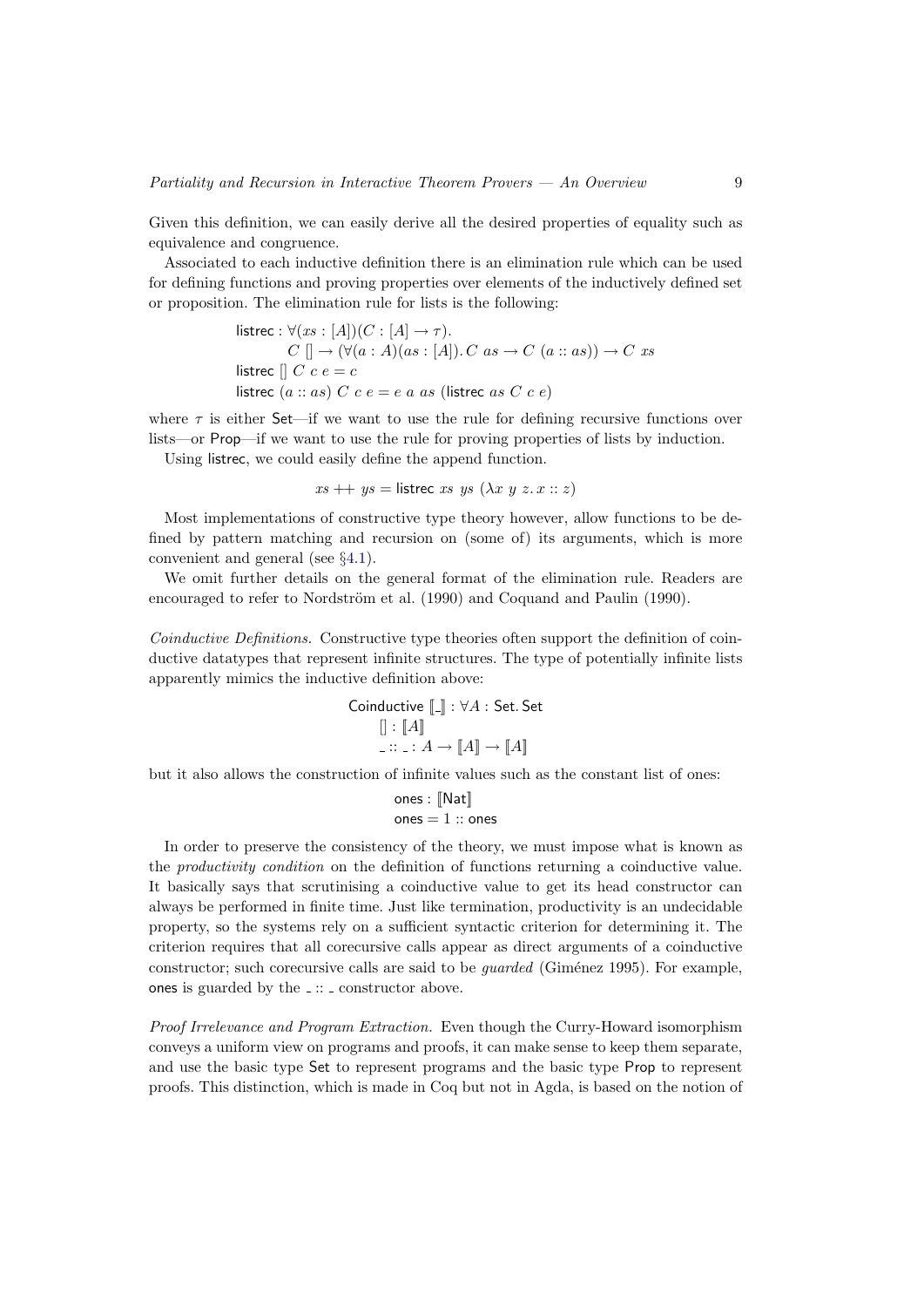proof irrelevance. While two different programs satisfying a certain specification A may not be considered equivalent, for example from the efficiency point of view, two proofs of the same proposition  $P$  are interchangeable, since their only purpose is to assert the truth of P. Since proofs are irrelevant, we can remove them and keep only the computational part of a term, a process that is known as program extraction.

This possibility of extracting a (non-dependent, functional) program from a term by removing all proofs in it imposes some restrictions on how proofs can be used inside terms. In particular, to guarantee proof irrelevance we may not inspect (pattern match on) a proof when we are defining a term in the type Set. There is however a subtlety here since it is still possible to pattern match on certain proofs inside a term: this is permitted only when the inductive definition of the proposition we pattern match on has at most one constructor whose arguments are all propositions—which in particular includes falsity, equality and accessibility proofs (§[5.1\)](#page-17-0). Intuitively, no program can behave differently depending on the shape of these proofs as they are computationally equivalent to the empty or unit type, hence it is safe to allow case analysis on them. It is moreover safe to erase these case analyses during extraction, at the condition that all the proofs are closed (i.e., there are no axioms).

3.1.1. Agda The Agda system (Agda 2008, Norell 2007) is primarily designed to be a programming language with dependent types, although it can also be used as an interactive proof assistant. It is implemented in Haskell (Peyton Jones 2003) and it is the latest in a sequence of similar systems developed at Chalmers University of Technology in Gothenburg, Sweden.

Agda implements a predicative extension of Martin-Löf (constructive) type theory (Martin-Löf 1984, Nordström et al. 1990). It extends Martin-Löf type theory with a number of features that make programming convenient, such as flexible mechanisms for defining inductive datatypes and for defining functions by pattern matching. It also extends Martin-Löf type theory with coinductive types and simultaneous inductive-recursive definitions as defined by Dybjer (2000).

The syntax of the language resembles Haskell and has ordinary programming constructs such as datatypes and case-expressions, signatures and records, let-expressions and modules. It has also a flexible way of naming functions, datatypes and constructors, including the possibility of having mix-fix names and of using Unicode in the names. As in Haskell, function definitions are given by pattern matching on one or several arguments.

When Agda is used as a proof assistant, restrictions must be imposed on the way a function is defined in order to guarantee its totality and hence, the consistency of the logic: pattern matching must be exhaustive and recursion must be terminating. Agda's termination checker implements a variant of size-change termination following ideas by Abel (1998) and Wahlstedt (2007); see §[4.1](#page-12-1) for a more detailed discussion on this issue.

Agda is based on the idea of direct manipulation and interactive refinement of proofterms and not on tactics, hence proofs are just terms, not scripts.

3.1.2. Coq The Coq proof assistant (Coq development team 2010) is based on the Calculus of (Co)Inductive Constructions (Paulin-Mohring 1993), and it can be used both as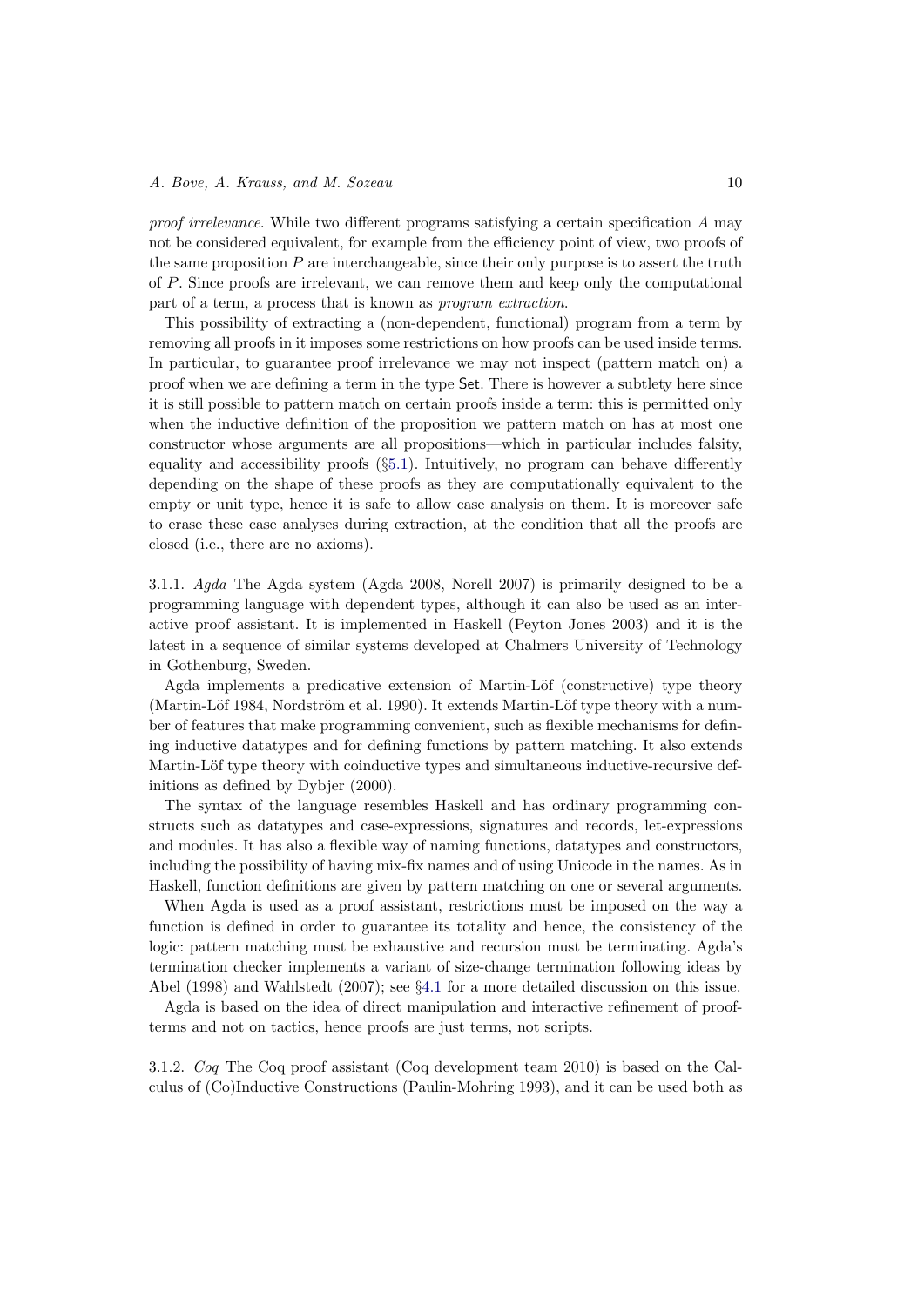a proof assistant for developing mathematics and as a functional programming language with dependent types. It is implemented in OCaml (OCaml 1996) and borrows some of its syntax. The system includes facilities for defining inductive datatypes and functions by pattern matching as well as an LCF-style tactic system for defining proof strategies to be used interactively or automatically. The entire system rests on a well-defined kernel that performs proof checking of terms from the strongly normalising core calculus.

Syntactic checks are used to ensure that (co)recursive definitions are terminating (respectively productive) and do not compromise the consistency of the logic. These built-in checkers are however quite restrictive; see §[4.1](#page-12-1) for a more detailed discussion on this issue.

## <span id="page-10-0"></span>3.2. Higher-Order Logic

In what follows, we introduce higher-order logic (HOL), which we will use to describe the techniques that require classical reasoning. For a complete and formal introduction to HOL, we refer to Gordon and Melham (1993).

HOL is based on simply-typed lambda calculus extended with Hindley-Milner parametric polymorphism, just like ML. Its types consist of type variables  $\alpha$ , (non-dependent) function types  $\sigma \to \tau$ , and type constructors (e.g., Nat), which arise from inductive type definitions. (Other forms of type definitions can be ignored for our purposes.) Types are always inhabited and used for representing data only, not propositions. The latter are terms of the primitive type Bool, with elements true and false. Logical operations are modelled as constants, e.g., implies : Bool  $\rightarrow$  Bool  $\rightarrow$  Bool and forall :  $(\alpha \rightarrow$  Bool)  $\rightarrow$  Bool, which are governed by the standard natural deduction rules. Although proofs can be seen as another sort of terms that live on a different level, they are typically not manipulated explicitly. We write  $P \to Q$  for implies P Q and  $\forall x$ . P x for forall  $(\lambda x. P x)$ . Other logical connectives can be defined in terms of  $\forall$  and  $\rightarrow$ .

In this paper, we use the same symbol for function space and implication to gain some syntactic coherence with type theory, which unifies these two concepts. However, there is no danger of confusion: in types,  $\rightarrow$  denotes functions, and in propositions it denotes implication.

Since propositions and booleans are the same thing, we can write terms of the form if undecidable property then  $A$  else  $B$ . Thus, functions do not always correspond to programs. This is even more true in the presence of Hilbert's choice operator eps :  $(\alpha \rightarrow \text{Bool}) \rightarrow \alpha$ , which is written in binder notation as  $\varepsilon x \cdot P x$ . This operator returns any value that satisfies P, if such a value exists, and otherwise a completely arbitrary result. Here, 'any' and 'arbitrary' mean that from the rules for  $\varepsilon$  nothing about the result can be derived. Sometimes, the weaker operator  $\iota x.P$  is also used. This operator requires that P holds for exactly one element, which is then returned.

Equality is a constant eq :  $\alpha \to \alpha \to$  Bool (written infix as =), with axioms specifying that it is a congruence relation and that equality on functions is extensional, i.e.,  $f = g \leftrightarrow (\forall x. f \ x = g \ x).$ 

To define a new constant c, we simply add an axiom of the form  $c = t$ , where c does not occur in t. This restriction (together with a few others not discussed here) ensures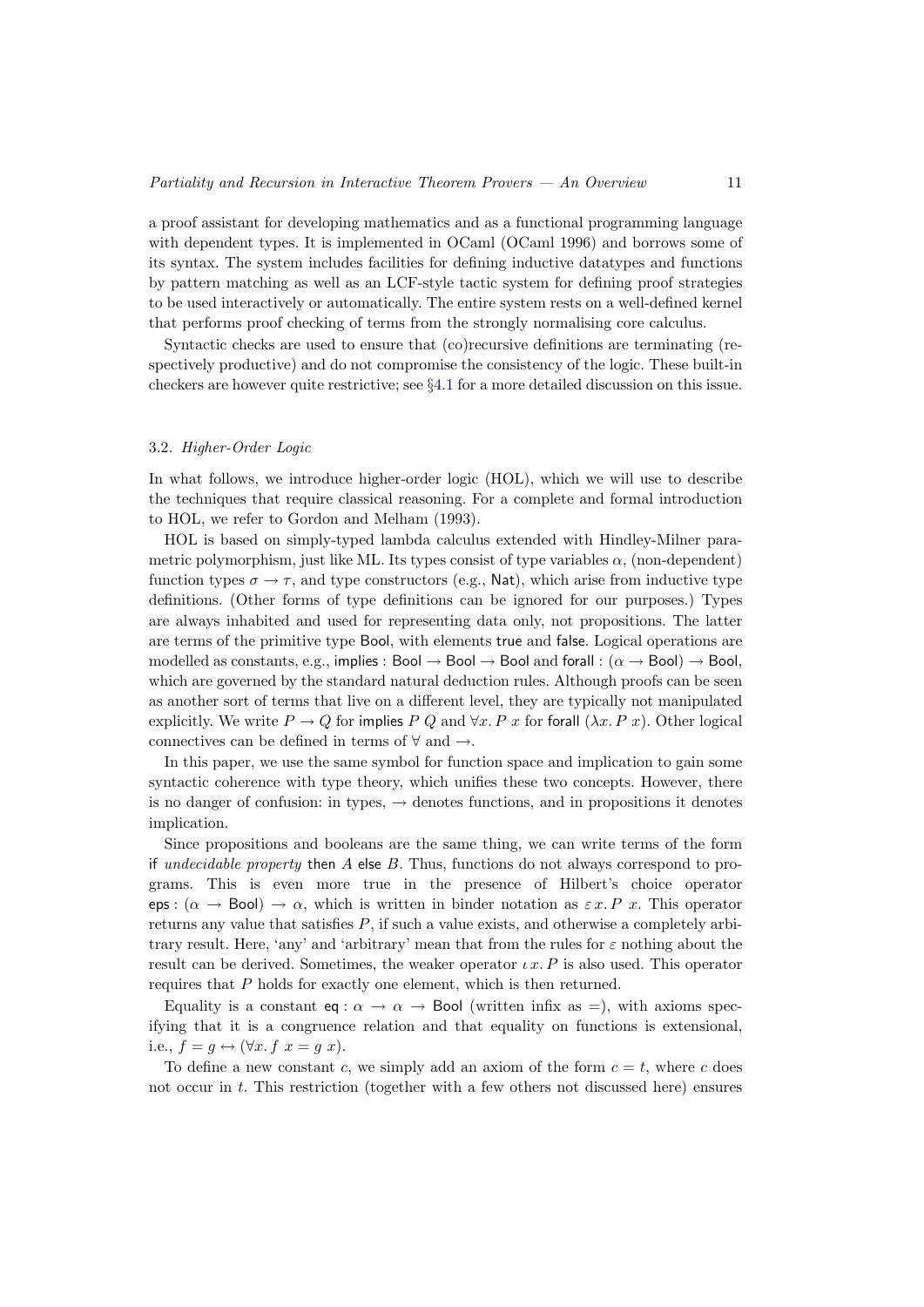that the new axiom cannot make the theory inconsistent. For example, the predicate even : Nat  $\rightarrow$  Bool could be defined as even =  $\lambda n$ .  $\exists m \cdot n = m + m$ .

Inductive definitions work similarly as in constructive type theory, except that they come in two flavours: One for predicates (on the term level) and one for datatypes (on the type level). However, in this paper we simply adopt the type-theoretic presentation for the sake of uniformity.

Recursive definitions—even structurally recursive ones—are not primitives. They are provided by definitional extensions. However, in this paper we take structural recursion for granted and refer to Berghofer and Wenzel (1999) for the definitional construction.

Two key applications of the choice operator  $\varepsilon$  should be mentioned already here. First, consider the term  $\varepsilon(x : A)$ .true. Since the predicate does not restrict which value to choose, the term denotes an arbitrary element from type A. In particular, this is a way of conjuring up an element of any type when we need it, and we abbreviate the term  $\varepsilon x$ . true as arbitrary. Terms like this are often called *underspecified*.

A second notable application of the choice operator is turning a relation into a function:

function\_of : 
$$
\forall (A, B : \mathsf{Set}) \cdot (A \rightarrow B \rightarrow \mathsf{Bool}) \rightarrow A \rightarrow B
$$
  
function\_of  $R = \lambda x \cdot \varepsilon y \cdot R x y$ 

Although we can apply this operation to any relation, the resulting function is underspecified if the relation specifies multiple values  $y$  for some  $x$  (then the function returns any of them) or no values at all (then it returns an arbitrary result). However, if the relation is single-valued, then the following theorem relates  $R$  and function of  $R$ .

 $\forall (x : A)(y : B)$ . ( $\exists ! z \in R \ x \ z) \rightarrow (R \ x \ y \longleftrightarrow$  function of  $R \ x = y$ )

Here,  $\exists !x.P \ x \ abbreviates \ \exists x.(P \ x \land \forall y.P \ y \ \rightarrow y=x).$ 

3.2.1. Isabelle/HOL Isabelle/HOL (Nipkow et al. 2002) is the higher-order logic flavour of the generic theorem prover Isabelle (Paulson 1989, Wenzel et al. 2008). It implements higher-order logic roughly as described above, extended with a notion of type classes à la Haskell.

In the LCF tradition, Isabelle's architecture ensures that all proofs are checked by a well-defined inference kernel. Numerous tools automate common constructions, such as inductive types and predicates, records, quotients, or—most relevant for this paper general recursive functions. The tool in charge, called the function package, will be described in §[6.4.](#page-37-0) Powerful automation is available through high-level tactics such as a simplifier and a tableau prover. Apart from tactic scripts, proofs can also be written in a more declarative structured proof language.

In Isabelle, the analogue of program extraction is called *code generation* (Berghofer and Nipkow 2000, Haftmann and Nipkow 2010), and refers to the translation of equational theorems into a functional language. Unlike program extraction in constructive type theory, which always uses the definition of a function, code generation in Isabelle can work with arbitrary equations of a suitable form. It is common practise to define a function in a non-executable way (e.g., using the  $\varepsilon$  operator), and then derive recursive equations which are used for code generation. The downside of this more liberal approach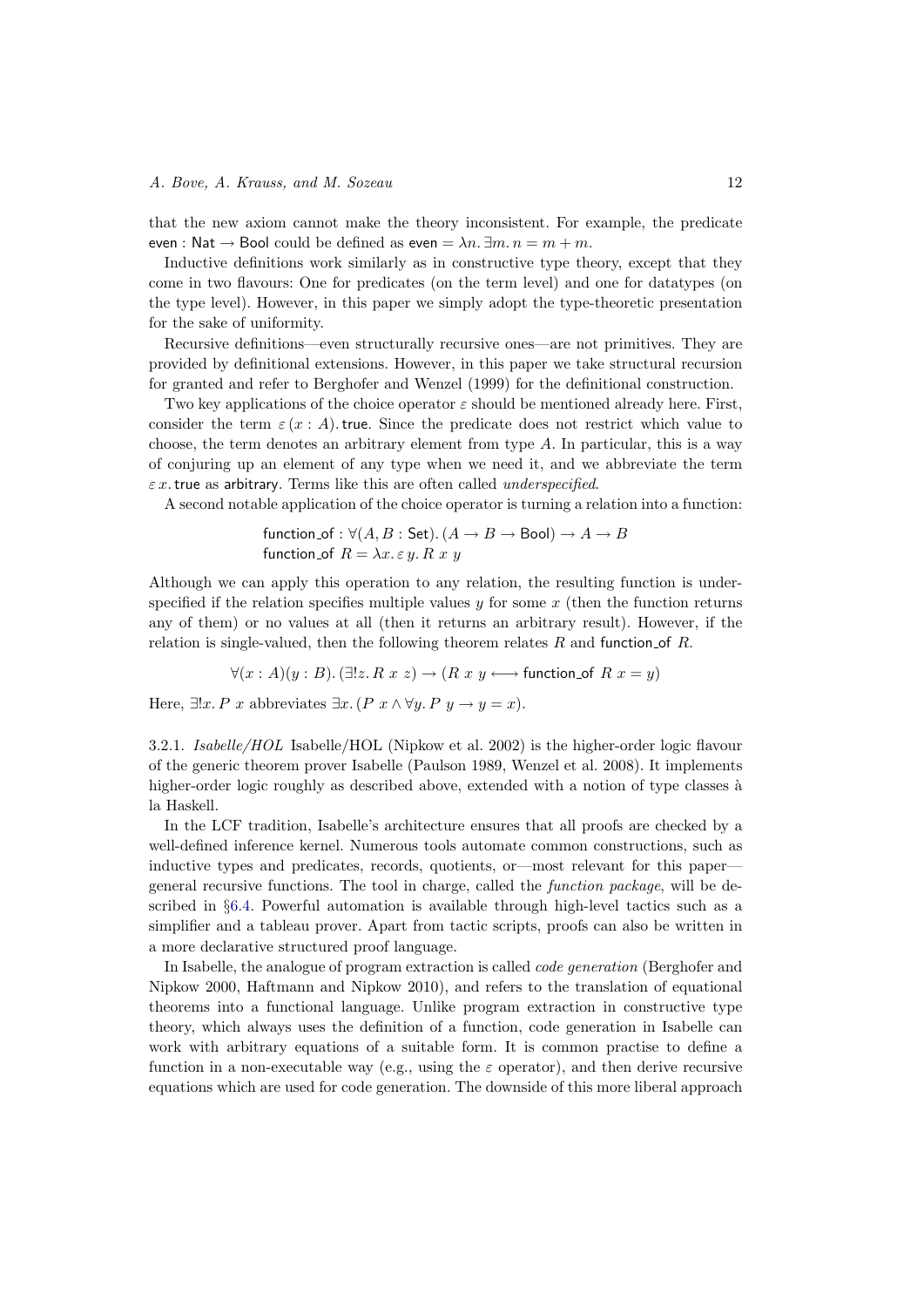is that the generated code is only partially correct with respect to the logical definition, but may have a different termination behaviour.

3.2.2. Other HOL-Like Systems While the difference in foundation between classical and constructive logics is often critical for the problem of function definitions, we can abstract over most of the differences among the classical systems. Most of the techniques we present here apply to all (or none) of these systems in a similar way. This includes the different implementations of higher-order logic (in particular HOL4, HOL Light, and Isabelle/HOL, which we have briefly introduced above), the ACL2 system based on firstorder logic and induction, and PVS, based on a form of dependently typed higher-order logic (though we will not say much about partiality and recursion in PVS).

## <span id="page-12-0"></span>4. Axiomatic Techniques

This section is concerned with axiomatic techniques, which as mentioned in the introduction, are techniques that extend or modify the logical foundation of the theory.

## <span id="page-12-1"></span>4.1. More Flexible Termination Checkers

Recursive definitions using eliminators must obey a very restrictive syntactic schema. In practice, many proof assistants support a more liberal format which can still be checked syntactically.

For example, the Fixpoint primitive in Coq allows structurally recursive definitions of a slightly more general form, where recursive calls are allowed not only on the direct subterms of the recursive argument, but on any subterm. This models course-of-value recursion and it is reducible to primitive eliminators as shown by Giménez (1995). For example, we can define division by two on natural numbers as follows:

half 
$$
0 = 0
$$
\nhalf  $1 = 0$ \nhalf  $(S (S n)) = S (half n)$ 

The syntactic checker can see that the recursive call is made on a subterm of the initial argument  $(S(S n))$  and is hence valid. Unfortunately, this check is very sensitive to syntactic changes and therefore requires a particular way of writing programs. For example, the following extensionally equivalent definition of half is rejected:

half 
$$
n =
$$
 if  $n < 2$  then 0 else half  $(n - 2)$ 

Showing that  $n-2$  is actually smaller than n in the else branch goes beyond syntactic checking and requires a more precise analysis of the program.

Moreover, Coq's Fixpoint primitive only handles structural recursion on a single argument; for example, one needs two fixpoints in order to define functions that use a lexicographic order like the merge function presented in §[2.2.](#page-5-0) Indeed, lexicographic recursion on pairs is disallowed in Coq since, for example, a pair of natural numbers contains no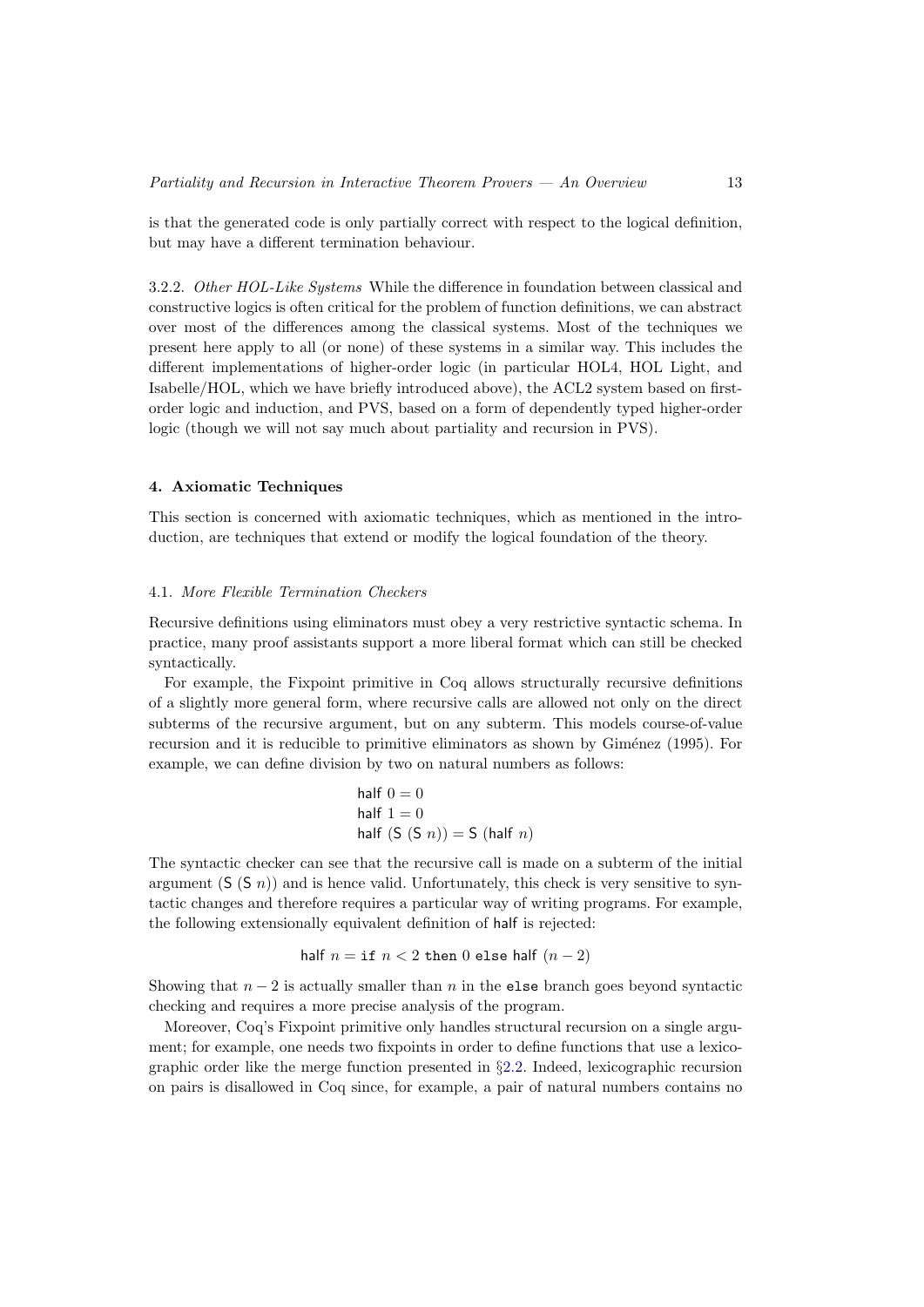recursive subterms of type pair, so no recursive calls can be accepted on pairs of natural numbers.

Agda takes this approach even further by allowing a wider class of definitions. First, its notion of being structurally smaller goes beyond that of a deep subterm. For example, the list  $x :: xs$  is considered structurally smaller than the list  $x :: y :: xs$ .

In addition, the termination checker tries to find a lexicographic order which makes every recursive call of a function to itself—possibly via calls to other functions when considering a mutually recursive block—strictly decreasing, This allows, for example, a straightforward formalisation of the merge function. Moreover, it makes the system more robust against minor variations: the definition of merge is accepted even when replacing its recursive equation by the following (somehow) equivalent one, where arguments are swapped now and then:

$$
\begin{aligned} \texttt{merge}\ (x::xs)\ (y::ys) = \\ \texttt{if}\ x < y\ \texttt{then}\ x::\texttt{merge}\ xs\ (y::ys)\ \texttt{else}\ y::\texttt{merge}\ ys\ (x::xs) \end{aligned}
$$

For a better understanding on how Agda's termination checker works and how powerful it is, the reader is referred to Abel (1998) and Abel and Altenkirch (2002).

The main advantage of using more flexible termination checkers is that users do not have to deal with unnatural encodings in order to make the function fit in the restrictions of the system. Instead, they can write the algorithm directly and naturally, as long as its structure lies in the scope of the termination checker.

On the other hand, any syntactic criterion is necessarily incomplete. If the definition in question is not accepted by the termination checker, there is no way for a user to simply supply a manual termination proof as a justification. Instead, the function must be rewritten in a way that complies with the system, which might result in an overly complex definition.

It may be tempting to try to improve the usability of the system by extending the termination checker to cover even more advanced definitions. While this is convenient from a user's perspective, such extensions require great care, as the termination checker is usually part of the trusted core of the system. Improving its applicability always incurs the danger of accidentally making the system unsound.

#### <span id="page-13-0"></span>4.2. Implicit Use of Well-Founded Recursion

Instead of employing a built-in termination check, the proof assistant can also pass the task of showing the termination of a function back to the user. Then the user must specify a well-founded relation together with the definition of the function, and provide proofs that all recursive calls are made on smaller values. This approach was already used in the early Boyer-Moore system (Boyer and Moore 1979), which has evolved into ACL2, and it is also used in PVS.

More precisely, the approach works as follows:

- 1 The user gives the recursive equations for the function and a well-founded relation ≺.
- 2 The system analyses the equations and extracts the arguments of the recursive calls.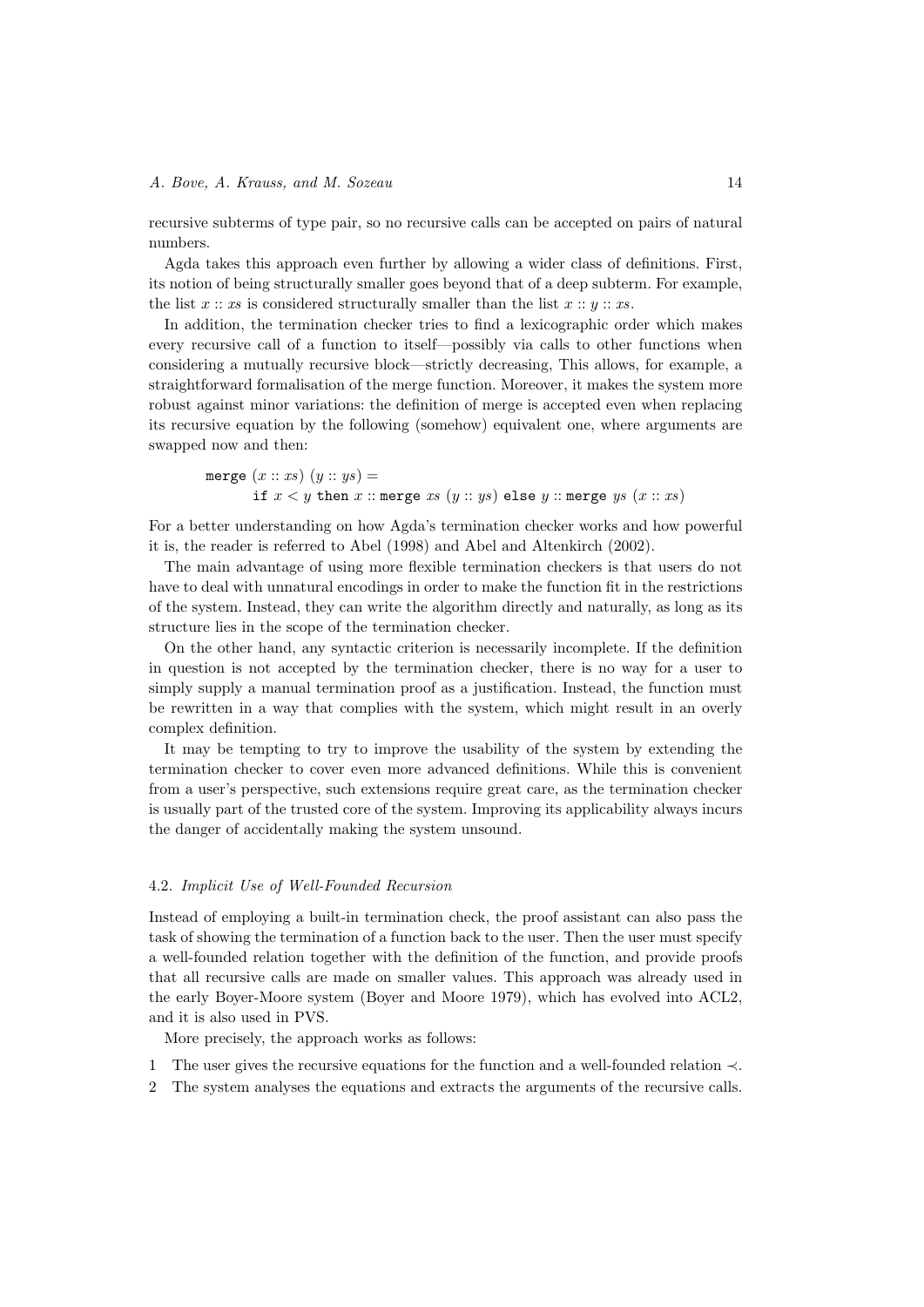It then produces proof obligations that state that the recursive calls are made on smaller arguments with respect to  $\prec$  than the original one.

- 3 The user solves the proof obligations, thus establishing that the function is total.
- 4 The system postulates the recursive equations as axioms, which is now a safe addition given that termination has been proved.

Often, instead of a relation  $\prec$  and a proof that it is well-founded, the user can provide a measure, that is, a function into the natural numbers or some other previously known well-founded set. In this case, the proof obligations state that the measure becomes smaller on the argument of each recursive call.

Generating the proof obligations (also called termination conditions) from the equations amounts to extracting recursive calls and their context, which is straightforward as long as no higher-order recursion is involved. For example, if we consider the merge function, then the following proof obligations are generated:

$$
x < y \rightarrow (xs, y :: ys) \prec (x :: xs, y :: ys)
$$
  

$$
\neg x < y \rightarrow (x :: xs, ys) \prec (x :: xs, y :: ys)
$$

The conditions arise from the fact that the recursive calls occur under an if-expression. A general description of the extraction procedure is given by Boyer and Moore (1979, p. 44).

Something that does not arise in the first-order framework of Boyer and Moore is higher-order recursion; then, the extraction of recursive calls is no longer straightforward. For example, in the mirror function  $(\S 2.4)$  $(\S 2.4)$ , we cannot know what the argument of the recursive call is unless we use knowledge about the implementation of the map function.

Moreover, nested recursion cannot be handled by this technique since it would require the function itself to appear in the proof obligation, but at that point the function is not defined yet.

Additional Comments. Compared to built-in termination checkers, this technique is more general. In principle, any total (first-order, non-nested) function can be defined with it, since the potentially hard problem of finding a termination proof is passed back to the user. However, this proof obligation can be burdensome at times. For example, it can be hard to find an explicit lexicographic order for some of the functions that pass Agda's termination checker.

To recover the ease of the use of a hard-wired termination checker, add-on tools can be provided that heuristically select a relation and automate the proofs where possible. However, even in the presence of such tools, the approach is still different in nature from plain termination checking. The key difference is that the proof obligations and their proofs are expressed in the logic itself instead of only in the meta-theory. This means that the proofs can be checked using the normal proof checker, and hence the automated tool that produces the proofs need not be trusted. What must still be trusted is the code that generates the proof obligation from the equations and finally declares the axioms—arguably a simpler task than termination checking.

Observe that even though a termination proof for the function is built, this technique still relies on trusted code and declares axioms, hence our classification as axiomatic. The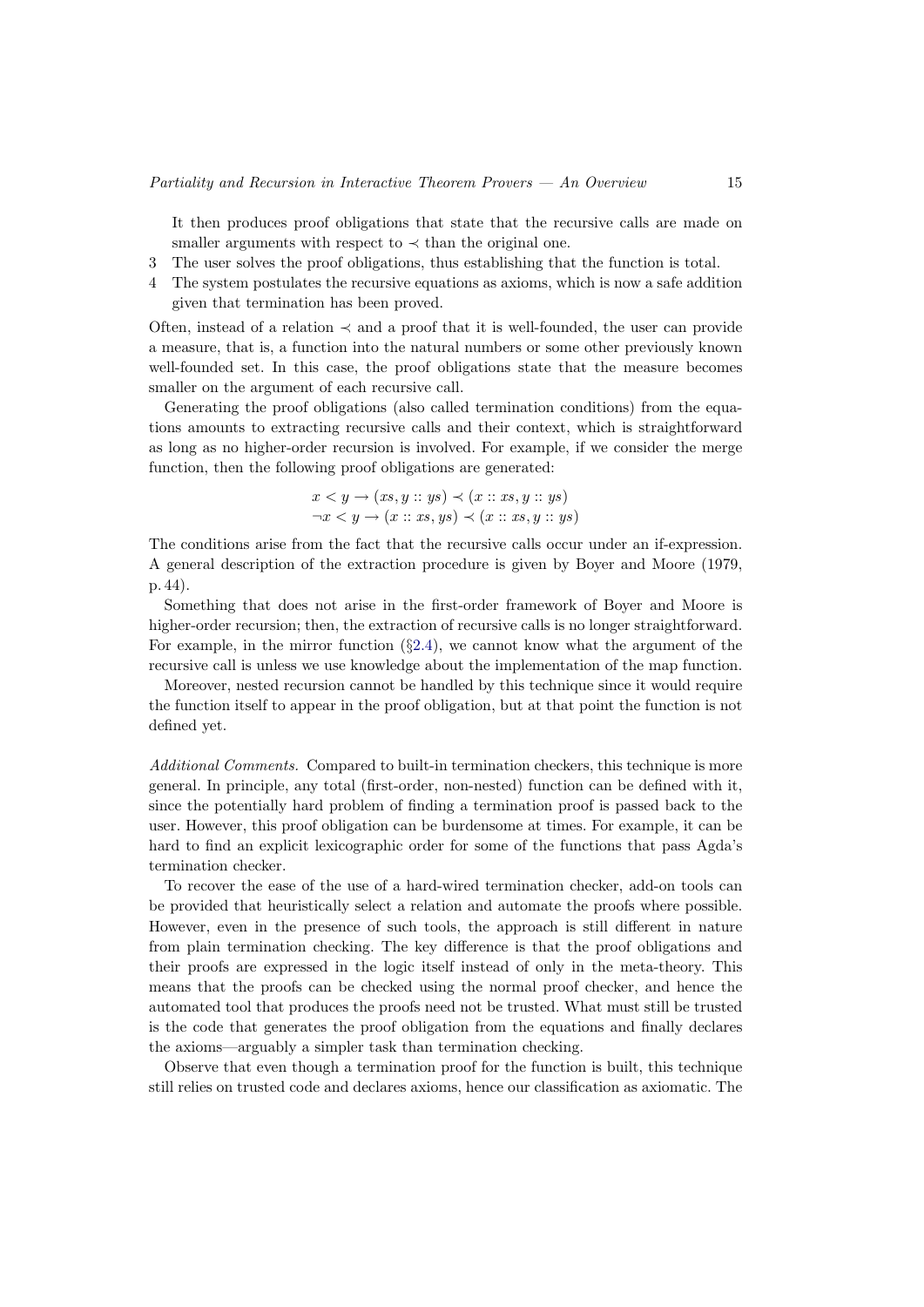reader should compare this technique with its definitional counterpart presented in §[5.1](#page-17-0) that, when suitably automated, has a similar look-and-feel to the user, but does not rely on axioms.

#### <span id="page-15-0"></span>4.3. Type-Based Termination

Another line of research explores the possibility of adding termination information directly to the underlying formalism, i.e., internalising it. The most prominent approach in this field is the use of sized types. Here, types are annotated with a size index which is either the precise size of the term being considered or an upper bound of it. For the purpose of this paper, we consider sizes (sometimes also called stages) as being generated by the following grammar

$$
s ::= \iota \mid s+1 \mid \infty
$$

where  $\iota$  is a size variable. Using quantification on size variables (explicit or implicit depending on the system), types can relate the size of the output of a function to the size of its input. When a recursive call is performed, it must be checked that the size of the argument decreases, which then entails termination of the function. This check is done during type-checking using a rule similar to the following:

$$
\frac{f: A^{\iota} \to B \vdash b: A^{\iota+1} \to B[\iota := \iota + 1]}{\vdash \text{fix } f. b: A^s \to B[\iota := s]}
$$

Clearly, the body  $b$  can call  $f$  only on arguments strictly smaller than the initial argument of size  $\iota + 1$ . In this approach, one can assign the type  $\forall A$ .  $(A \rightarrow \text{Bool}) \rightarrow [A]^{\iota} \rightarrow [A]^{\iota}$  to the filter function, which expresses that the size of the returned list is smaller or equal to the size of the input list (recall that the size index represents an upper bound of the actual size of the term). One can then check that the quicksort function terminates with the type  $\forall A \, [A]^\infty \to [A]^\infty$  just by looking at the type of filter. Notice that the type of quicksort is not as precise as one could expect here: indeed, one needs a more complex algebra for sizes to express that quicksort is a size-preserving function. Barthe et al. (2008) explore an extension of the sized types system to deal with this issue, which poses a number of hard meta-theoretical problems.

Additional Comments. The type-based termination approaches developed for theorem proving are able to deal with higher-order and nested recursion. These approaches provide a good alternative to the syntactic criteria described in §[4.1,](#page-12-1) as they rely on slightly more semantic and compositional notions. However, both approaches share the disadvantage of requiring to change the theory behind the system and accordingly adapt its meta-theory.

On the other hand, due to the automatic nature of the resolution of size constraints, systems that use type-based termination are unable to deal with problems requiring involved reasoning on size. In addition, lexicographic recursion (as in the merge function) is not handled naturally, and functions requiring an ad-hoc well-founded order (like McCarthy's 91-function) are out of reach.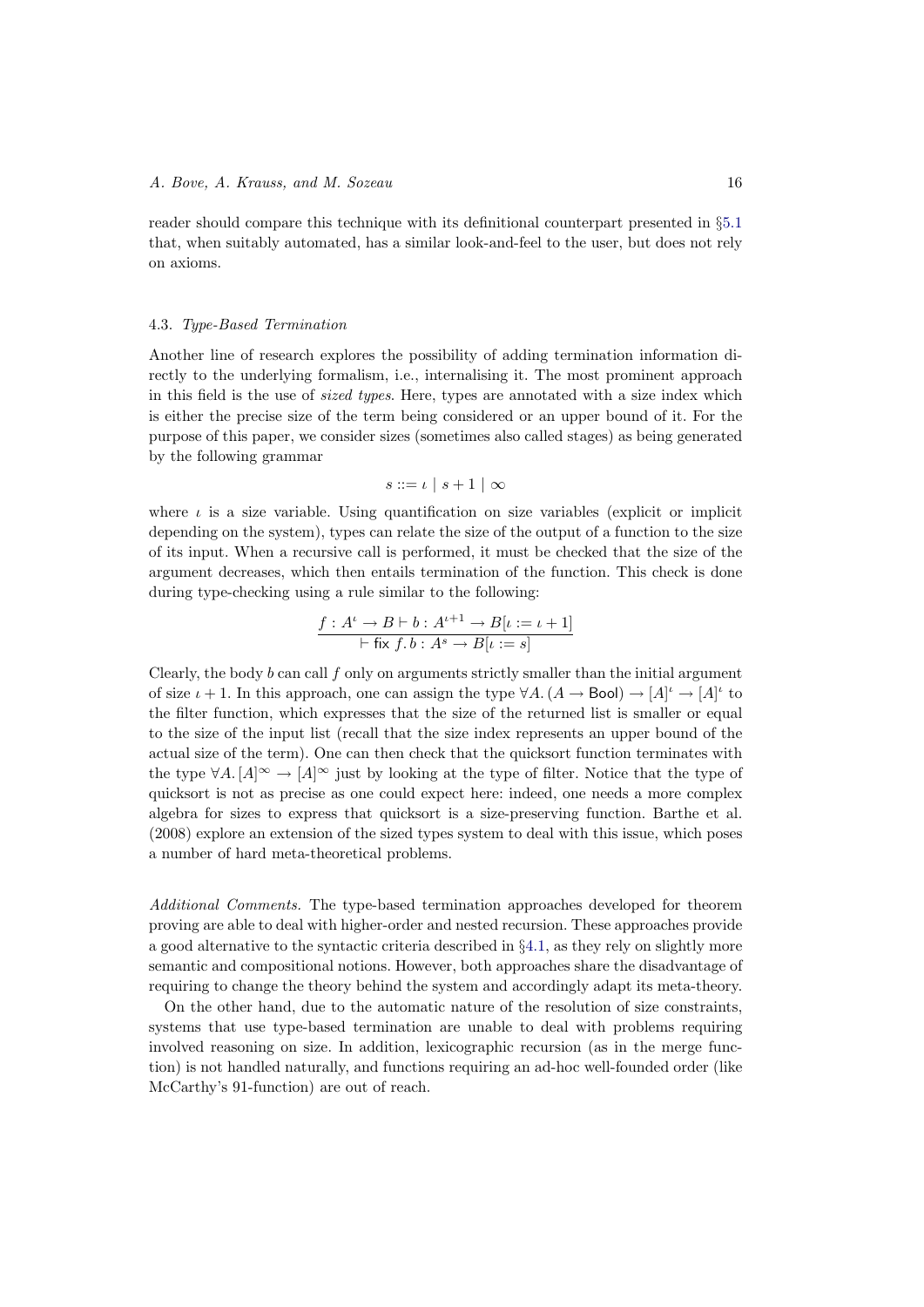Finally, it must be added that no mature system uses type-based termination yet, although Abel (2010) presents a prototype implementation of a powerful variant of sized types in MiniAgda.

Further Reading. The idea of sized types was introduced by Hughes et al. (1996) to check productivity of reactive systems and it was adapted in subsequent work by Xi (2001) for a variant of ML, this time for recursive functions. It was then taken up in the theorem proving community by Barthe et al.  $(2004)$ , Barthe, Grégoire and Pastawski (2006), Blanqui (2004, 2005) and Abel (2006, 2008); the last paper includes a detailed description of related work. A tutorial on type-based termination was presented by Barthe et al. (2009).

## <span id="page-16-0"></span>4.4. Logics with Partiality

An alternative to representing partiality in a logic of total functions is to support it natively. This approach opens up a new range of design choices (and issues), which we can only touch superficially in this paper.

4.4.1. In Classical Logics The basic idea is to accept the possibility that the application of a partial function to a value outside its domain may create terms that do not have a value (we say that they do not denote), and to extend the logic to deal with this possibility. Then, partial functions can be represented explicitly using a type  $A \rightarrow B$ .

The design choices that arise in logics with partiality mainly concern the interaction of non-denoting terms with logical connectives and quantification. These issues can already be seen in a classical first-order setting by considering the following questions: Does  $t = t$ hold if t is undefined? Does P  $\vee$  true hold if P is undefined? Does  $\forall x.x/x = 1$  hold, assuming that division by zero is undefined? It appears that whatever answer one gives to these questions, there are always a few unfamiliar consequences.

For example, in Farmer's (1993) logic PF<sup>∗</sup> that is used in the IMPS system (Farmer et al. 1993), propositions cannot be undefined, so they are always either true or false. Atomic predicates (such as equality) that contain a non-denoting term are mapped to false. This lets us retain the familiar rules of classical logic, but it also means that equality is no longer reflexive, since  $1/0 = 1/0$  does not hold. However,  $\forall x \cdot x = x$  does hold, since quantifiers only range over defined values. When instantiating a quantifier, an explicit definedness proof is required, and IMPS includes machinery to automate such proofs.

Another route is taken in LPF (Logic of Partial Functions, Barringer et al. 1984), which is used in VDM (Jones 1990). Here, the possibility of undefinedness extends from terms to propositions, which become undefined if terms occurring in them are; this in turn means that the meaning of logical connectives must be extended to cover this case. From the various possibilities, LPF chooses the strongest (most defined) monotonic extension of the classical connectives, which naturally implies that  $P \vee$  true and true  $\vee P$  are theorems, independent from whether  $P$  denotes or not. However, this approach sacrifices the law of excluded middle, since for a non-denoting proposition  $P$ , neither  $P$  nor  $\neg P$  hold.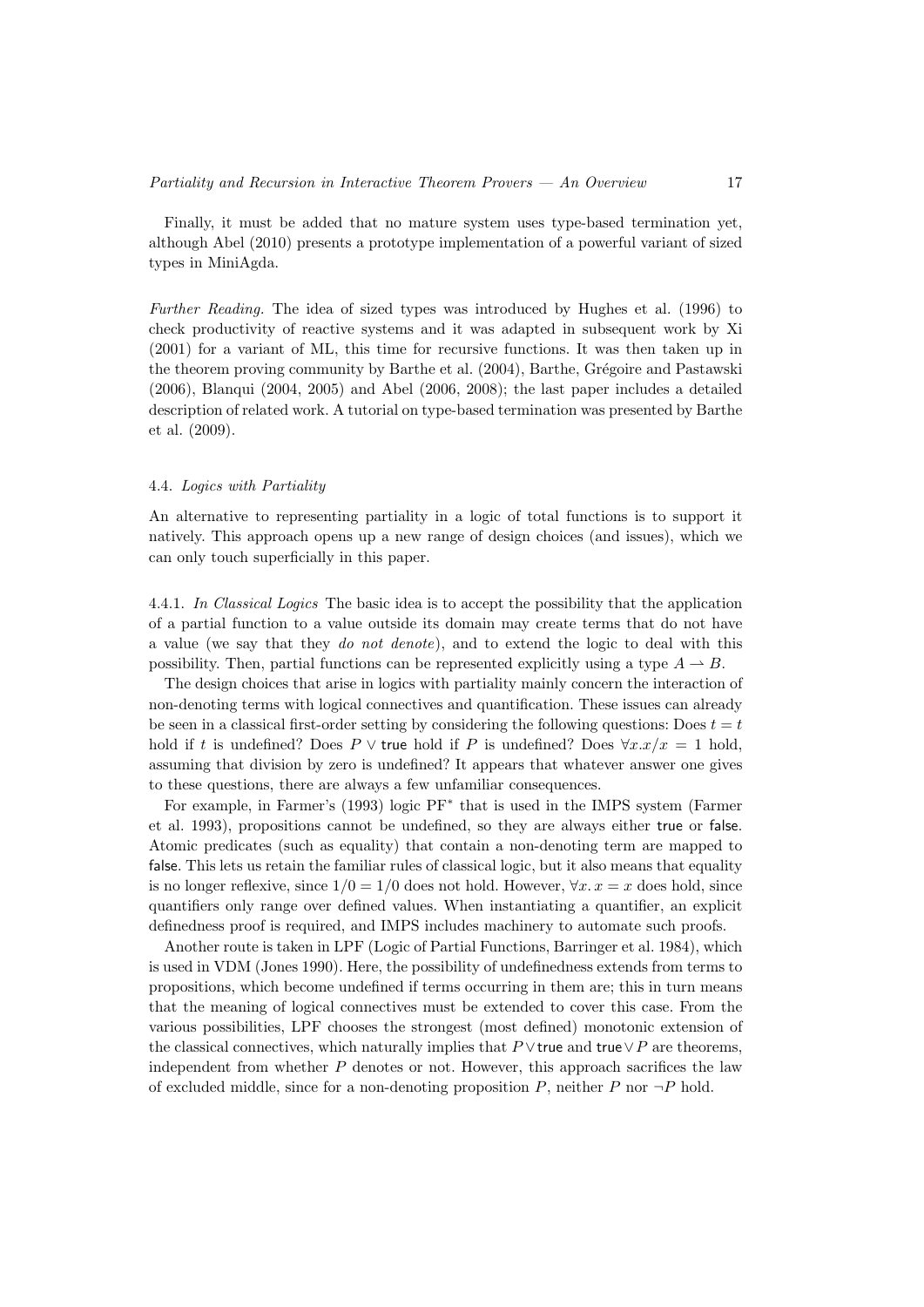An interesting overview of these design questions is given by Cheng and Jones (1991), who also discuss other approaches.

4.4.2. In Constructive Logics In constructive logic, the classical approach is not possible given that all terms must have a defined value.

Bove and Capretta (2008) extend a consistent type theory with a type of partial functions  $A \rightarrow B$ . Each recursive function in that partial type is associated to an inductively defined domain defined basically as in §[5.3.2.1.](#page-23-0) The new type constructor is then justified by interpreting it into the base type theory, showing that the extended theory is also consistent.

This idea had already been used by Constable and Mendler (1985) on a slightly different constructive type theory than the one presented here. Given the definition of a function in the new type of partial functions, an inductively defined domain is constructed in order to characterise the valid inputs of the function. A difference with the work by Bove and Capretta is that the domains of Constable and Mendler play no role in the actual definition of the functions to which they are associated.

Constable and Smith (1987)—who work in the same constructive type theory as Constable and Mendler (1985)—develop a partial type theory where, for each type of the underlying total theory, there exists another type consisting of computations of the elements of the underlying type and hence, might contain diverging terms. Together with this type of partial elements, a termination predicate and an induction principle to reason about partial functions are introduced.

Based on this idea, Audebaud (1991) defines a conservative extension of the Calculus of Constructions with fixed point terms and a type of partial objects, where one can still prove strong normalisation for terms with no fixed points. From the computational point of view, we obtain an equivalent of Kleene's fixpoint theorem for partial recursive functions, but logical aspects need more examination.

# <span id="page-17-1"></span>5. Definitional Techniques

In this section we discuss techniques that do not require any modification to the underlying formalism or the addition of axioms. First, we show how the standard principle of well-founded recursion can be used construct (rather than axiomatise as in  $\S4.2$ ) general recursive functions. We continue by discussing how recursive definitions can benefit from the use of dependent types. Then we discuss techniques that allow the definition of our problematic functions by modifying the type of the function in some way. First, we present those approaches that change the domain of the function, then those that define a partial type for the result. We end this section with some classical techniques that do not fall into any of the previously described categories.

## <span id="page-17-0"></span>5.1. Explicit Use of Well-Founded Recursion

The negative formulation of the notion of well-foundedness that we presented in the introduction (and due to Aczel (1977)) can be formulated positively using the notion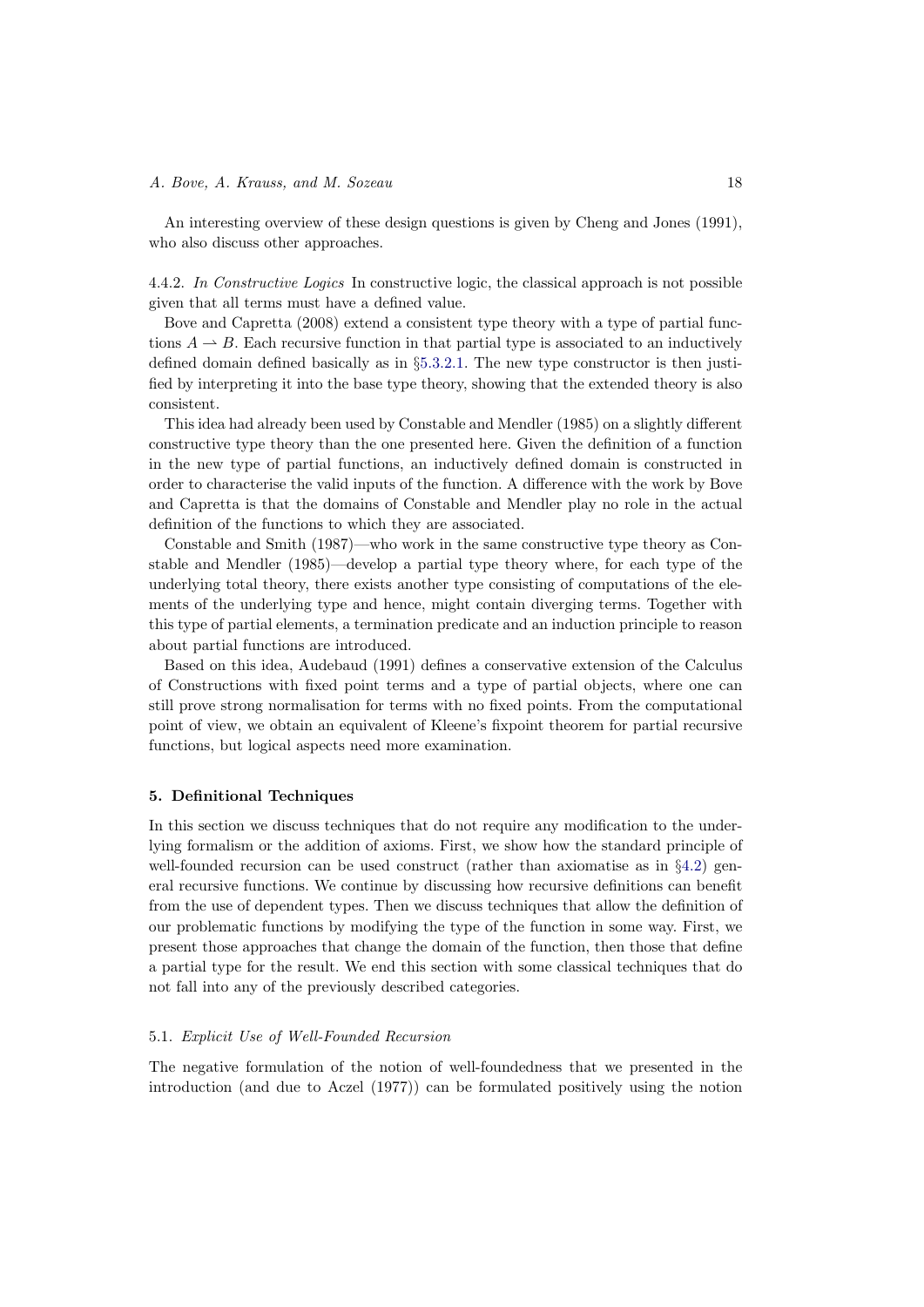of accessibility (Nordström 1988) as in the following inductive definition, which works uniformly in both constructive type theory and HOL.

Inductive Acc : 
$$
\forall
$$
(*A* : Set)( $\prec$  : *A*  $\rightarrow$  *A*  $\rightarrow$  Prop). *A*  $\rightarrow$  Prop  
acc :  $\forall$ (*A* : Set)( $\prec$  : *A*  $\rightarrow$  *A*  $\rightarrow$  Prop)(*a* : *A*).  
 $(\forall (x : A). x \prec a \rightarrow Acc \land (\prec) x) \rightarrow Acc \land (\prec) a$   
wf :  $\forall$ (*A* : Set)( $\prec$  : *A*  $\rightarrow$  *A*  $\rightarrow$  Prop). Prop  
wf *A* ( $\prec$ ) =  $\forall$ *a* : *A*. Acc *A* ( $\prec$ ) *a*

The idea behind the accessibility predicate is that Acc  $A(\prec)$  corresponds to the wellfounded part of  $\prec$  in A.

<span id="page-18-0"></span>5.1.1. Well-Founded Recursion in Constructive Type Theory The elimination rule associated to the inductive definition of Acc is known as the principle of well-founded recursion and has the following definition, where  $\tau$  is either Set or Prop:

$$
\begin{aligned}\n\text{wfr}: \forall (P: A \to \tau)(a: A). \\
\text{Acc } A &(\prec) a \to (\forall x. \text{Acc } A (\prec) x \to (\forall y. y \prec x \to P y) \to P x) \to P a \\
\text{wfr } P & a \text{ (acc } a h) e = e a \text{ (acc } a h) (\lambda y. \lambda q. \text{wfr } P y \text{ (h } y q) e)\n\end{aligned}
$$

Although this definition might seem complicated at first sight, it is nothing more than the generalisation of course-of-value induction to an arbitrary well-founded relation ≺.

By properly instantiating  $P$  above, we can use wfr both to define recursive functions over a well-founded set and to prove properties by well-founded induction with respect to the relation ≺.

Let us illustrate this technique by using wfr to define the quicksort algorithm on lists of natural numbers. First, we need to find a relation  $\prec : [Nat] \rightarrow [Nat] \rightarrow Prop$  which is well-founded on lists of natural numbers. If we take the relation that compares the lengths of two lists we can easily prove that it is well-founded on [Nat], that is, we can define a function allacc : wf [Nat]  $(\prec)$ . Second, we need to prove that both recursive calls to the quicksort algorithm are performed on lists that are smaller with respect to the relation we use; in this example, we need to prove that the lists resulting from the calls to the filter function are both shorter than the original argument list, in other words, we need to prove the following properties.

$$
\begin{array}{l}\n\text{prlt}: \forall (x: \mathsf{Nat})(xs: [\mathsf{Nat}]). \text{ filter } (\lambda y. y \leqslant x) \text{ } xs \prec x :: xs \\
\text{prge}: \forall (x: \mathsf{Nat})(xs: [\mathsf{Nat}]). \text{ filter } (\lambda y. y > x) \text{ } xs \prec x :: xs\n\end{array}
$$

This gives us enough to build the functional argument e above and define the quicksort algorithm by a call to wfr, now hiding the accessibility argument entirely.

$$
\begin{aligned} \mathsf{qs}: \left[ \mathsf{Nat} \right] &\rightarrow \left[ \mathsf{Nat} \right] \\ \mathsf{qs} \ x s &= \mathsf{wfr}\left(\ \lambda_-\left[ \mathsf{Nat} \right] \right) \ x s \ \text{(alloc } x s) \ \mathsf{qs}_{\mathsf{wfr}} \\ \mathsf{where} \ \mathsf{qs}_{\mathsf{wfr}}: \forall x s: \left[ \mathsf{Nat} \right]. \ \mathsf{Acc} \left[ \mathsf{Nat} \right] \ (\prec) \ x s \rightarrow (\forall y s: \left[ \mathsf{Nat} \right]. \ y s \prec x s \rightarrow \left[ \mathsf{Nat} \right]) \rightarrow \left[ \mathsf{Nat} \right] \\ \mathsf{qs}_{\mathsf{wfr}} \left[ \ \right] \ _- \ h &= \left[ \right] \\ \mathsf{qs}_{\mathsf{wfr}} \left( \ x:: x s' \right) \ _- \ h &= h \ \text{(filter } \left( \lambda y. \ y \leqslant x \right) \ x s' \right) \ (\text{prlt } x \ x s') \ + \\ x&:: h \ \text{(filter } \left( \lambda y. \ y > x \right) \ x s' \right) \ (\text{prge } x \ x s') \end{aligned}
$$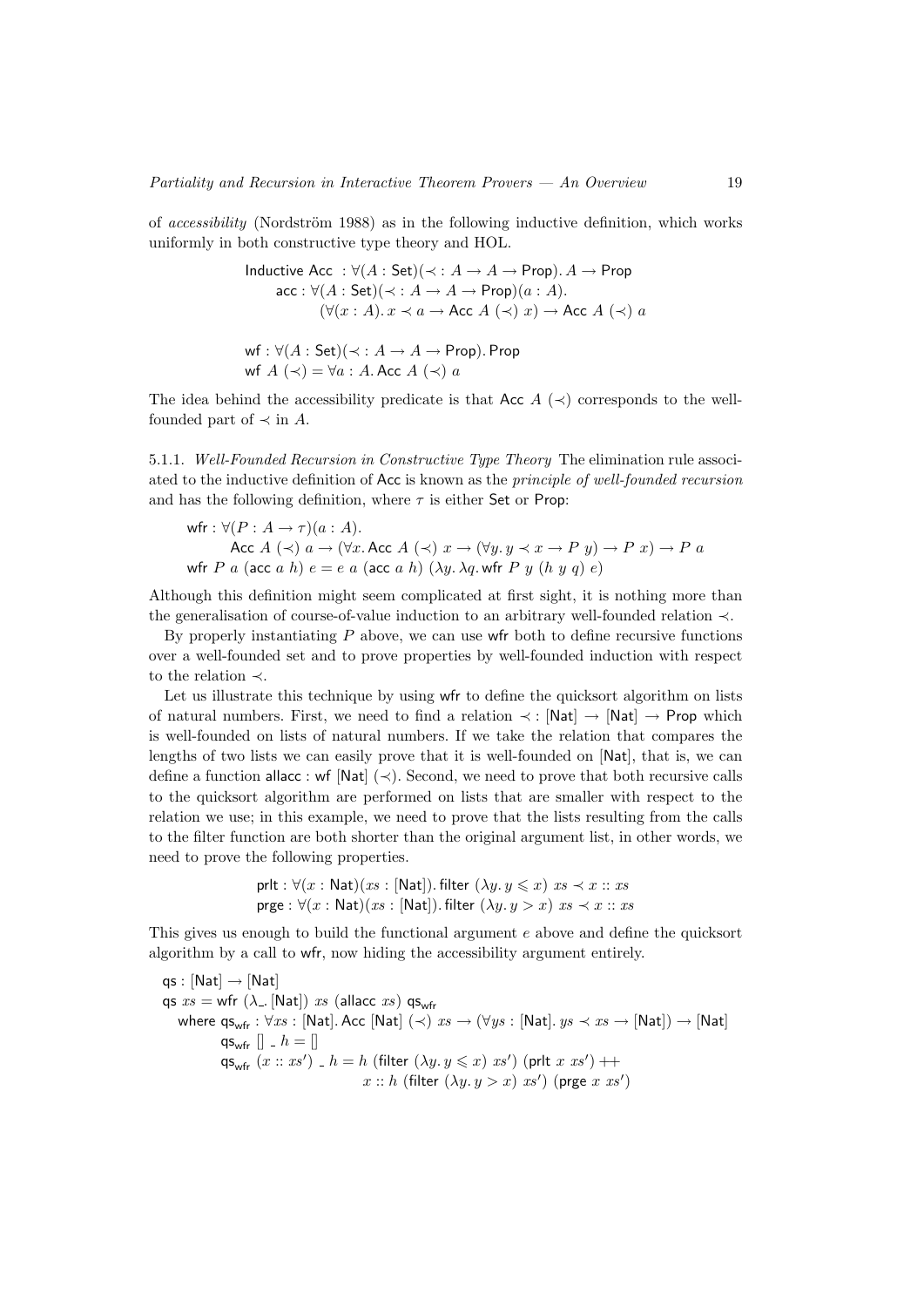<span id="page-19-0"></span>5.1.2. Well-Founded Recursion in HOL The recursion combinator wfr above uses a dependent type to ensure that recursive calls are only made on smaller arguments with respect to ≺. In HOL, a similar effect is achieved with the simply-typed recursion combinator wfrec :  $(A \to A \to \text{Bool}) \to ((A \to B) \to A \to B) \to A \to B$ , together with the so-called contraction condition, for a functional F:

$$
\forall (x:A)(f\ g:A\rightarrow B). \ (\forall y.\ y \prec x \rightarrow f \ y=g\ y) \rightarrow F\ f\ x=F\ g\ x
$$

Intuitively, the contraction condition states that  $F f x$  only depends on the values of  $f$ for arguments that are smaller than x with respect to  $\prec$ , since two functions that agree on these values must lead to the same result.

Using this condition, which we abbreviate as contractive  $F(\prec)$ , we can obtain the following fixpoint theorem.

$$
\mathsf{wf} \; (\prec) \to \text{contractive } F \; (\prec) \to \text{wfree } (\prec) \; F \; x = F \; (\text{wfree } (\prec) \; F) \; x
$$

To define the quicksort algorithm using wfrec we first define the functional  $F_{qs}$  as follows.

$$
\begin{aligned}\n\mathsf{F}_{\mathsf{qs}} \ qs \ [] &= [] \\
\mathsf{F}_{\mathsf{qs}} \ qs \ (x :: xs) = qs \ (\text{filter} \ (\lambda y. \ y \leqslant x) \ xs) + + x :: qs \ (\text{filter} \ (\lambda y. \ y > x) \ xs)\n\end{aligned}
$$

Then, the function qs can be defined as wfree  $(\prec)$   $\mathsf{F}_{\mathsf{gs}}$ , where  $\prec$  is again the relation that compares the lengths of the lists. Now it remains to prove the contraction condition. Below is the case for  $x:: xs$ .

$$
(\forall y s. y s \prec x :: xs \rightarrow f y s = g y s) \rightarrow
$$
  

$$
f \text{ (filter } (\lambda y. y \leq x) \text{ } xs) + + x :: f \text{ (filter } (\lambda y. y > x) \text{ } xs) =
$$
  

$$
g \text{ (filter } (\lambda y. y \leq x) \text{ } xs) + + x :: g \text{ (filter } (\lambda y. y > x) \text{ } xs)
$$

It is easy to see that to be able to rewrite the occurrences of  $f$  to  $g$ , we must prove that its arguments are smaller than  $x :: xs$  with respect to  $\prec$ . Thus, the properties prit and prgt (that we already saw in §[5.1.1\)](#page-18-0) are precisely what can be applied here. Finally, using the fixpoint theorem, we obtain the desired recursive equations for quicksort.

Above, we have omitted the definition of the wfrec combinator itself. It can be constructed by defining its graph inductively, proving that it is single-valued, and then using function of to turn the relation into a function. Finally, the fixpoint theorem above can be derived.

Inductive where\_rel : 
$$
\forall A, B
$$
 : Set.  $(A \rightarrow A \rightarrow \text{Bool}) \rightarrow$   
\n $((A \rightarrow B) \rightarrow A \rightarrow B) \rightarrow A \rightarrow B \rightarrow \text{Bool})$   
\nwhere\_rel<sub>1</sub> :  $\forall (g : A \rightarrow B)(x : A)$ .  $(\forall z. z \prec x \rightarrow \text{urfec_rel } (\prec) F z (g z)) \rightarrow$   
\nwhere\_rel ( $\prec$ )  $F x (F g x)$ 

wfrec  $(\prec)$  F = function of (wfrec\_rel  $(\prec)$  F)

5.1.3. Discussion and Comparison We can say that function definitions by well-founded recursion have the following properties.

— A well-founded relation is required at definition time, together with proofs that the recursive calls are performed on smaller arguments.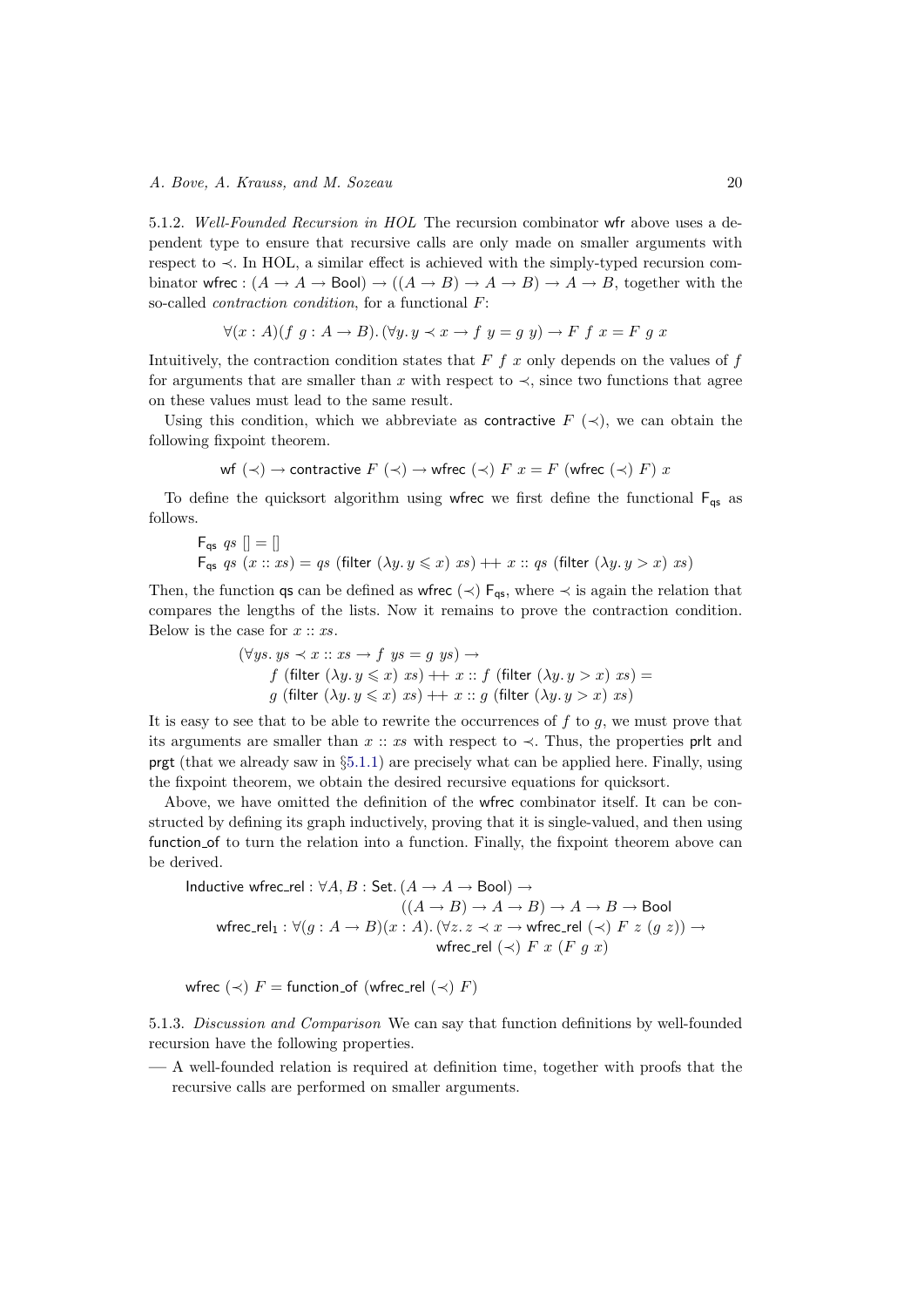- The definition mixes computational information (the program) with logical information (the termination proof). This makes the definition less readable, and it can get in the way when reasoning about the function.
- To hide the underlying construction, the recursive equations can be derived. These equations permit reasoning about the function in terms of the algorithmic behaviour, not its internal definition. This is the standard in HOL, but in constructive type theory, it requires the use of explicit equational reasoning rather than just relying on the built-in reduction mechanism. It then depends on the available automation whether this style of working is practical. In Coq, where rewriting tactics are available, it is relatively common, whereas Agda users prefer the built-in reduction, since equational proofs have to be spelt out explicitly.
- Partial and nested functions are not directly supported. However, some techniques discussed later, which can be seen as refinements of well-founded recursion, allow the definition of such functions.

In constructive type theory, the following additional points are notable.

- Computing within the prover recurses over the termination proof. This imposes a slight overhead and in addition, it leads to problems when the termination proof is not closed, i.e., contains axioms or local assumptions. Then it may happen that the function is not reduced properly.
- When code extraction is available (as it is the case in Coq), the accessibility predicate is erased completely, as it lives in Prop. Therefore, the extracted code from qs is the original quicksort algorithm.

Many proof assistants today come with tool support to automate definitions using well-founded recursion and make them transparent to the user by deriving the recursive equations and an induction rule. We will show the use of such tools in §[6.](#page-34-0)

Further Reading. The definition of Acc and its use to define general recursive functions in type theory is due to Nordström (1988). In HOL, the approach based on the contraction condition was first described by Harrison (1995).

Slind (1996) implemented a tool that automates the definition, and derives the recursive equations and an induction rule. The tool worked for HOL4 and Isabelle/HOL uniformly and it was the first purely definitional tool for general recursion.

Balaa and Bertot (2000) use well-founded recursion in Coq to prove the recursive equation defining a function. Unfortunately their approach does not have a clear separation between the computational part of an algorithm and the proof that it terminates, something that it is improved in a later work (Balaa and Bertot 2002). In any case, it is not very clear how their work can be used to formalise partial or nested recursive algorithms.

Similar automation to that in Slind (1996) is provided in for Coq by a tool by Barthe, Forest, Pichardie and Rusu (2006). This work together with that of Balaa and Bertot (2000), among others, is the bases of the Function tool that we discuss in §[6.1.](#page-35-0)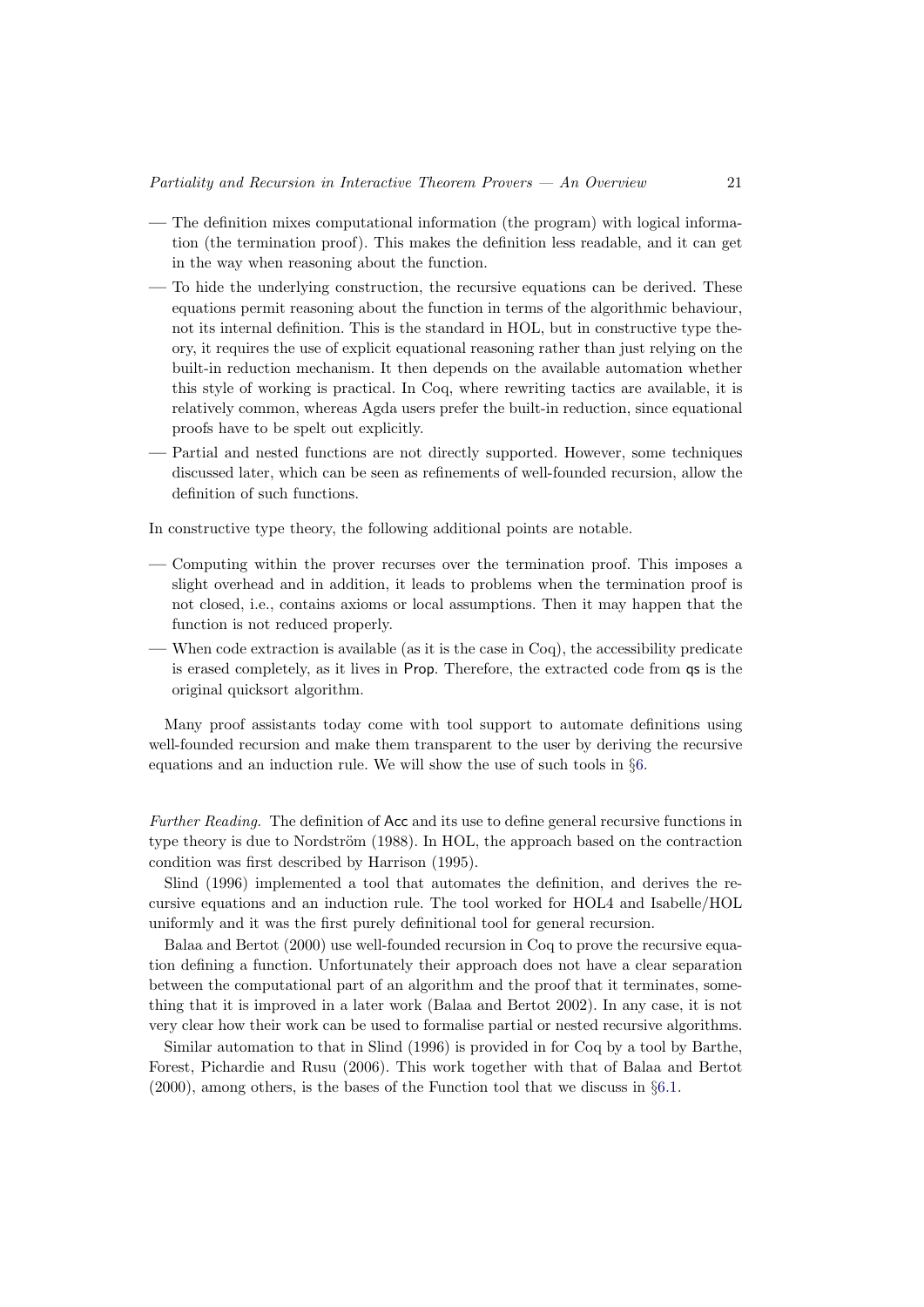## <span id="page-21-1"></span>5.2. Exploiting Dependent Types

In this section we show how dependent types can be leveraged to extend the scope of basic structural recursion and the well-founded recursion technique discussed above.

## <span id="page-21-0"></span>5.2.1. Precise Argument Types

5.2.1.1. Enriching Types Dependent types allow us to index data by arbitrary information which in turn, makes it possible to use structural recursion on the index of a term to show the termination of functions manipulating such a datatype. In other words, this approach corresponds to building the recursion argument inside the data structure. Actually, one can also see this technique as a first-class version of the sized-types idea presented in §[4.3:](#page-15-0) by systematically indexing datatypes with their size one can always use this information to prove termination.

One of the simplest examples is the datatype of vectors, that is, a datatype where we index a list by its length.

Inductive Vec: 
$$
\forall (A : Set)
$$
. Nat  $\rightarrow$  Set  
nil: Vec *A* 0  
cons:  $\forall (n : Nat)$ .  $A \rightarrow \forall ec \, A \, n \rightarrow \forall ec \, A \, (S \, n)$ 

In this datatype, both the tail and the initial part (all elements but the last one) of a vector can be defined as functions of type  $\forall (n : \mathsf{Nat})$ . Vec A  $(S, n) \rightarrow$  Vec A n. Then, a function performing recursive calls both on the tail and on the initial part of a vector can be written by structural recursion on the length (the index) of the vector.

A prime example of the use of this approach was demonstrated by McBride (2003), who shows that the standard first-order unification algorithm is structurally recursive on the number of free variables that occur in the terms to be unified. A drawback is that this technique usually requires significant changes to the programs and datatypes considered, far beyond automation capabilities.

5.2.1.2. Precise Domain Types Dependent types can also be used to restrict the domains of arguments and, in that way, turn partial function definitions into total ones. Suppose that we want to define division of natural numbers by recursion on its first argument:

div 
$$
x
$$
  $y =$  if  $x < y$  then 0 else S (div  $(x - y) y$ )

This definition is not structurally recursive and worse, it is not defined for  $y = 0$  since the attempt to evaluate  $\text{div } x$  0, for any x, will produce an infinite reduction sequence. It is possible however to show that div terminates if we restrict the domain of the second argument to non-zero natural numbers. Using well-founded recursion we can write a program of type  $\forall x : \mathsf{Nat} \{y : \mathsf{Nat} \mid y \neq 0\} \rightarrow \mathsf{Nat}$ , where the restricted domain is modelled by a subset type.

Observe however that while this technique is in principle applicable to any partial function, it might not be so easy to manually identify a suitable restriction of the domain. In §[5.3.2](#page-23-1) we show a more systematic way to identify the precise domain of a function.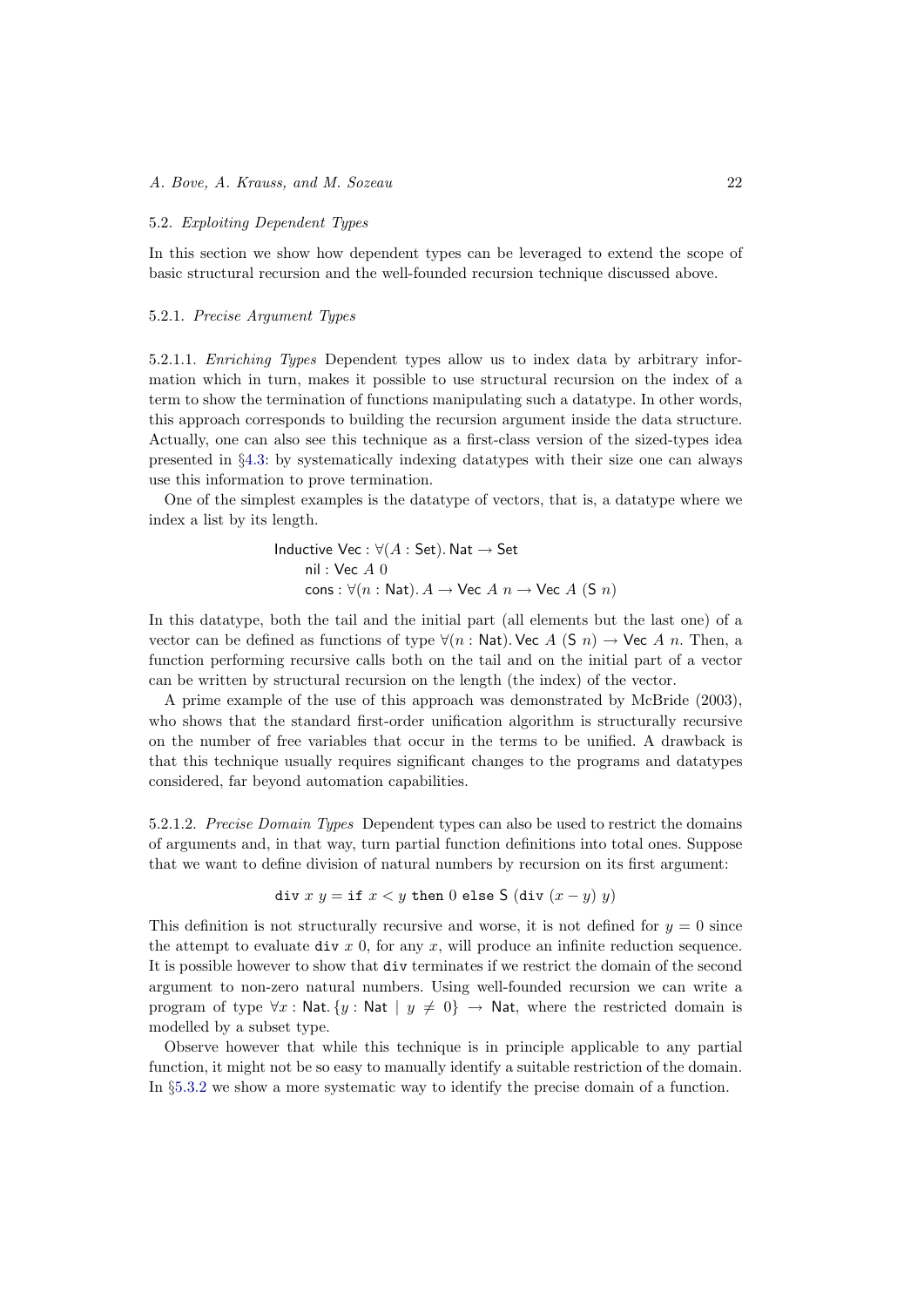<span id="page-22-0"></span>5.2.2. Precise Result Types Subset types can also be used to attach information to the codomains of functions, typically specifying their input-output relation. This allows to write nested recursive definitions naturally. In the case of McCarthy's 91-function for example, we can enrich the result type with enough information to prove that the recursion is well-founded with respect to the measure  $101 - n$ . Using a subset type, we can define

f91: 
$$
\forall n
$$
: Nat. {*m* : Nat | if  $n \le 100$  then  $m = 91$  else  $m = n - 10$ }

thereby specifying the computational behaviour of the function completely in its type. At the nested call f91 (f91  $(n + 11)$ ), we then know either that  $n + 11 \le 100$  and f91  $(n + 11) = 91$ , or that  $n + 11 > 100$  and f91  $(n + 11) = n + 1$ . This gives us enough information to show that the result of the inner recursive call is indeed decreasing according to the measure; in other words, to show that  $101 - 691$   $(n + 11) < 101 - n$ , which is equivalent to showing that f91  $(n + 11) > n$ . Then we know it is safe to allow the outer recursive call to the function, that is, the nested call f91 (f91  $(n+11)$ ).

5.2.3. Discussion and Comparison As we have just seen in these approaches—which are possible in all systems based on constructive type theory—the use of dependent types for the definition of functions considerably enlarges the set of functions that can be defined by well-founded recursion. However, when giving more precise types to functions, both the types of the functions and the bodies of the definitions must be decorated with more logical information, thus aggravating the issues associated with well-founded recursion. Good tool support can, on the other hand, alleviate most of these problems. This is the case for the Program tool  $(\S6.2)$  $(\S6.2)$ , which is particularly well-suited for giving precise types to functions given its support for subset types.

Another possible disadvantage is that, in addition to the well-founded order, a suitable restriction for the argument or the result type have to be known at definition time. On the other hand, by specifying more precise information in the types we can also deal with higher-order recursion.

Interestingly, the general idea of strengthening the argument and result type can also be applied in a classical setting without dependent types. The notion of inductive invariants proposed by Krstić and Matthews (2003) essentially boils down to a variant of the well-founded recursion technique in HOL, where the contraction condition is strengthened with a relation S. Charguéraud (2010) takes this even further by adding a domain condition  $D$  as well. The contraction condition then has the following form.

$$
\forall x \ f \ g. D \ x \to (\forall y \ y \prec x \to D \ y \to f \ y = g \ y \land S \ y \ (f \ y)) \to
$$
  

$$
F \ f \ x = F \ g \ x \land S \ x \ (F \ f \ x)
$$

Note how this condition carries the same information as assigning the dependent type  $\forall x : A.D x \rightarrow \{y : B \mid S x y\}$  to the function.

#### <span id="page-22-2"></span>5.3. Partiality in the Argument

<span id="page-22-1"></span>5.3.1. Step Counter A popular ad-hoc solution for formalising partial functions as total functions is to add a step counter as an additional argument, which is simply a natural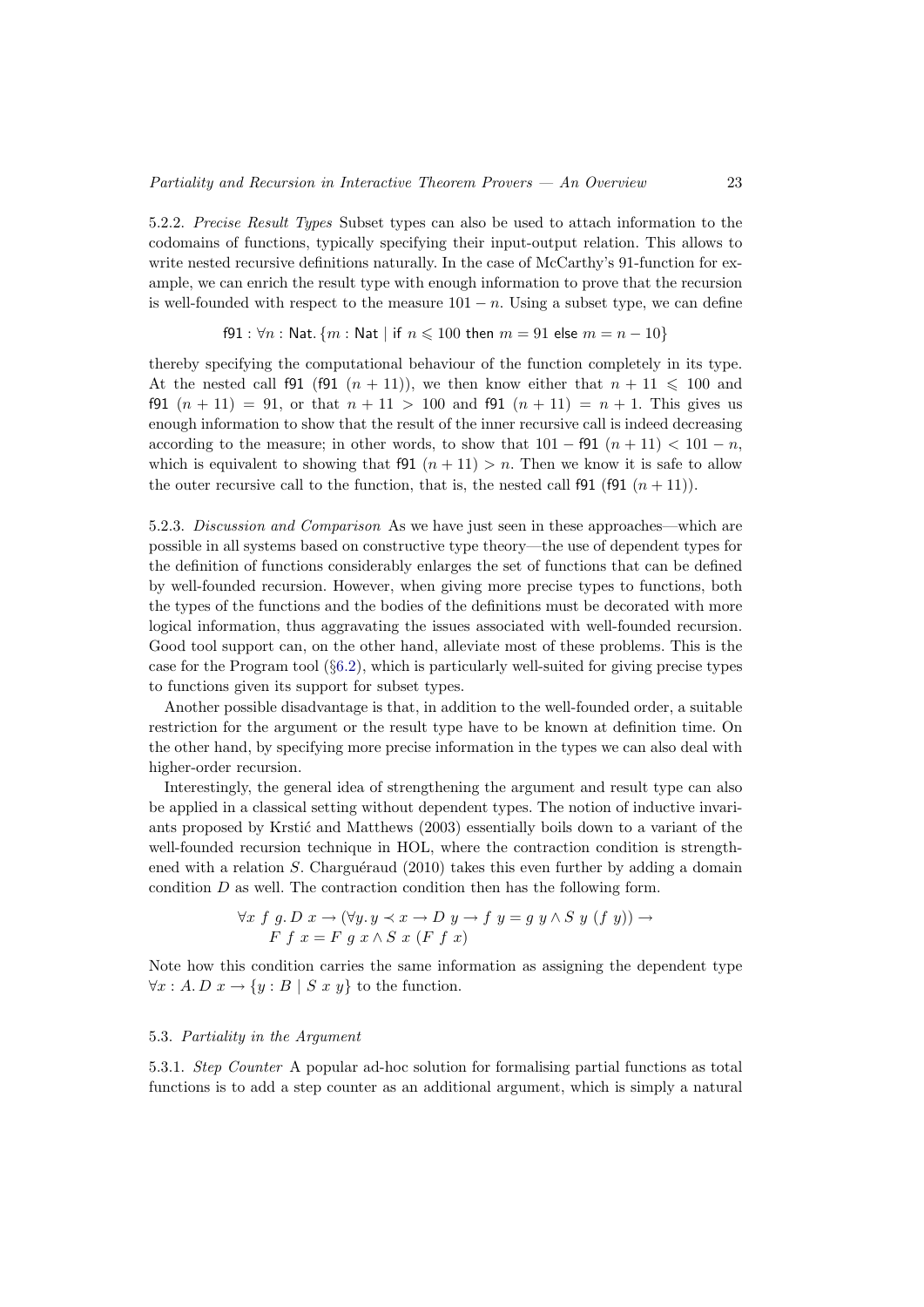number that decreases at each recursive call. When the counter is exhausted, a none value is returned. For example, here is the iter<sub>0</sub> function rewritten in this way:

$$
\begin{aligned}\n\text{iter}_0 & 0 & f & x &= \text{none} \\
\text{iter}_0 & (\text{S } n) & f & x &= \\
& \text{if } x &= 0 \text{ then some } [] \\
& \text{else case } \text{iter}_0 & n & f & (f & x) \text{ of none} \rightarrow \text{none} \mid \text{some } r \rightarrow \text{some } (x :: r)\n\end{aligned}
$$

The transformed function is now accepted in the systems, since it is structurally recursive over the counter, which acts as a bound on the number of recursive calls that will be made. It can be evaluated with little overhead, given a value for the counter. The technique is also quite expressive: it deals nicely with arbitrary recursion, including nested recursion (thinking of the index as the size of the call stack, all nested calls can use the same index) and higher-order recursion. Additionally, we do not need any knowledge about the termination behaviour initially.

However, there are two main drawbacks in this approach. First, when calling the function, a suitable value for the bound must be provided, which is normally not obvious. Second, one must always be prepared to get an empty result, either due to actual nontermination or just because the bound was too tight. In addition, reasoning about the function inevitably requires reasoning about the counter and proving that it is large enough when the function is called; this corresponds to a termination proof on the respective arguments.

Despite these complexities, this technique is quite easy to carry out and it is often used (Boyer and Moore 1996, Leroy 2006, Nipkow et al. 2006).

<span id="page-23-1"></span>5.3.2. Inductive Domains As mentioned in §[5.2.1,](#page-21-0) it is not always easy to look at a function and come up with a suitable description of its domain as a subset type. Here we explain techniques that construct the domain of a function from the informal recursive equations defining it, and that use this domain to reason about the function.

<span id="page-23-0"></span>5.3.2.1. Inductive Domains in Constructive Type Theory. Given the recursive equations for a function, we can mechanically define an inductive predicate that characterises the domain of the function. Let us consider the quicksort algorithm again. The first equation tells us that the algorithm terminates on the empty list, hence [] belongs to the domain. The second equation tells us that if quicksort terminates on both recursive calls, then the algorithm also terminates on the list  $(x:: xs)$  since the function  $+$  is a total function. Hence,  $(x::xs)$  belongs to the domain if both filter  $(\lambda y. y \leq x)$  xs and filter  $(\lambda y. y > x)$  xs belong to it. We can formalise this information as an inductively defined predicate.

Inductive  $Dom_{qs}:$  [Nat]  $\rightarrow$  Prop  $dom_{\Pi} : Dom_{qs}$   $\Box$ dom<sub>::</sub> :  $\forall (x : \text{Nat})(xs : [\text{Nat}]).$  Dom<sub>as</sub> (filter  $(\lambda y. y \leq x)$   $xs) \rightarrow$  $\text{Dom}_{\text{gs}}$  (filter  $(\lambda y. y > x)$   $xs) \rightarrow \text{Dom}_{\text{gs}} (x :: xs)$ 

In constructive type theory, we can now define the function by structural recursion on the proof that the input arguments satisfies the domain predicate. Formally, the function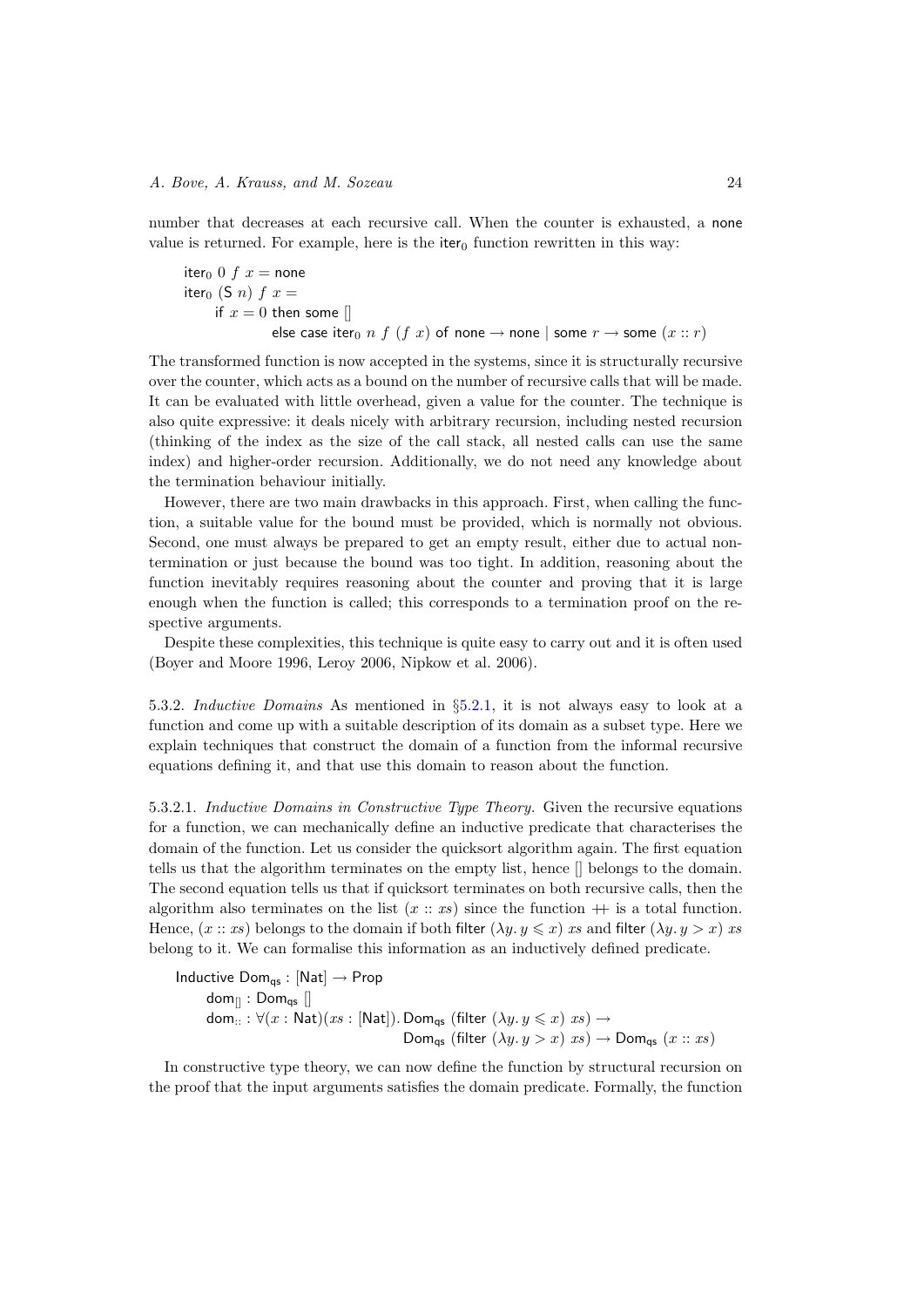now takes this proof as an extra argument and is defined by pattern matching on it.

$$
\begin{aligned}\n\mathsf{qs}: \forall x s: [\mathsf{Nat}]. \mathsf{Dom}_{\mathsf{qs}} \ x s \to [\mathsf{Nat}] \\
\mathsf{qs} \left[ \begin{array}{c} \mathsf{dom}_{\mathbb{I}} = [] \\
\mathsf{qs} \ (x::xs) \ (\mathsf{dom}_{::} \ x \ xs \ h_1 \ h_2) = \mathsf{qs} \ (\mathsf{filter} \ (\lambda y.\ y \leqslant x) \ xs) \ h_1 \ + \\
& x::\mathsf{qs} \ (\mathsf{filter} \ (\lambda y.\ y > x) \ xs) \ h_2\n\end{array}\n\end{aligned}
$$

Observe that, due to the dependency in the type, the list argument is determined by the type of the proof argument. Hence, the former is somehow redundant and can be made implicit (a feature that is available both in Agda and in Coq) without hiding relevant information in the subsequent uses of qs.

For a total function, we can now prove that its domain predicate is always satisfied, and then use this proof to define a total function with the desired type. In this case, we prove that  $\forall xs$  : [Nat]. Dom<sub>as</sub> xs and we define a quicksort function with type [Nat]  $\rightarrow$  [Nat]. Note however, that the evaluation of a total function on a particular argument proceeds by recursion on the domain argument, creating an overhead in the computation time.

Proving that the function is total on the domain is of course not possible when dealing with a strictly partial function. However, the approach described here is still applicable and allows us to formalise strictly partial functions in a total setting. Moreover, we can reason about these partial functions and compute their results for those arguments on which the functions terminate.

Observe that this approach can also be used for non-recursive partial functions as for example the head function on lists, defined by the single equation head  $(x:: xs) = x$ , which can easily be formalised in type theory as follows:

> Inductive Dom<sub>head</sub> :  $\forall A : Set. [A] \rightarrow Prop$ dom :  $\forall (a : A)(as : [A]).$  Dom<sub>head</sub>  $(a :: as)$ head :  $\forall (A : Set)(xs :: [A]).$  Dom<sub>head</sub>  $xs \rightarrow [A]$ head  $A(a::as)$  (dom  $a$  as) =  $a$

In type systems which support inductive-recursive definitions (Dybjer 2000) (as it is the case of Agda but not of Coq), we can also apply this technique to define nested recursive functions. The domain of such a function must then refer to the formal version of the function and hence, both domain and function must be introduced in a mutual inductive-recursive definition. The rest of the process is the same as for the quicksort algorithm, as it can be seen in the following definition of McCarthy's 91-function.

Inductive  $\mathsf{Dom}_{f91} : \mathsf{Nat} \to \mathsf{Prop}$ dom  $\frac{1}{2}$ :  $\forall n$  : Nat.  $n > 100 \rightarrow$  Dom<sub>f91</sub> n dom<sub> $\leq$ </sub> :  $\forall n$  : Nat.  $n \leq 100 \rightarrow \forall h$  : Dom<sub>f91</sub>  $(n + 11)$ . Dom<sub>f91</sub> (f91  $(n + 11)$  h)  $\rightarrow$ Dom<sub>f91</sub> $n$ 

f91 :  $\forall n$  : Nat. Dom<sub>f91</sub>  $n \rightarrow$  Nat f91 *n* (dom  $n = n - 10$ f91 n (dom<sub> $\leq n$  -  $h_1$   $h_2$ ) = f91 (f91  $(n + 11)$   $h_1$ )  $h_2$ </sub>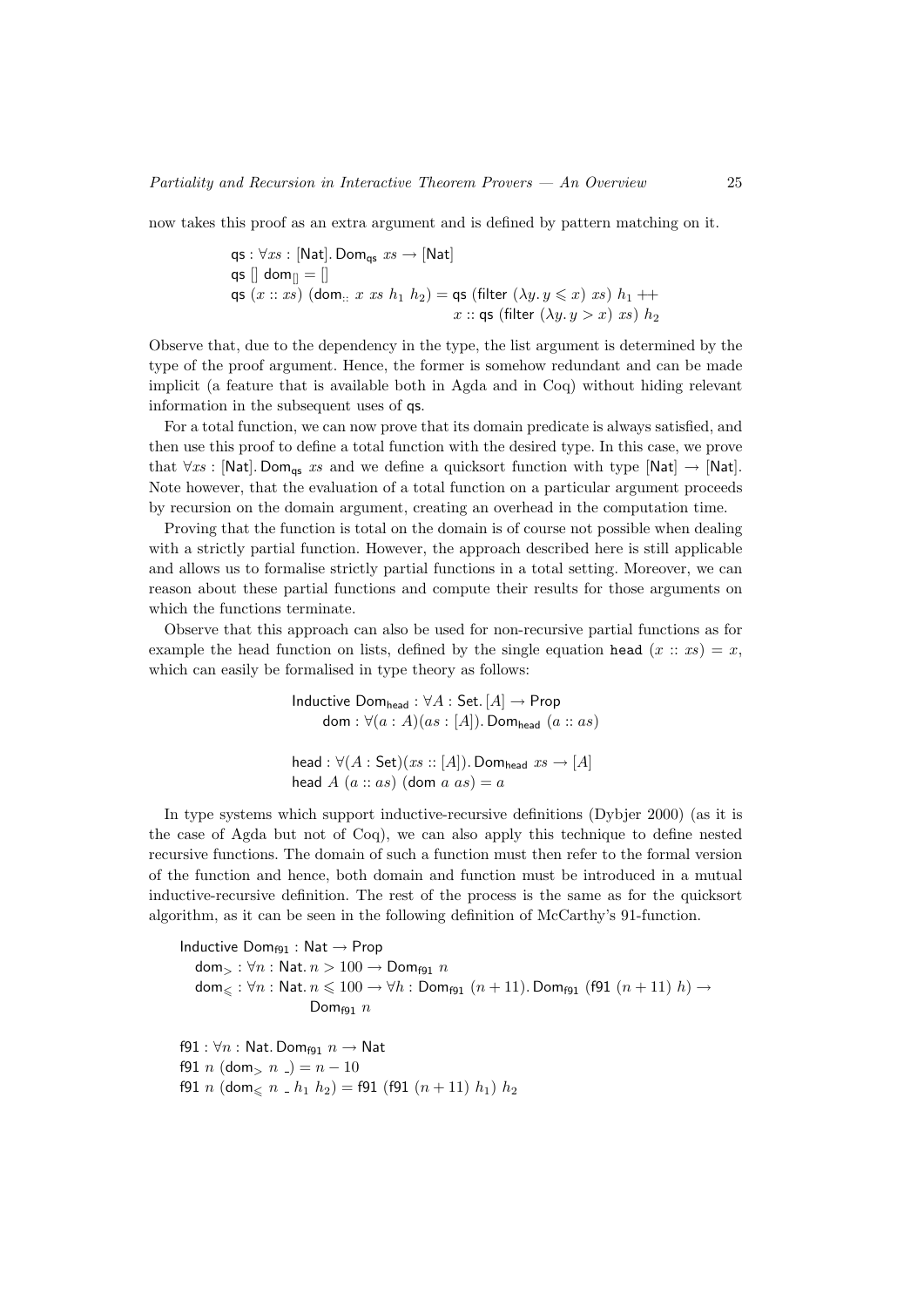Note that the elimination rule associated to the domain predicate of a particular function is suitable for proving properties about the function by induction given that it follows the recursive structure of the function definition and hence, it provides us with the right inductive hypotheses.

Additional Comments. The technique as presented here is formally described in Bove and Capretta (2005a), where also some limitations to the approach are presented. First, this approach does not take into account that a higher-order function can inherit partiality conditions from its arguments. In addition, given that the type of each function defined with this approach is quite ad-hoc and particular to the function itself, what would the type of the functional argument of a higher-order function look like? Another problem is that  $\lambda$ -abstractions in the right-hand side of an equation are translated into total functions and, if a recursive calls is made in the body of the  $\lambda$ -abstraction, the translation generates a domain condition which requires a proof that the domain is satisfied on all arguments. This translation is too strict since the  $\lambda$ -abstraction could diverge on arguments to which it is never applied during execution without jeopardising the termination behaviour of the whole program. Finally, if a function defined with this approach is applied to an insufficient number of arguments, the accessibility condition cannot even be formulated, so partial applications of general recursive functions are not allowed. In a later article (Bove and Capretta 2005b) these problems are solved by defining a type of partial functions between given types where a function is represented as a pair of a domain predicate and a function dependent on the predicate. But this solution comes at a price: it requires an impredicative type theory in order to be applicable to all functions. However, in most practical cases the idea can be adapted to work on a predicative type theory with type universes.

Based on the ideas explained here, Setzer (2006, 2007) defines a datatype (of codes) of partial functions. From the code of a partial function, one can extract the domain of the function and the function itself, and one can evaluate the function on a certain argument. Nested functions and higher-order functions can also be coded as elements of this datatype of partial functions. On the other hand, this encoding is quite involved and creates additional technical overhead.

As we have already mentioned, in Coq one cannot define an element of a datatype by pattern matching on a domain proof, as they may in general have more than one constructor, hence, this technique cannot be implemented in Coq exactly as explained here. Instead, we need to define a so-called *inversion lemma* for each recursive call in the function. These inversion lemmas must be defined in such a way that they can be seen as subterms of the proof that the function terminates on the input argument, so that the final function is accepted as structurally recursive on the proof of the domain predicate. Finally, the function must be defined by pattern matching on the input argument and not on the proof that it satisfies the domain predicate. A more detailed explanation on how to use this technique in Coq can be found in the book by Bertot and Castéran (2004, ch. 15).

It is possible to avoid inductive-recursive definitions and still allow the definition of nested recursive functions (Bove 2009). The idea is to inductively define the graph of a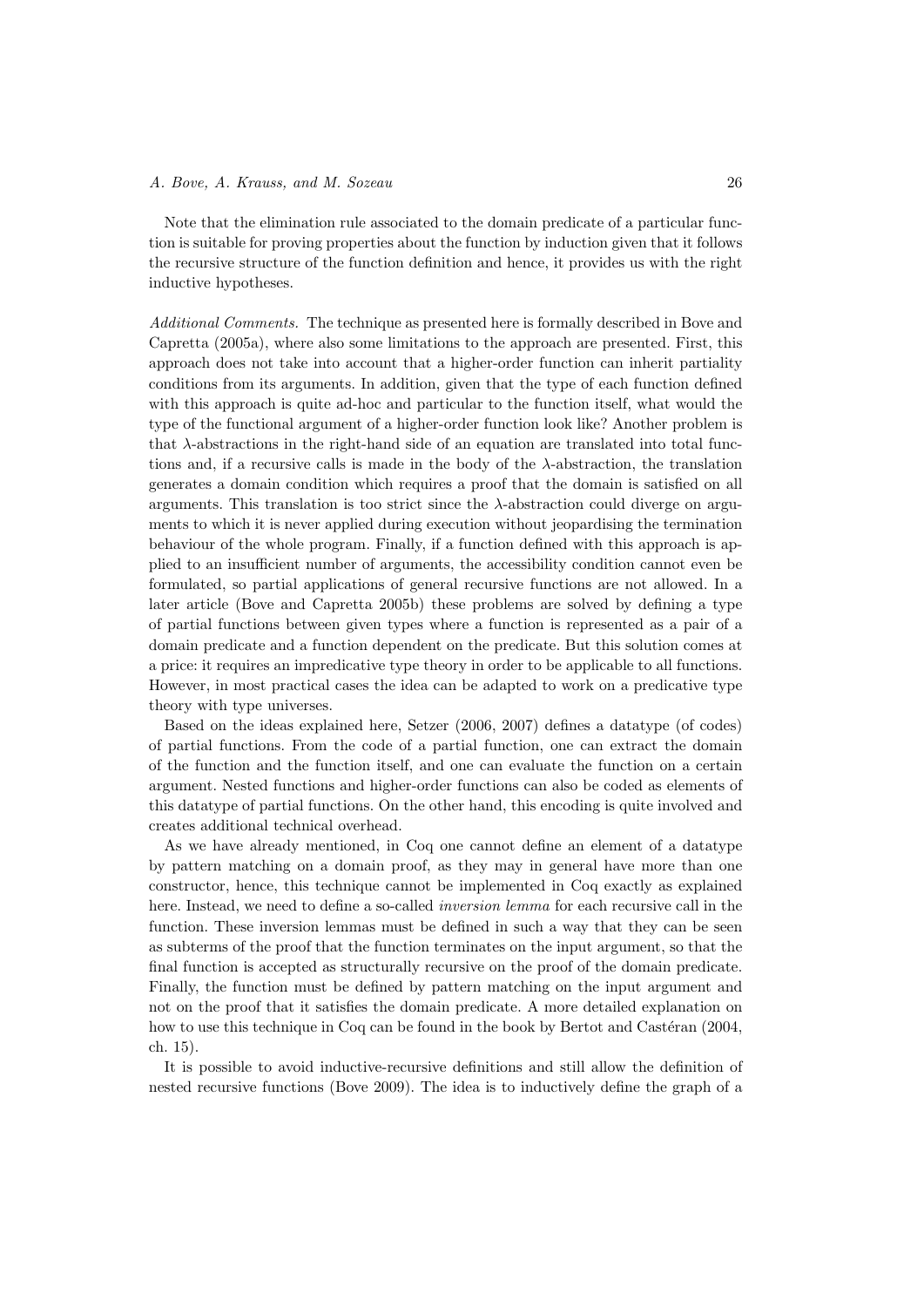function and from there the domain of the function as the element which is associated to the input in the graph, if it exists. This approach seems to share the advantages of the technique described here, but it has an additional level of indirection since we need to go from the domain into the graph.

Bertot et al. (2002) present a technique to encode the method we describe above for partial and nested algorithms in type theories that do not support Dybjer's schema for simultaneous inductive-recursive definitions. They do so by combining the inductive domain predicate as presented here with step indexing and the functionals in Balaa and Bertot (2000).

<span id="page-26-0"></span>5.3.2.2. Inductive Domains in HOL. The technique above again relies on a definition of a function by recursion on a proof. In a classical setting, this is impossible and indeed unnecessary, as the function can also be defined without it. However, inductively defined domain predicates are still very useful for reasoning. First, they give us a direct way to express the statement " $f$  terminates on  $x$ " as a proposition, and second, they come with a tailor-made induction principle.

Before we show the construction, we list the differences to its constructive counterpart:

- The function has the simple type  $A \rightarrow B$ . Thus, we can always apply it to any argument, even if the domain predicate does not hold, in which case the result of the function is underspecified (see §[3.2\)](#page-10-0).
- The function definition does not refer to the domain, which means that the domain can be defined after the function. In particular, for nested functions, no simultaneous inductive-recursive definition is required.

These properties make this technique especially convenient for nested recursive functions, as it can be seen with McCarthy's 91-function, which is defined in the following steps.

1 Define the graph of the function as an inductive relation:

Inductive 
$$
G_{f91}
$$
:  $Nat \rightarrow Nat \rightarrow Prop$   
\n $g_1 : \forall n. n > 100 \rightarrow G_{f91} n (n - 10)$   
\n $g_2 : \forall n r_1 r_2. n \leq 100 \rightarrow G_{f91} (n + 11) r_1 \rightarrow G_{f91} r_1 r_2 \rightarrow G_{f91} n r_2$ 

- 2 Turn the relation into a function by defining  $f91 =$  function of  $G_{f91}$ .
- 3 Define the domain; since the function itself is already defined, we can refer to it here.

Inductive  $Dom_{f91}$  : Nat  $\rightarrow$  Prop dom  $\frac{1}{2}$ :  $\forall n. n > 100 \rightarrow$  Dom<sub>f91</sub> n dom<sub> $\leq$ </sub> :  $\forall n. n \leq 100 \rightarrow$  Dom<sub>f91</sub>  $(n + 11) \rightarrow$  Dom<sub>f91</sub> (f91  $(n + 11)$ )  $\rightarrow$  Dom<sub>f91</sub> n

- 4 By induction on  $\text{Dom}_{691}$ , prove that the relation  $\text{G}_{691}$  is single valued on the domain, that is,  $\forall n$ . Dom<sub>f91</sub>  $n \rightarrow \exists ! r$ . G<sub>f91</sub>  $n \; r$ .
- 5 Derive the recursive equation, constrained by the domain:

 $\forall n.$  Dom<sub>f91</sub>  $n \to 91$   $n =$  if  $n > 100$  then  $n - 10$  else f91 (f91  $(n + 11)$ )

Up to now, the process was completely generic, as we have not put in any problemspecific knowledge yet. Nevertheless, we already have the function and its domain, the (constrained) recursive equation and an induction rule—which arises from the inductive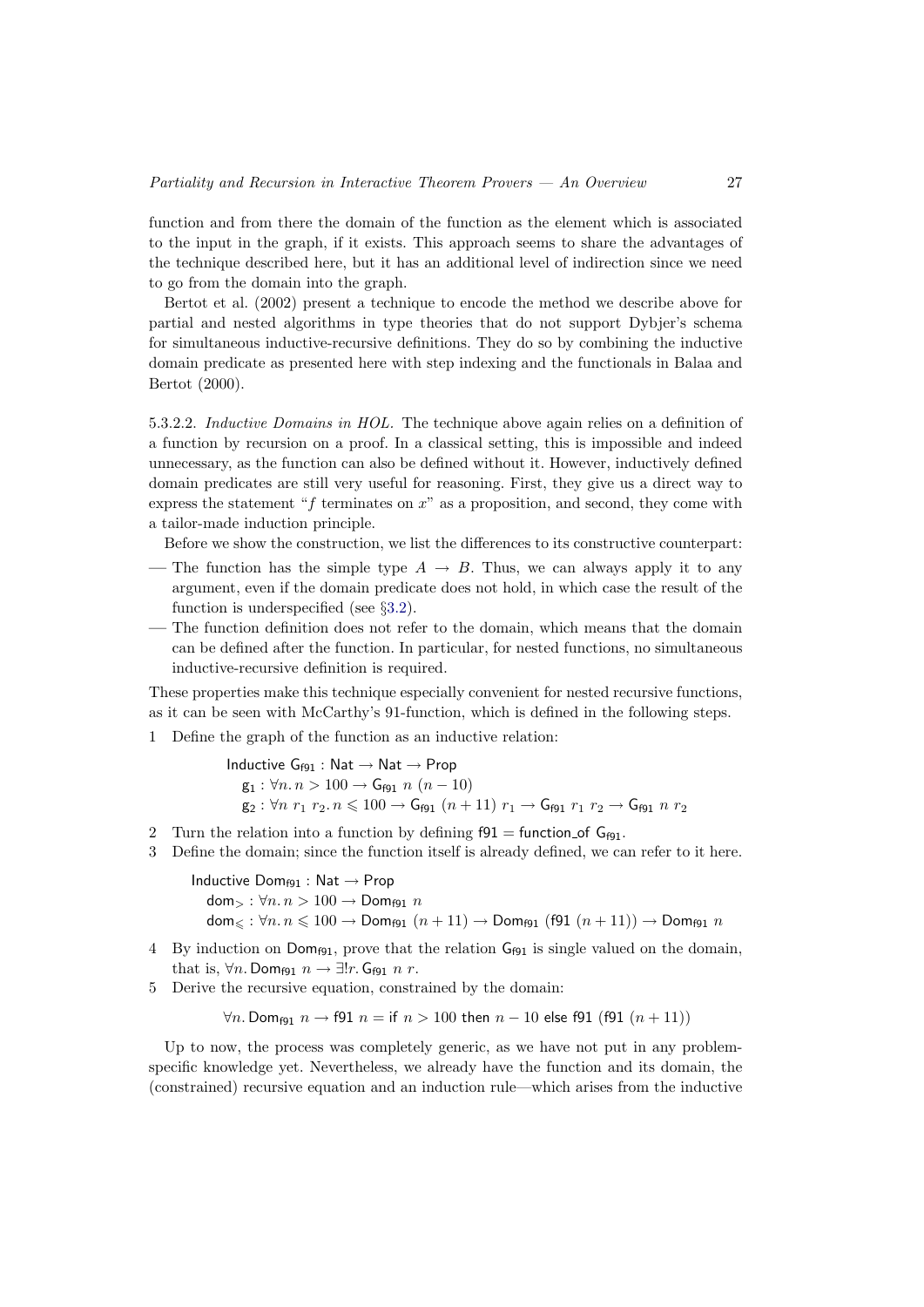domain predicate— that lets us prove properties of the form  $\forall n$ . Dom<sub>f91</sub>  $n \to P$  n. Now we continue by proving the key property, followed by the termination of the function.

- 6 Show the lemma  $\forall n.$  Dom<sub>f91</sub>  $n \rightarrow 191$   $n =$  if  $n > 100$  then  $n 10$  else 91, which is easily proved by induction on  $\mathsf{Dom}_{f91}$ .
- 7 Show termination of f91, that is, prove  $\forall n$ . Dom<sub>f91</sub> n. Here we can again use the measure  $101 - n$ . Note that the previous lemma is used to show that the measure decreases at the outer recursive call.
- 8 Remove the (vacuous) domain condition from the recursive equation.

This seems like a lot of effort, compared to the techniques we saw previously. However, note that steps 1–5 and 8 can be completely automated, and steps 6 and 7 are relatively easy proofs; in particular, in step 6, we have a convenient induction principle at hand, which leads to a simpler proof than the well-founded induction that would be (implicitly) used when using result strengthening via dependent types or inductive invariants (§[5.2.2\)](#page-22-0).

For strictly partial functions, only steps 1–5 are applicable. In this case we cannot derive the unconstrained recursive equations and must carry the domain predicate around.

The technique as presented here roughly follows Krauss (2010a), who also implemented a tool that automates the process in Isabelle/HOL. In  $\S 6.4$ , when we demonstrate this tool, the reader can see how little work is left to the user when suitable automation for this technique is available.

5.3.3. Further Reading The idea of explicitly defining a domain predicate for a partial function seems to have arisen several times independently.

Finn et al. (1997) use a recursive domain predicate to guard non-terminating equations, which they introduce axiomatically in a classical setting. The question of why the (nonterminating) equations that specify the domain predicate are consistent is addressed by a semantic argument. In retrospect, the simpler answer is that these predicates could in fact be inductively defined.

Dubois and Donzeau-Gouge (1998) refine this idea and transfer it to type theory, replacing the recursively axiomatised domain predicate with an inductively defined one. Their approach works basically as presented in §[5.3.2.1,](#page-23-0) except that nested recursion is handled with the help of a user-given post-condition (similar as in §[5.2.2\)](#page-22-0) instead of a simultaneous inductive-recursive definition.

Giesl (1997, 2001) discusses nested recursion and partiality in the context of automated induction theorem proving, and he points out that inductive reasoning about partial functions works just like for total ones, except that the results are restricted to the domain of the function. While his semantic arguments involving a special notion of partial truth are hard to adapt to a formal setting within type theory or HOL, it turns out that inductive domain predicates and the associated induction principles permit the same convenient reasoning style (Krauss 2006).

Greve (2009) describes a tool for function definitions in ACL2, which also constructs domain predicates. Due to the restricted logic of ACL2, which does not support inductive definitions, the domain predicate must be constructed in an intricate bootstrapping process that involves a reduction to tail-recursive form (see §[5.5.2\)](#page-33-0). However, the final result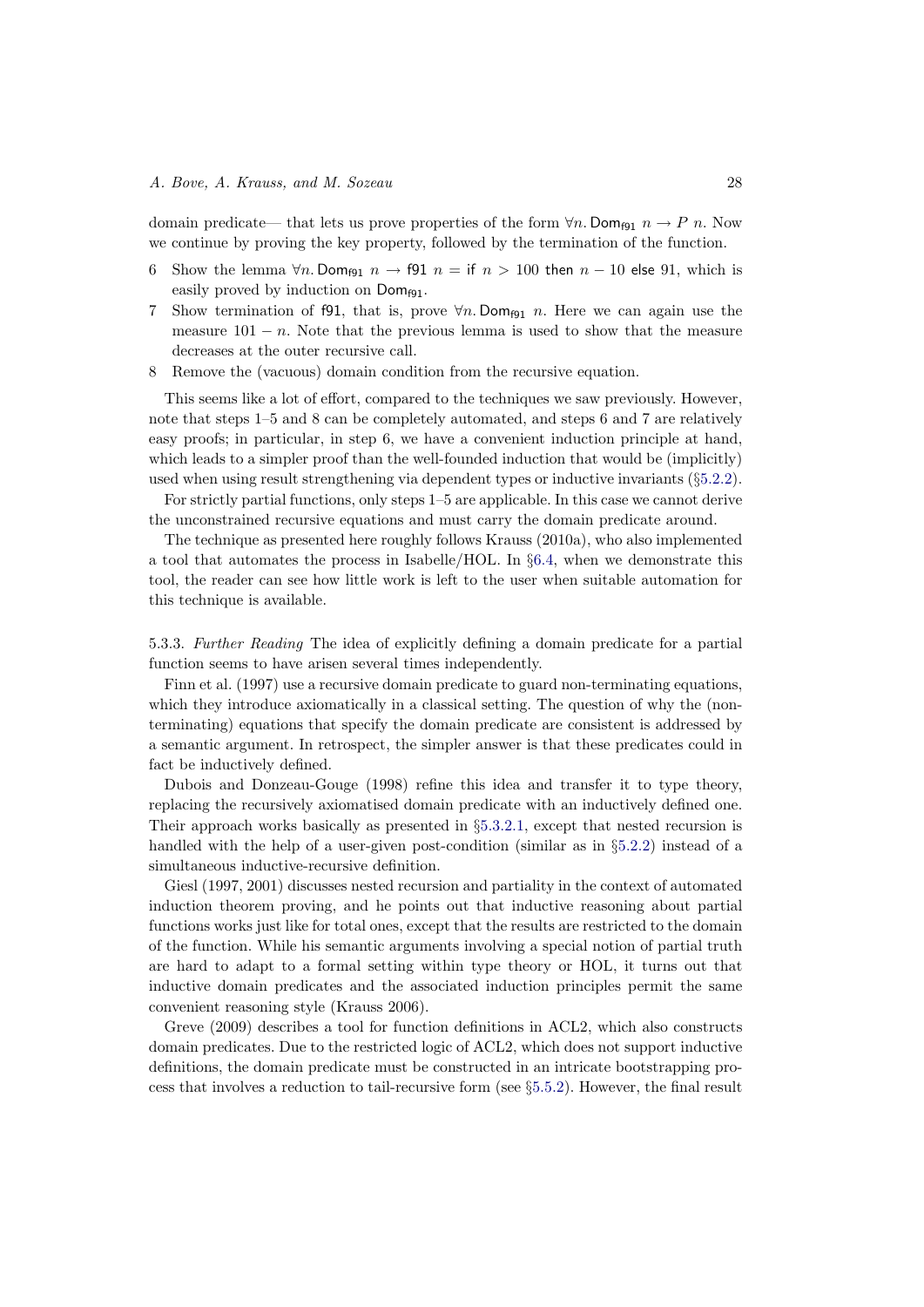of Greve's construction is the same as seen above: a function whose recursive equations are constrained with a domain predicate, together with an induction rule.

## 5.4. Partiality in the Result

This section describes techniques that work by modifying the result type of the function to accommodate the possibility of non-termination. Thus, partial functions from  $A$  to  $B$ will be modelled as objects of the type  $A \rightarrow$  Partial B, where the type Partial B expresses a computation which may or may not terminate but if it does, it returns an element in B. The techniques differ in the underlying model of computation, that is, in how the type constructor Partial is actually defined.

<span id="page-28-0"></span>5.4.1. Domain Theory Domain-theory (Abramsky and Jung 1994) provides a well-studied foundation for modelling the semantics of possibly non-terminating computations. Partial values are represented by simply adjoining a special undefined value to a type A to model non-termination. Then we arrive at the well-known Option type, sometimes also called Maybe type.

> Inductive Option : ∀A : Set. Set some :  $A \rightarrow$  Option A none : Option A

Observe that this type naturally forms a monad by defining return  $x =$  some x, bind none  $f =$  none, and bind (some a)  $f = f$  a.

We start by briefly recalling some key concepts from domain theory. Consider a set A and a partial order  $\subseteq \subseteq A \times A$  on A, sometimes denoted as  $\subseteq_A$  to make the set A explicit. A  $\sqsubseteq$ -chain is a set  $C \subseteq A$  which is totally ordered, that is,  $\forall x \ y \in C$ .  $x \sqsubseteq y \lor y \sqsubseteq x$ . We say that  $\subseteq$  is a *complete partial order* (cpo) if every chain has a least upper bound with respect to  $\mathbb{Z}_A$ . By definition, this least upper bound must be unique and we denote it by  $\bigcup C$ ; we sometimes also use an indexed notation where  $\bigcup_{x\in I}(f(x))$  stands for  $\Box\{f\ x\mid x\in I\}.$ 

A cpo  $\sqsubseteq_B$  can be lifted to a cpo on the function space  $A \to B$  by defining  $f \sqsubseteq_{A \to B} g$ as the pointwise order  $\forall x. f \ x \sqsubseteq_B g \ x$ .

A function  $f: A \to B$  is called monotone if  $x \subseteq_A y$  implies  $f(x) \subseteq_B f(y)$ , and it is called continuous if it is monotone and preserves least upper bounds, that is, if  $f(\bigsqcup C) = \bigsqcup_{x \in C} f(x).$ 

The key result concerning recursive definitions is the following fixpoint theorem.

**Theorem.** Let  $\sqsubseteq_A$  be a cpo and  $f : A \to A$  a continuous function. Then, there exists a least fixpoint fix $_f$ , that is,

a)  $f$  (fix $_f$ ) = fix $_f$ , and

b) for all x,  $f(x) = x$  implies fix $f(x) = A(x)$ .

We now return to our type of partial elements. Observe that for any  $B$ , the type Option B is a cpo when we define  $x \subseteq y$  as  $x =$  none  $\vee x = y$ . Such a cpo, with a distinguished bottom element and otherwise incomparable elements, is called *flat*.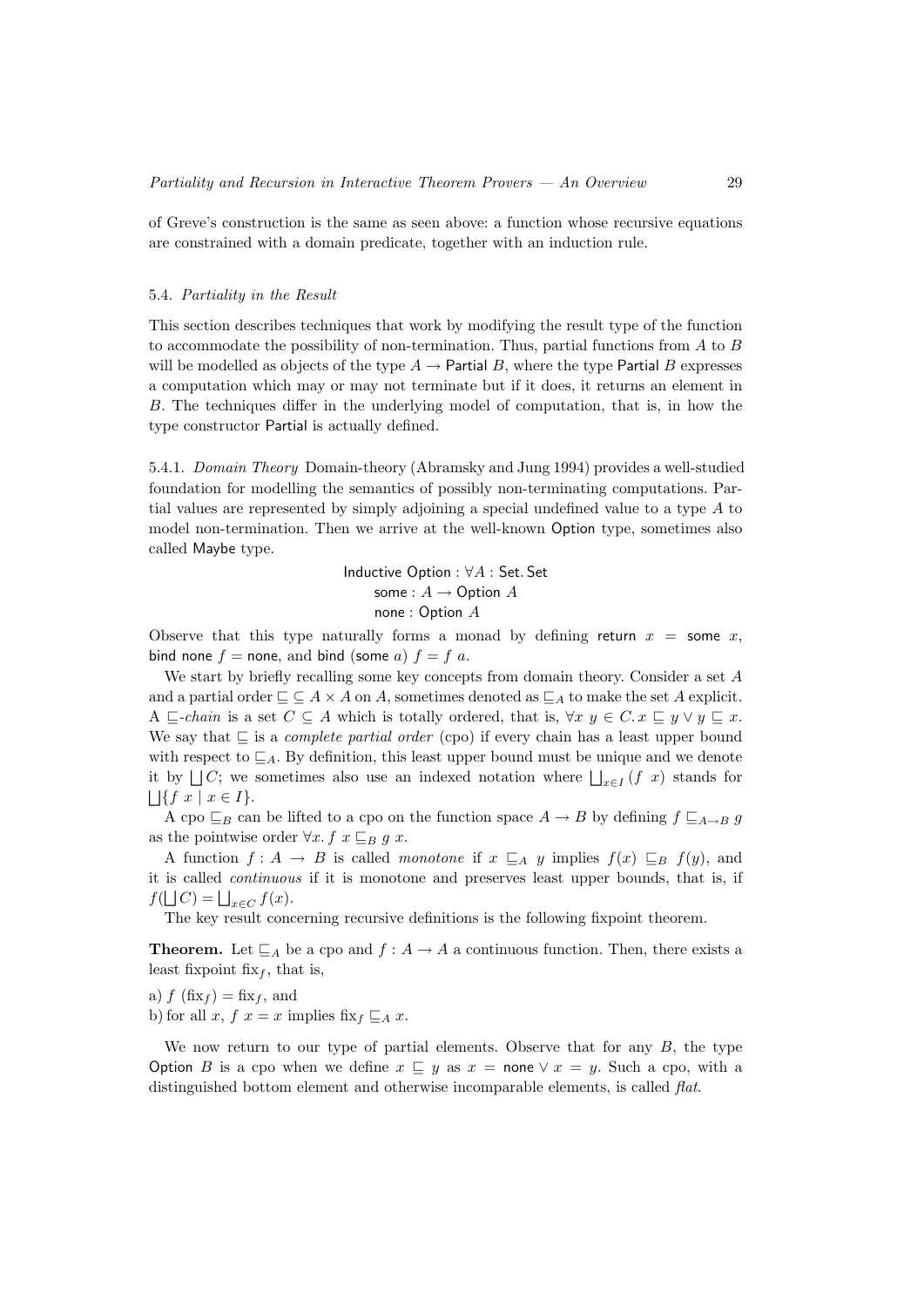Building on a formalisation of domain theory, we can exploit the fixpoint theorem to define partial recursive functions of type  $A \rightarrow$  Option B:

- 1 Define the functional  $F : (A \to \text{Option } B) \to A \to \text{Option } B$ .
- 2 Prove that F is continuous.
- 3 Define  $f = f(x_F)$  and apply the fixpoint theorem above to derive the fixpoint equation.

As an example of this idea, we give the functional that will lead to the definition of the iter<sub>0</sub> algorithm:

$$
\begin{array}{ll}\n\text{F}_{\text{iter}_0} \text{ iter}_0 \ f \ x = \text{if} \ x = 0 \ \text{then} \ \text{return} \ [] \\
\text{else do} \ x s \leftarrow \text{ iter}_0 \ f \ (f \ x); \ \text{return} \ (x :: xs)\n\end{array}
$$

Note how the monadic operators nicely hide the plumbing with the underlying option type. Proving continuity of the functional is a formality: the monadic primitives return and bind as well as the if-expression preserve continuity, so the proof just follows the structure of the functional and is easily automated. The desired function then arises from the use of the fixpoint theorem.

Additional Comments. Domain theory was the logical foundation of one of the first interactive theorem provers, the Edinburgh LCF system (Gordon et al. 1979). While it is an adequate model of computations, using it as a base logic creates some overhead due to the extra definedness, continuity, and admissibility conditions that arise frequently. Later descendants of the system moved to HOL instead. The most comprehensive formalisation of domain theory today is Isabelle/HOLCF, a library built on top of Isabelle/HOL. Isabelle/ $HOLCF$  is originally due to Regensburger (1995) and was later refined by Müller et al. (1999) and Huffman (2008, 2009). Using type classes, it manages to make much of the continuity reasoning implicit. Moreover, it provides a tool for defining recursive functions over cpos.

In addition to the simple definition sketched above, the general framework of domain theory naturally deals with more complicated cases, such as higher-order functions that take partial functions as arguments. It can also be used to construct general recursive datatypes, where recursion is not in a strictly positive position (Huffman 2009).

A recent tool by Krauss (2010b) automates the simple fixpoint construction above in plain Isabelle/HOL, hiding the underlying domain-theoretic concepts completely. Similar functionality was developed for Coq by Bertot and Komendantsky (2008), relying on additional classical axioms. Paulin-Mohring (2009) gives a constructive formalisation of cpos in Coq, representing flat domains coinductively, similar to what we will see in the next subsection.

5.4.2. Coinductive Codomains In a constructive setting, implementing Partial as the Option type as above does not really model non-termination since it is possible to define a function terminates : Option  $A \rightarrow$  Bool that decides whether an element in Option A actually returns a value in  $A$  or the none element. By the undecidability of the halting problem we know that such a function is not possible to write in the presence of actual non-termination.

Using a coinductive definition however, we can construct a type of computations that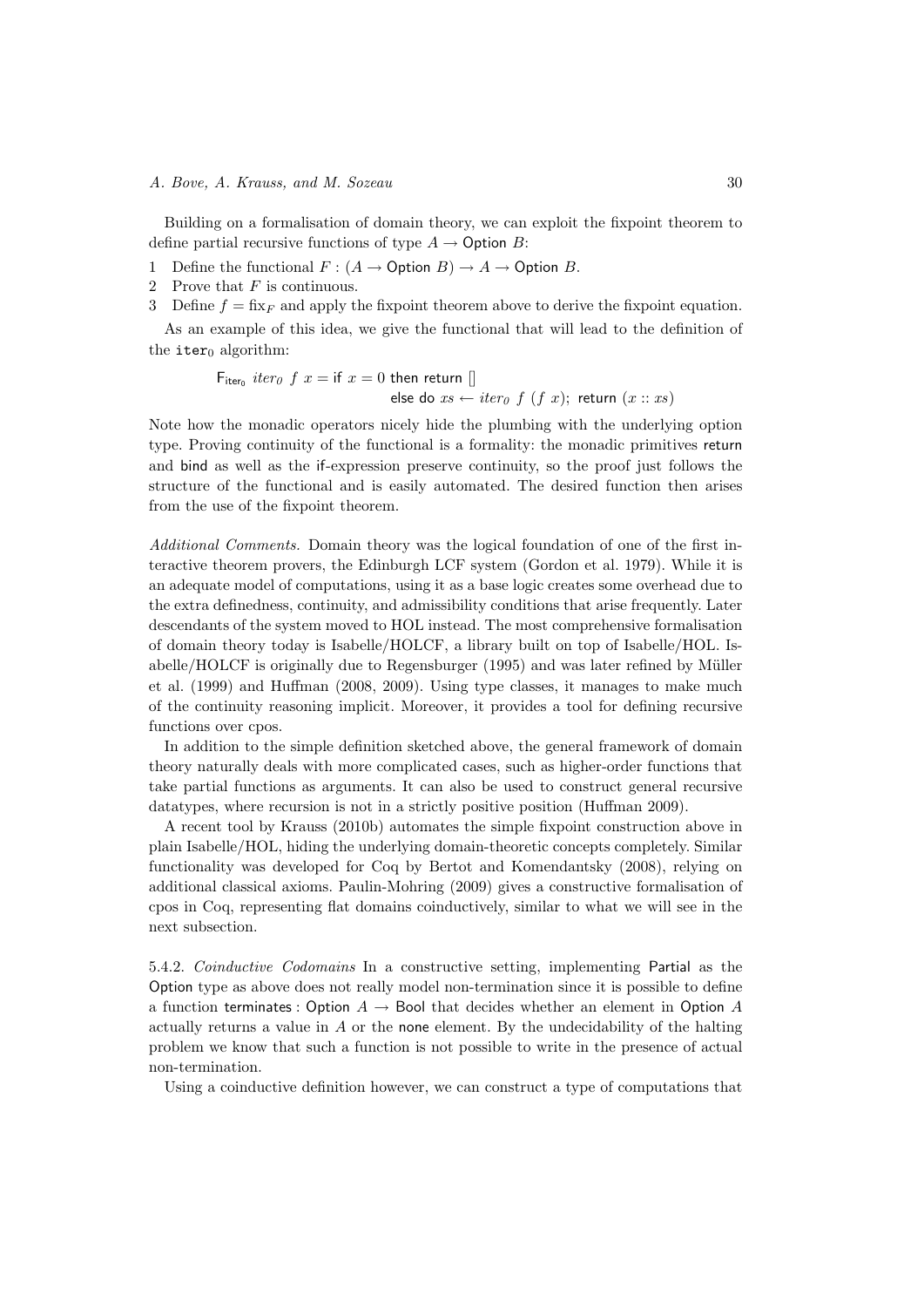models partial values constructively. The idea is that a computation either directly produces a result, or it composes two sub-computations, the second depending on the result of the first.

Coinductive Computation : 
$$
\forall A
$$
 : Set. Set

\nreturn :  $A \rightarrow \text{Computation } A$ 

\nbind : Computation  $A \rightarrow (A \rightarrow \text{Computation } A) \rightarrow \text{Computation } A$ 

We can make a few observations here. First, the constructors of this type of partial elements naturally form a monad. Second, non-termination corresponds to an infinite computation (unlike with the classical definition of Partial) which, in turn, corresponds to the intuition that we cannot detect non-termination. Finally, we can define functions returning computations corecursively; in the  $iter_0$  example we have:

> iter<sub>0</sub>  $f(x) =$  if  $x = 0$  then return  $\Box$ else do  $xs \leftarrow iter_0 f(f x);$  return  $(x :: xs)$

Note that the recursive call is guarded by the bind constructor (here hidden by the do-notation), which makes this definition a valid corecursive one. Actually, we can always express general recursive definitions by guarded corecursive ones, possibly after wrapping an unguarded call c into a vacuous bind  $c (\lambda x$ . return x).

This is of course too good to be true. What the function above actually returns is not a value itself but a computation trace which may be infinite. To evaluate such a computation we must either impose a bound on the recursion depth (as in §[5.3.1\)](#page-22-1)

bounded eval :  $\forall A :$  Set. Nat  $\rightarrow$  Computation  $A \rightarrow$  Option  $A$ 

or supply a termination proof (as in §[5.1](#page-17-0) or §[5.3.2\)](#page-23-1)

eval :  $\forall (A : Set)(c : Computation A)$ . Terminates  $c \rightarrow A$ 

where the predicate Terminates c is defined as  $\exists a : A.c \downarrow a$  and the strengthened predicate  $c \downarrow a$  expresses that c terminates with result a.

```
Inductive \bot \bot : \forall A : Set. Computation A \rightarrow A \rightarrow Prop
       value_return : \forall a : A. return a \downarrow avalue_bind : \forall (a \ a' : A)(c : Computation A)(f : A \rightarrow Computation A).
                            c \downarrow a \rightarrow f \ a \downarrow a' \rightarrow \text{bind } c \ f \downarrow a'
```
Note that  $\bot$  is defined inductively, hence guaranteeing that the computation is finite.

If we use this technique for defining a total function, we now proceed by proving  $\forall xs$ . Terminates xs. Then, with the help of eval, we can define a total function of the originally intended type. For a strictly partial function, we can still prove its termination on specific arguments.

However, there are some technical issues. First, the standard equality is not appropriate to compare computations, since it not only compares the resulting values but also the size and structure of the computation. For example, the computations return 0 and bind (return 0) return are not equal, although they both return the value 0. Even two non-terminating computations are distinguished by the standard equality if they have a different branching structure. To obtain a more intuitive equality on partial values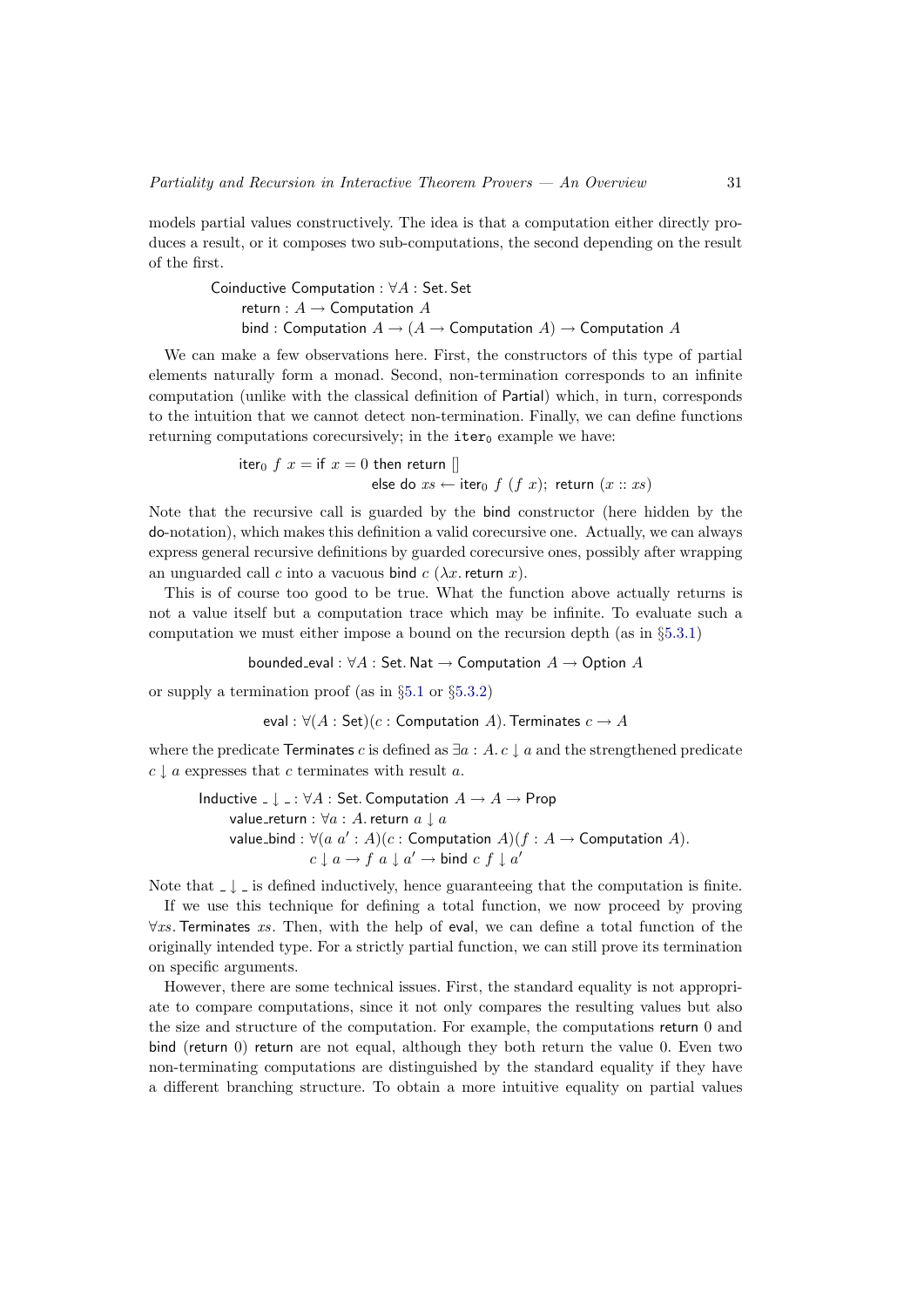of type Computation A, we must define an equivalence relation that equates different computations with the same result. Support for rewriting with arbitrary relations can alleviate this technicality to some extent.

Second, the bind constructor shown above is not general enough for composing computations with different result types. The general version of bind should have type Computation  $B \to (B \to \text{Computation } A) \to \text{Computation } A$ . It can indeed be defined like this, but the proofs to establish the eval function require McBride's (2002) JMEq axiom for technical reasons (Megacz 2007). However, in the Coq library implementing this technique, this issue is hidden and the users do not need to care about it.

Additional Comments. The coinductive model of partiality was first proposed by Capretta (2005). The presentation above is based on a refined version due to Megacz (2007). The main difference is that instead of the bind constructor, Capretta uses a constructor step : Computation  $A \rightarrow$  Computation A to represent the idea of a delayed computation. This looks simpler at first, but makes it much harder to express branching computations naturally. Capretta proves that all recursive functions can be represented in this way, but they often require a rather unnatural manipulation. In order to simplify definitions in Capretta's model, Bove and Capretta (2007) suggest an approach that introduces an intermediate coinductive type characterising the computation structure which is—unlike the monad above—specific to the individual function. This intermediate tree-shaped structure is called a prophecy and it can be seen as the dual to the inductive domain predicate. In a second step, this structure is transformed into the linear structure of Capretta's computation type. In the model by Megacz, which was developed independently, this detour is not necessary.

5.4.3. Discussion and Comparison If we compare these monadic approaches with the techniques described previously, the characteristic differences can be described as follows.

First, partial functions from A to B all belong to a common type  $A \rightarrow$  Partial B. This is a desirable feature, since it allows reasoning about partial functions in general, not just specific ones, and it simplifies the definition of a function that takes an arbitrary partial function as argument. Compare this with the technique based on inductive domains in type theory, where a partial function f from  $A$  to  $B$  has the special-purpose type  $\forall a : A$ . Dom<sub>f</sub>  $a \rightarrow B$ .

Nested recursion does not pose any particular difficulties in this setting. Rewriting the definition in monadic style disentangles the nested calls, and reasoning about termination is separate from the function definition.

To accommodate higher-order recursion, the respective higher-order functions have to be rewritten to take partial functions as arguments and become partial themselves. For the mirror function, we would use a function  $\textsf{map}' : (A \to \textsf{Partial } B) \to [A] \to \textsf{Partial } [B].$ In the domain-theoretic model, we must then prove that map' is continuous. In the coinductive model, we must make sure that the map' is defined by corecursion, and not by recursion, to satisfy the syntactic guardedness check when defining the function mirror.

In general, there seems to be a natural trade-off between argument-based and resultbased partiality. In the first case, applying the function is often harder since there is the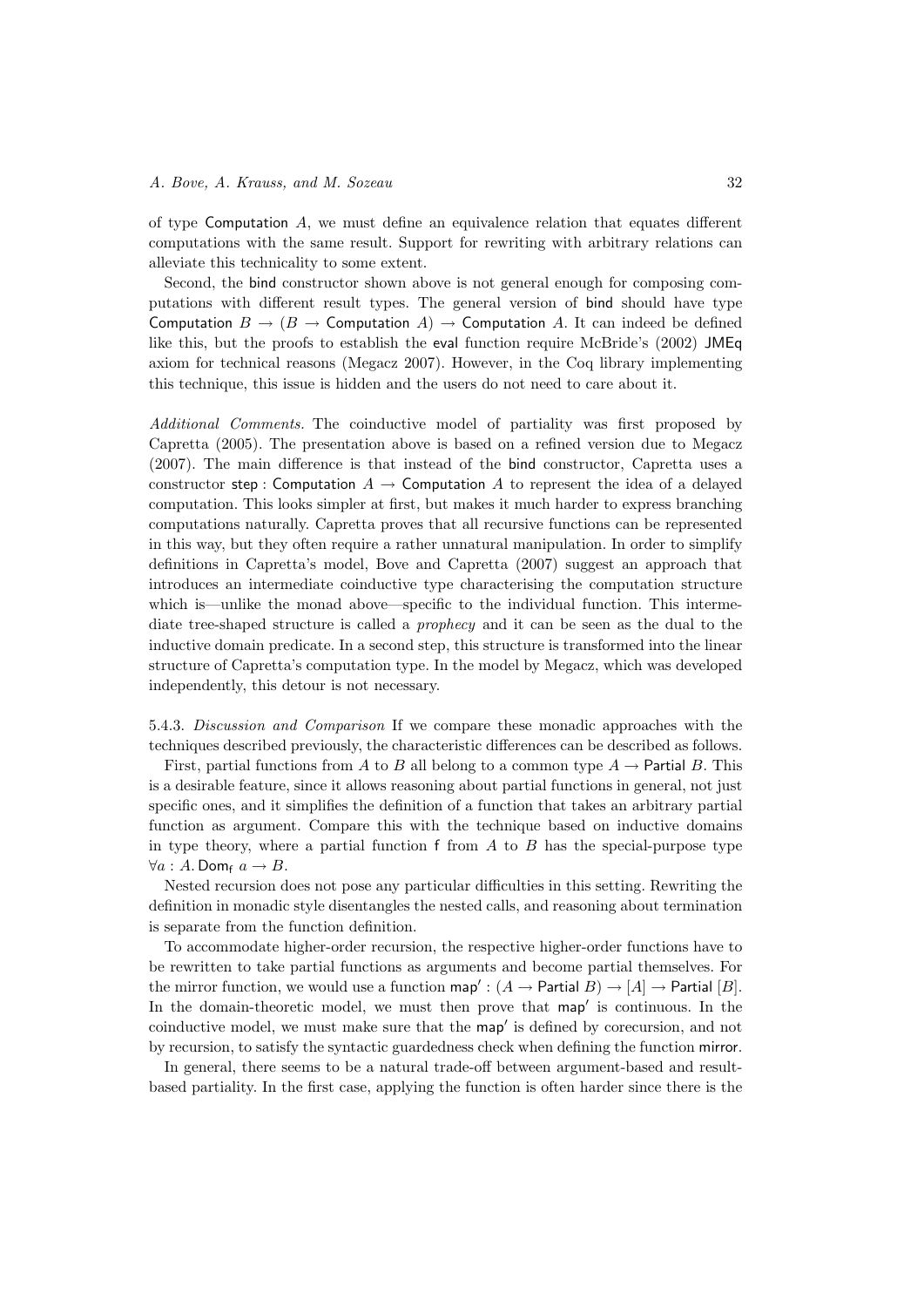need to provide some extra argument, but the result is directly a value. In the second case, the function can directly be applied to any argument, but it is harder to use because the result is not directly a value. In both cases, a total function can be constructed when a termination proof is available.

## 5.5. Other Classical Techniques

This section discusses definitional techniques in classical logics that do not exactly fit into any of the other categories.

5.5.1. Optimal Fixpoints We have already seen that recursive function definitions can be viewed as finding the solution to a fixpoint equation. In the case of partial functions, we are looking for a function f that satisfies the conditional fixpoint equation, where  $D$  is the domain and  $F$  is the functional that arises from the recursive equations.

$$
\forall x. D \ x \to f \ x = F \ f \ x
$$

When given just the functional  $F$ , we can ask what is the right domain for the function. Intuitively, we want the domain to be as large as possible, but without overspecifying the function with values that do not follow from the definition. Inductive domain predicates give a somewhat satisfactory answer to this question, but their support for higher-order recursion is limited.

Charguéraud  $(2010)$  gives a different answer to this question by digging out (and formalising) an old theory of optimal fixpoints by Manna and Shamir (1976), which studies the various partial solutions to fixpoint equations. A partial function is regarded as a total function  $f: A \to B$  and a domain  $D: A \to \text{Prop}$ , where the values of f outside the domain are considered meaningless. Such a pair  $(f, D)$  is considered a partial fixpoint of a functional  $F : (A \rightarrow B) \rightarrow A \rightarrow B$  if the implication above holds. Manna and Shamir prove that any functional admits a so-called optimal fixpoint, which is the fixpoint with the largest domain that is still consistent with any other fixpoint. Two functions are consistent if they agree on the intersection of their domains.

By exploiting this general result, Charguéraud defines a fixpoint combinator Fix :  $((A \rightarrow B) \rightarrow A \rightarrow B) \rightarrow A \rightarrow B$  which takes only the functional, that is, it does not require any other input like a well-founded relation. The definition of Fix, which we omit, relies on the  $\varepsilon$  operator and therefore makes this technique inherently classical.

A number of definition principles are then derived from this generic combinator, including a variant of well-founded recursion. But the real strength of the optimal fixpoint combinator only comes into play when we also consider corecursive function. Optimal fixpoints allow the uniform treatment of corecursive as well as mixed recursive-corecursive definitions, generalising and unifying earlier techniques by Matthews (1999) and Di Gianantonio and Miculan (2003). However, corecursive functions are beyond the scope of this paper.

Regarding recursion, the main selling point for optimal fixpoints is that no relation or domain is needed at definition time. Thus, the definition can be made rather mechanically, since the function directly arises from the functional. This property is shared by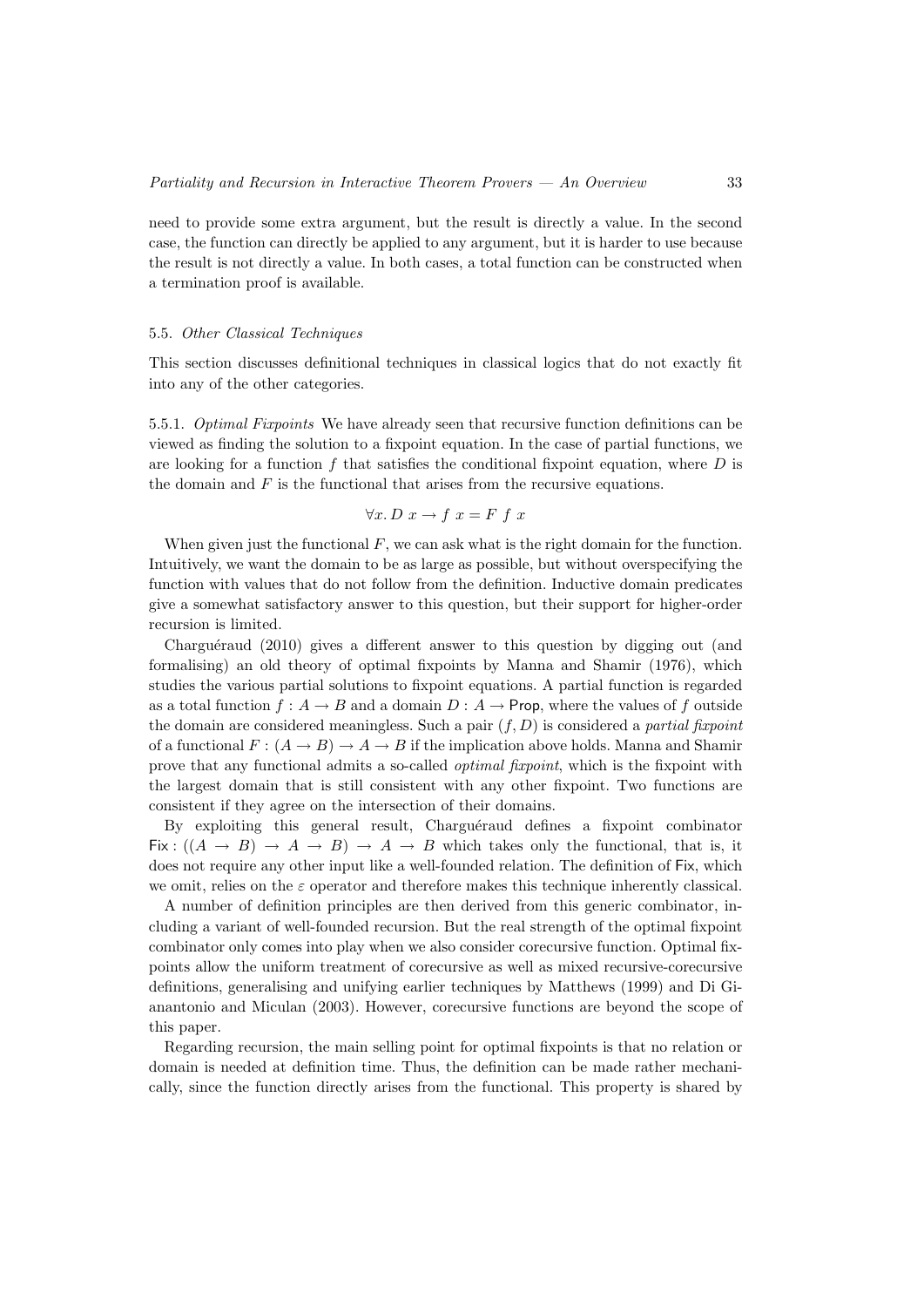the techniques described in §[5.3,](#page-22-2) but optimal fixpoints also fully support higher-order recursion. However, even though a definition using Fix can be made easily, it does not help much when reasoning about the function. Even to derive the recursive equations, either we must specify the domain and prove termination, or we take the optimal domain that arises from the fixpoint theorem. However, that domain lacks the convenient induction rule associated to inductive domain predicates.

<span id="page-33-0"></span>5.5.2. Tail-Recursive Functions via Classical Reasoning Many techniques discussed so far rely on a termination proof in some form, appealing to the general idea that is safe to add a terminating function to the theory.

However, the converse is not true, at least in a classical setting, where some nonterminating functions can be defined without any of the inconvenient modifications that characterised the previous techniques for partial functions (e.g., modifying the type of the function or constraining the recursive equations). An interesting class of such functions are the tail-recursive functions. Informally, a function is called tail-recursive if no recursive call is the argument of some other function call; the only constructs that may surround a recursive call are if- and case-expressions.

We demonstrate this technique by defining the so-called *while combinator*, which models the behaviour of a while loop. Apart from being a nice example by itself, this function is important because any tail-recursive function can be expressed as an instance of it. Its definition in a functional language would be the following:

$$
\begin{array}{l}\text{while : } (A \to \text{Bool}) \to (A \to A) \to A \to A\\ \text{while } P \text{ } f \text{ } x = \text{if } P \text{ } x \text{ then while } P \text{ } f \text{ } (f \text{ } x) \text{ else } x \end{array}
$$

First we define the auxiliary function least, which returns the least natural number that satisfies a predicate, or an arbitrary number if the predicate is never true.

$$
least: (Nat \rightarrow Bool) \rightarrow Nat
$$

$$
least P = \varepsilon n. (P \ n \land (\forall m.m < n \rightarrow \neg P \ m))
$$

The while combinator is now defined as follows.

while 
$$
P f x = \text{if } (\exists n \ldots \neg P \text{ (iter } f n x))
$$
  
then iter  $f \text{ (least } (\lambda n. \neg P \text{ (iter } f n x))) x$   
else arbitrary

where iter f 0  $x = x$  and iter f (S n)  $x =$  iter f n (f x). Note that the condition of the if-expression checks whether the while loop terminates. If it does not, the function returns the fixed value arbitrary.

From the rather non-computational definition above, we can now derive the intended recursive equation.

while 
$$
P f x =
$$
 if  $P x$  then while  $P f (f x)$  else  $x$ 

The proof of this equality simply consists of unfolding the definition on both sides, performing case distinctions along the conditionals, and checking that both sides are equal in each case.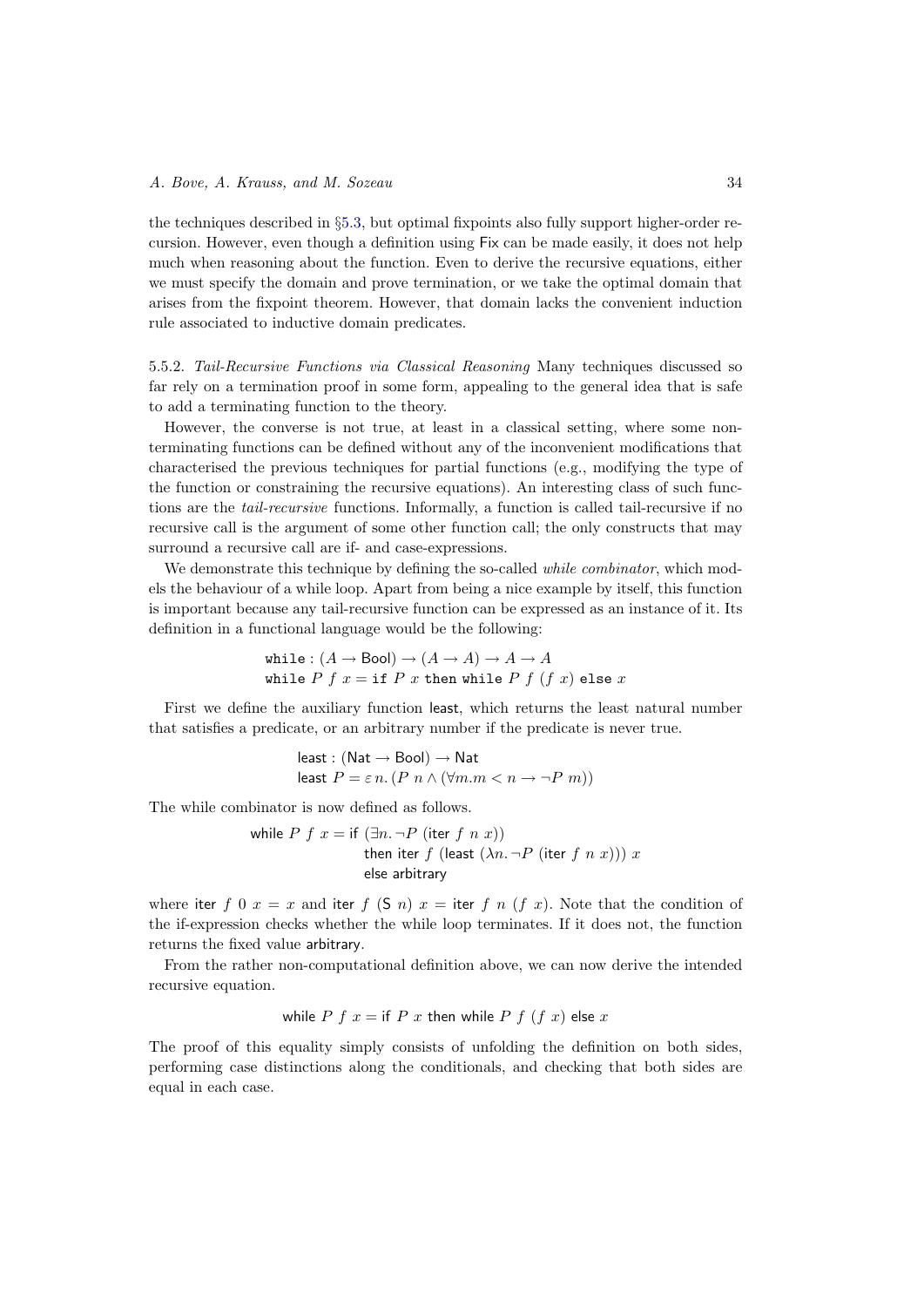It is straightforward to express other tail-recursive functions in terms of while and to derive their recursive equations.

The advantage of tail-recursive functions is that we can always define them easily without worrying about termination, no proof obligations must be solved, and the unmodified recursive equations hold unconditionally and it can be used for evaluating the function and for code generation.

But not everything is as good as it looks: the functional induction rule commonly used for total functions cannot be proved for a function defined with this approach, and thus we lack a fundamental reasoning principle. To prove inductive properties about such a function, we must resort to other means, depending on the application. If all else fails, we must define an inductive domain predicate and use the induction principle that arises from that definition.

As an alternative to the construction above, tail-recursive functions can also be defined using a variant of the domain-theoretic technique  $(\S 5.4.1)$  $(\S 5.4.1)$ . We can define a cpo over any type by defining  $x \sqsubseteq y$  as  $x =$  arbitrary  $\vee x = y$ . This is a flat cpo similar to the Option cpo used previously, except that the bottom element is some arbitrary element from the type, instead of one added to it. It turns out that the functional associated with a tail-recursive function is always continuous with respect to this cpo and we can take a domain-theoretic fixpoint to define the function.

Additional Comments. The observation that tail-recursive functions can be defined without a termination proof was first made by Manolios and Moore (2003), who provided a definitional tool for ACL2 that constructs a total model for any tail-recursive equation. They also pointed out that tail-recursive functions arise naturally in the definition of interpreter functions for microprocessors or programming languages. These functions, which define the main execution loop, are inherently partial, and the use of tail-recursion allows a simple treatment for them.

In HOL systems, the while combinator is typically part of the library and it can be instantiated by hand. Based on the above observation that the combinator is just an instance of the domain-theoretic construction, the tool for that technique (Krauss 2010b) can also be used to define tail-recursive functions directly in Isabelle/HOL, without the need to instantiate a combinator.

# <span id="page-34-0"></span>6. Tool Support

In this section we present tools implemented on top of Coq and Isabelle/HOL which simplify the formalisation of partial and general recursive functions in the respective system. When appropriate, we also present concrete examples that illustrate the tool. In order to improve readability, we have slightly adapted the syntax in some of the examples, thus it might not longer correspond to the exact syntax used by the system in question.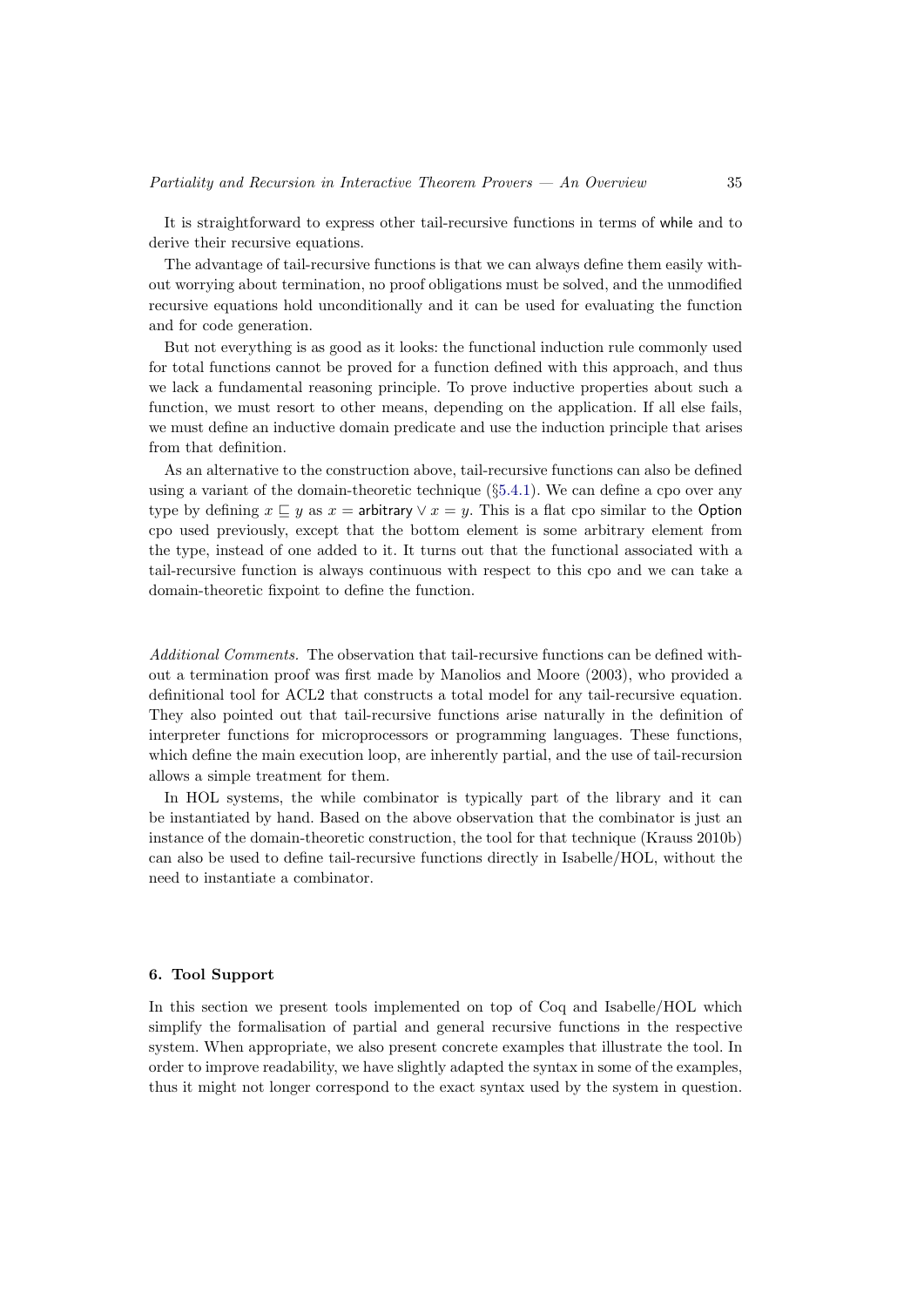## <span id="page-35-0"></span>6.1. The Function Tool in Coq

Under the command Function, Coq includes a tool that allows the definition of both structural and well-founded recursive functions. It is based on ideas by Balaa and Bertot (2000), Barthe and Courtieu (2002), and Barthe, Forest, Pichardie and Rusu (2006).

When defining a (non-structurally) recursive function  $f : Nat \rightarrow Nat$  with the Function tool, the user is asked to provide a well-founded relation (or alternatively a measure) and to show that recursive calls are performed on smaller arguments with respect to the relation (or measure). Once this is done, the tool automatically derives a handful of definitions. First, it generates a functional  $F$  representing  $f$  and then, it defines the recursive function itself by well-founded recursion, using an auxiliary definition with a richer type:

f\_terminates : 
$$
\forall x
$$
 : Nat. { $m$  : Nat |  $\exists p$  : Nat.  $\forall k$  : Nat.  $p < k \rightarrow$  iter k F  $n = m$ }

where iter is the standard iteration function computing  $(F^k n)$  (see its exact definition in §[5.5.2\)](#page-33-0). In other words, the definition of the function includes a proof that it models the functional correctly, and this proof is in turn used to prove the recursive equation  $\forall n$ : Nat. f  $n = F$  f n directly. Finally, the inductive graph of the function is defined, and it is shown that the function respects it. At this point, an induction principle that follows the structure of the function, and hence provides the user with the right inductive hypotheses, is derived. This principle is actually a key feature of the Function command.

Consider for example the merge function, which can be defined by well-founded recursion if we take the sum of the lengths of the input lists as a measure:

| Function merge $(a : [\text{Nat}] \times [\text{Nat}])$                                           | {measure $(\lambda p. \text{length } (\pi_1 p) + \text{length } (\pi_2 p)) a}$ : $[\text{Nat}]$ |
|---------------------------------------------------------------------------------------------------|-------------------------------------------------------------------------------------------------|
| case $a$ of $([], ys) \rightarrow ys$                                                             | $(xs, []) \rightarrow xs$                                                                       |
| $  (x : xs, y :: ys) \rightarrow \text{if } x < y \text{ then } x :: \text{merge } (xs, y :: ys)$ |                                                                                                 |
| else $y :: \text{merge } (x :: xs, ys)$                                                           | else $y :: \text{merge } (x :: xs, ys)$                                                         |

The user is now asked to prove that the two recursive calls are performed on arguments that are smaller than the input argument with respect to the measure. Once the termination conditions are proved, this definition is accepted. It is then possible to reason about merge by using the induction principle provided by the tool. This principle is such that, to prove that P (merge  $(x::xs, y::ys)$ ) for P : [Nat]  $\rightarrow$  Prop, we know either that  $x < y$  and P (merge  $(xs, y :: ys)$ ), or that  $x \geq y$  and P (merge  $(x :: xs, ys)$ ).

This tool has however a few limitations: it is unable to handle strictly partial functions, nested or higher-order recursion, nor mutual recursion on measures. Moreover, it requires the programs to follow a restricted grammar to be able to produce the graph of the function. In particular, it does not handle dependent pattern-matching definitions in a satisfactory way.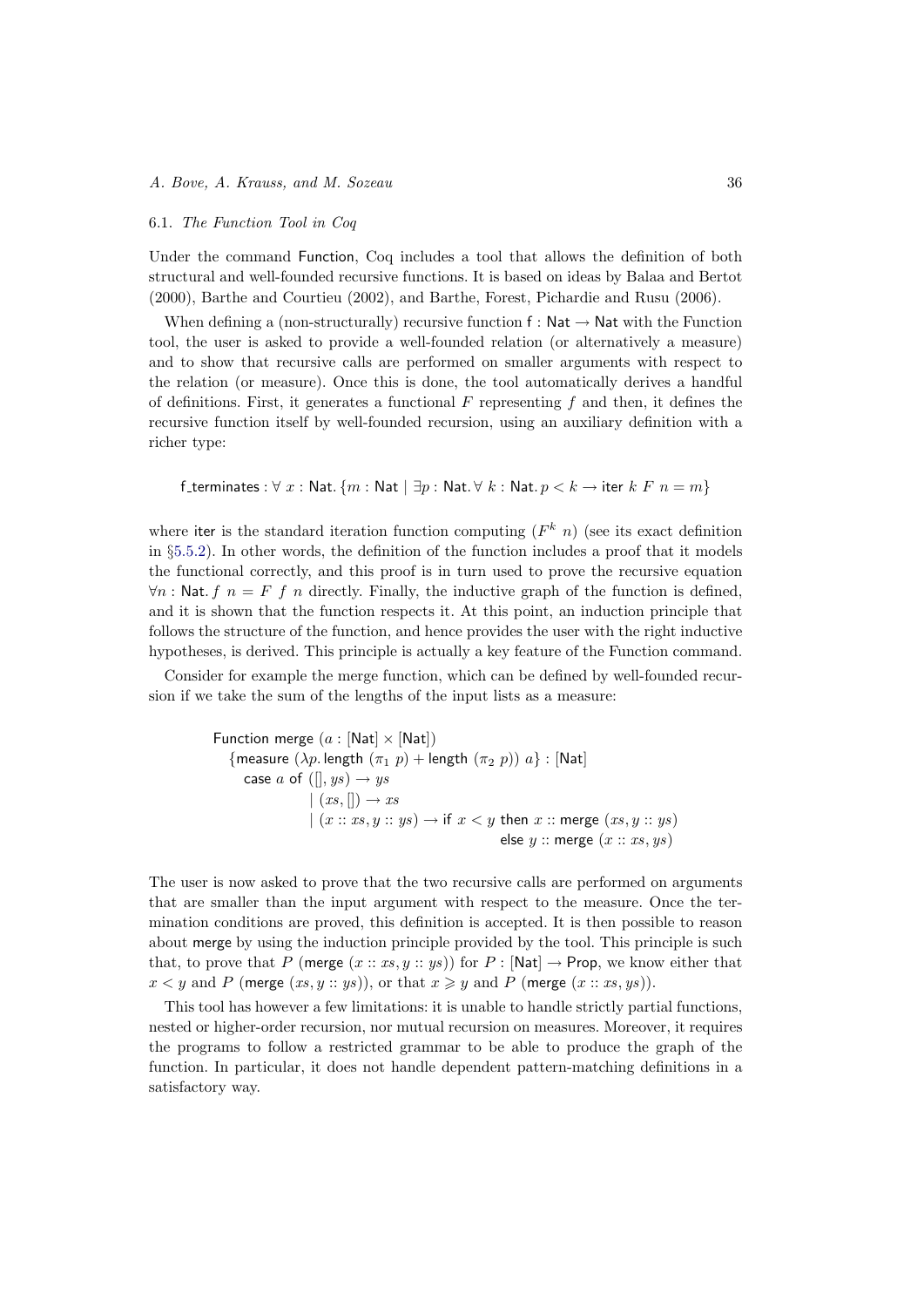#### <span id="page-36-0"></span>6.2. The Program Tool in Coq

Another useful tool in Coq is the Program package developed by Sozeau (2006). Like Function, it facilitates the definition of well-founded recursive functions so that the user does not need to manipulate the wfr combinator directly.

The salient feature of Program is the ability to write programs in an extended type system that includes subtyping between subset types, close to the PVS type system. This permits to write only the computational parts of a program while giving it a strong specification. An interpretation process then decorates the code to produce a complete term that complies with the Coq typechecker. This facilitates the construction of nested recursive functions as shown in the following implementation of McCarthy's 91-function:

Program Fixpoint f91 
$$
(n : Nat)
$$
{measure  $(101 - n)$  } :  $\{m : Nat | \text{ if } n > 100 \text{ then } m = n - 10 \text{ else } m = 91\} =$   
if  $n > 100$  then  $n - 10$  else f91 (f91  $(n + 11)$ )

Note that the result type is a subset type with the specification of the function to be defined, as described in §[5.2.2.](#page-22-0)

After solving the generated obligations showing that recursive calls are valid, that is, they are performed in smaller arguments with respect to the measure, and that the specification is met, that is, both branches of the if-expression satisfy the specification given by the type, the function f91 is defined.

Contrary to Function, Program allows the measure to be defined on any subset of the arguments of the function. In addition, nested and higher-order recursion can be formalised by using dependent types. Like Function, Program does not support the definition of mutually recursive functions using a well-founded relation or measure, although this can be encoded by adding an extra argument to the function definition. In Program, the user can also provide a well-founded relation instead of a measure. On the other hand, this tool does not provide any extra lemmas besides the definition of f91 itself. In particular, it does not provide any induction principle which can be used to prove properties about the function.

# 6.3. Equations in Coq

The Equations package (Sozeau 2010) extends the support of the Coq system to perform well-founded recursion on inductive families. Moreover, it provides auxiliary lemmas such as the recursive equations of the function and an induction principle, much like Function. Equation automates the definition of the subterm relation for inductive definitions. Using this relation for well-founded definitions mimics the syntactic criterion, but allows the user to provide a proof of the subterm relation manually if necessary. The tool also handles dependent pattern matching fully, so it can be used with all the techniques based on enriching types as described in §[5.2.](#page-21-1) Definitions made with Equations have a similar look-and-feel to definitions made with other systems that also handle pattern matching fully, as for example Agda and Epigram (McBride 2004). However, unlike those systems, Equations adds support for arbitrary termination criterion.

As a simple example, consider the following definition of the initial part of a non-empty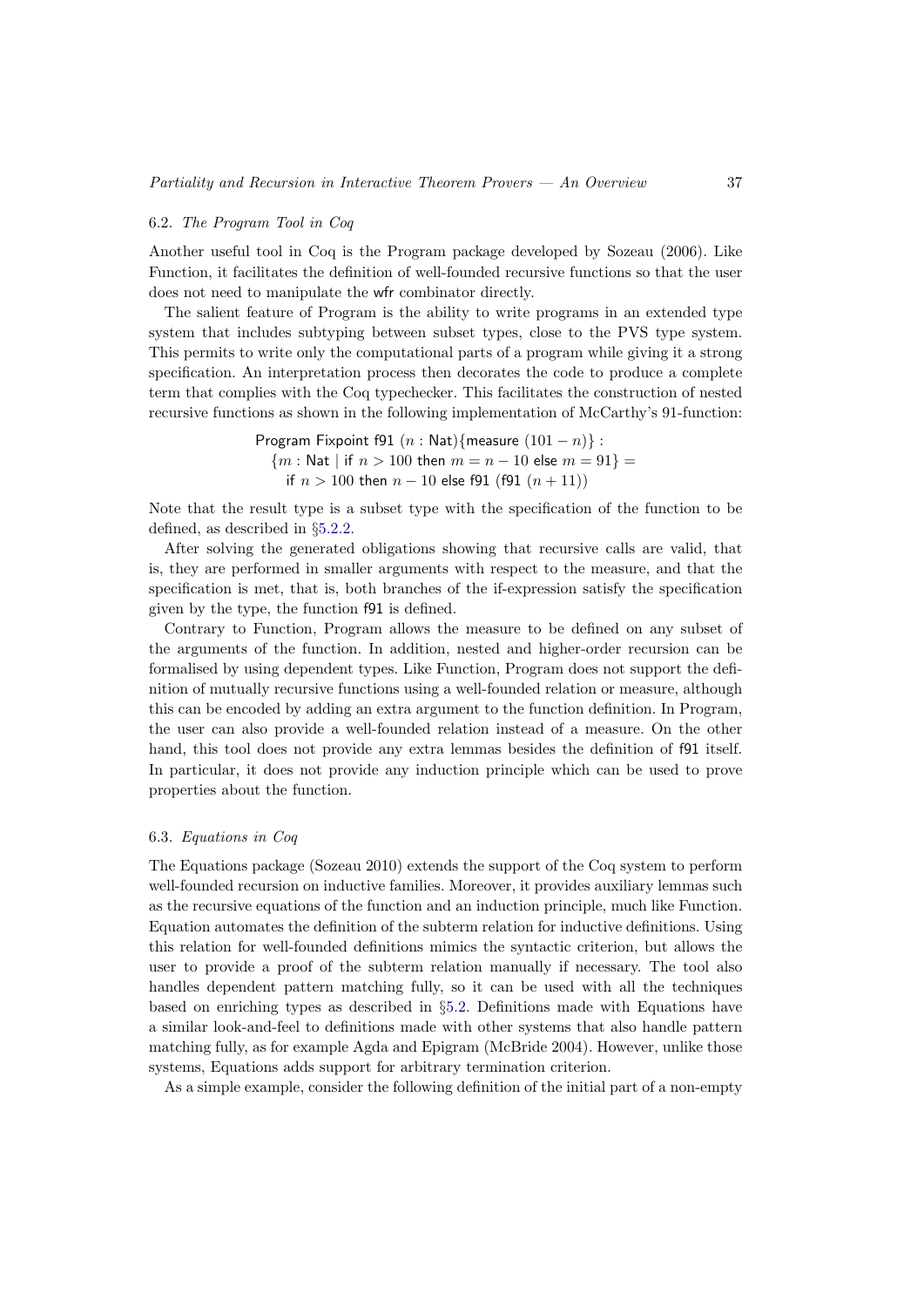vector.

Equations init A  $n (v : \text{Vec } A (S n)) : \text{Vec } A n :=$ init A  $n \, v$  by rec  $v :=$ init  $A \bigl( 0 \bmod a \bmod \bigr) := \textsf{nil}$ init A (S n) (cons  $a$  v) := cons  $a$  (prefix v)

The definition is done by well-founded recursion on  $v$  using the subterm relation, as specified by the first clause of the program. The proof obligation generated by the tool for the recursive call of the example above requires to show that the vector  $v$  is a subterm of cons  $a v$ , which is trivially true—and automatically proved by the tool—by definition of the subterm relation. (Note that the relation compares vectors with potentially different indexes, here n and  $S_n$ ). Once the program is accepted by Coq, the tool generates the inductive graph of the function and derives an induction principle for the definition.

## <span id="page-37-0"></span>6.4. The Function Package in Isabelle/HOL

In Isabelle/HOL, support for general recursion is provided by the so-called function package (Krauss 2006, Krauss 2010a). It is based on inductive domain predicates as described in §[5.3.2.2,](#page-26-0) but for total functions, the internal construction is mostly hidden from the user. In particular, it includes an automated termination prover (Bulwahn et al. 2007, Krauss 2007) that often solves termination proof obligations fully automatically, obviating the need for specifying termination relations in these cases. For example, quicksort is defined conveniently by just stating its recursive equations, which the package then derives as theorems. Similarly, functions like merge and mirror are handled fully automatically.

For functions requiring a manual termination proof, users have the choice of either proving it in terms of the domain predicate (i.e.,  $\forall x$ . Dom<sub>f</sub> x), or specifying a wellfounded relation or measure and proving that the arguments of the recursive calls are decreasing—which they typically prefer.

Nested functions are first introduced as partial functions. Then the tool automatically adds the domain predicate as a condition to the recursive equations.

function f91 : Nat 
$$
\rightarrow
$$
 Nat where  
f91  $n =$  if  $n > 100$  then  $n - 10$  else f91 (f91  $(n + 11)$ )

At this point, the user can already prove inductive properties about the function, constrained by the domain predicate. One such property is the lemma f91 estimate below. Its proof uses the constrained recursive equations f91.psimps and the constrained induction rule f91.pinduct which were produced by the tool. Afterwards, the lemma is used in the termination proof, which uses the same measure function we have already seen previously.

lemma f91 estimate : Dom<sub>f91</sub>  $n \rightarrow$  f91  $n =$  if  $n > 100$  then  $n - 10$  else 91 by (induct rule : f91.pinduct) (auto simp : f91.psimps)

termination f91

by (relation (measure  $(\lambda n. 101 - n))$ ) (auto simp : f91\_estimate)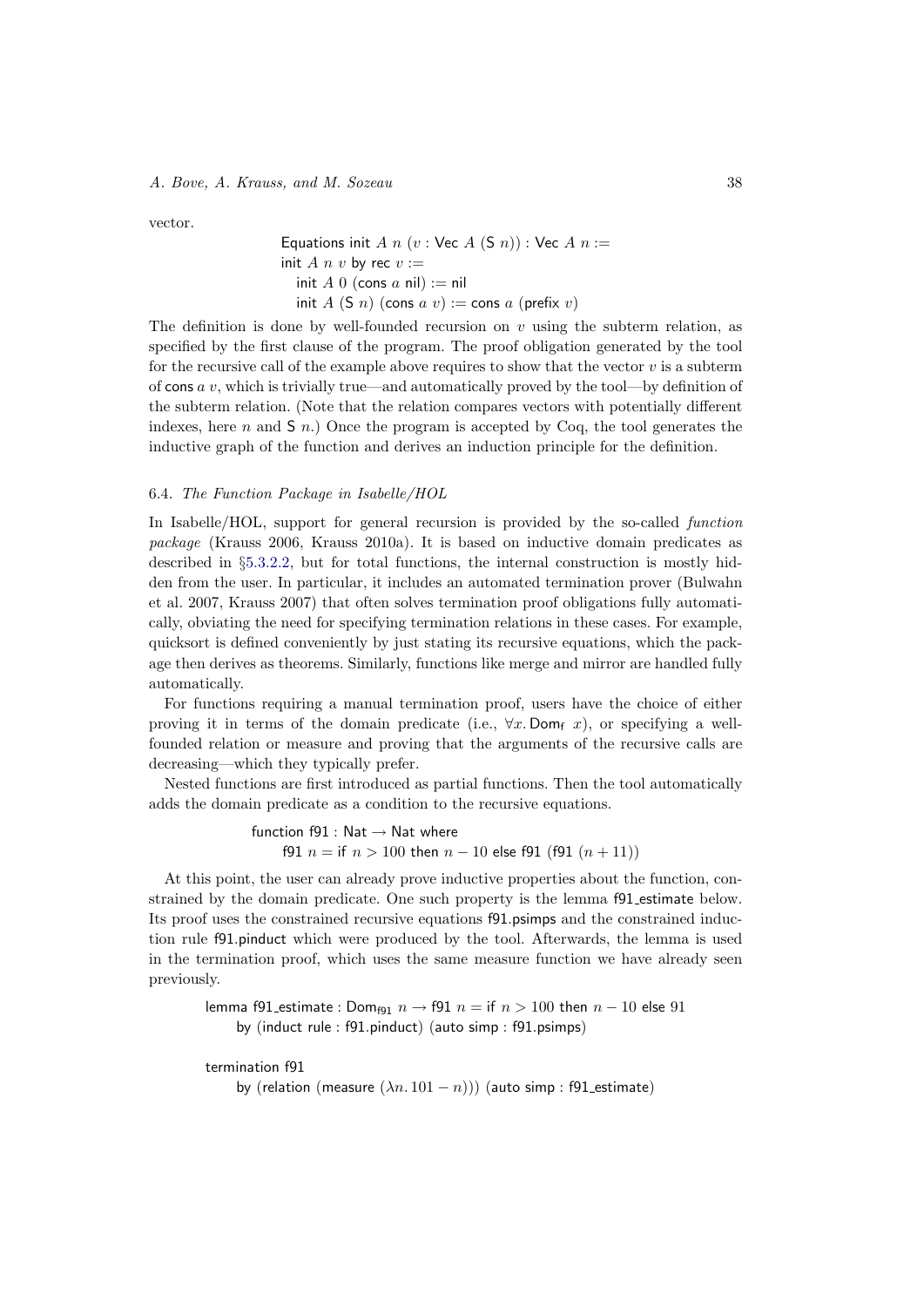After the termination command, the unconstrained recursive equations and induction rule are available under the names f91.simps and f91.induct, respectively. The reader may want to compare the steps above with the steps described in  $\S 5.3.2.2$ .

The main limitation of the function package is inherent in the technique it uses: if the function is strictly partial, its recursive equations must always carry the domain condition. Unfortunately, Isabelle's code generator cannot handle conditional equations, a limitation which is quite fundamental. Thus, we cannot use the code generator for such functions.

# <span id="page-38-0"></span>7. Conclusions

After going through a colourful variety of different techniques and tools, we must conclude as expected that there is no short answer to the question "Which method should I use to formalise my general recursive / partial functions?" except for "It depends..."

In any case, it should have become clear that despite all progress that has been made, dealing with general recursion in proof assistants is not a solved problem: while the formalisation of simple general recursive functions is now a fairly routine task (e.g., for an Isabelle/HOL user, defining qs is no harder than defining structurally recursive functions), the difficulties start as soon as the termination proof becomes harder, or higher-order and nested recursion come into play. While some techniques can handle such more complicated definitions in principle, this typically requires a good deal of extra (manual) effort.

When we look at which techniques actually had the biggest impact in practise, we must clearly say that implementation is important, either directly in a major system or an add-on tool. An extension of some logic with a new type of partial functions as discussed in §[4.4](#page-16-0) will—no matter how well it is designed— have little impact unless there is a system that really implements the extended calculus. The inductive domain technique in constructive type theory  $(\S 5.3.2.1)$  $(\S 5.3.2.1)$  seems to be an interesting exception here, as it can easily be applied even with no special automation in place. Otherwise, the state of implementation usually lacks behind the conceptual state of the art by a few years, and so it will be interesting to see if, e.g., sized types (§[4.3\)](#page-15-0) will find their way into a mature system in the future. In this respect, definitional techniques have a slight strategic advantage, since they can be implemented on top of an unchanged system, which is usually easier. On the other hand, axiomatic techniques tend to produce less overhead in the end.

We conclude this paper by showing the formalisation of a somewhat tricky function that was mentioned as a challenge problem by Owens and Slind (2008). The following algorithm matches a string against a regular expression, which is modelled by the obvious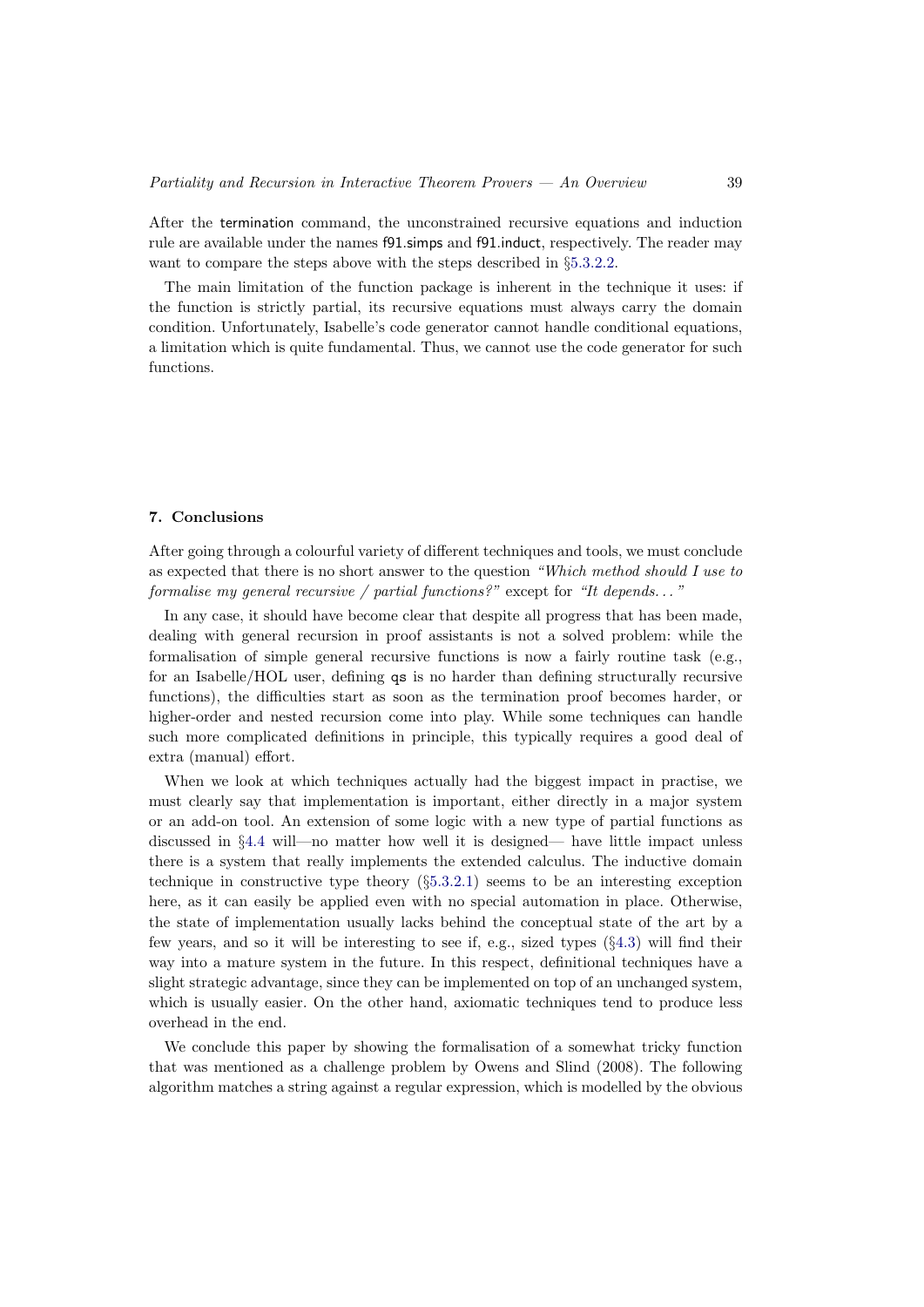inductive type, with constructors  $\emptyset$ ,  $\epsilon$ , char,  $|, \cdot$ , and  $*$ :

match  $\emptyset$  s  $k =$  false match  $\epsilon$  s  $k = k$  s match (char d)  $\parallel k = \texttt{false}$ match (char d)  $(c:: s)$   $k = if c = d$  then k s else false match  $(r_1 | r_2) s k =$  match  $r_1 s k \vee$  match  $r_2 s k$ match  $(r_1 \cdot r_2)$  s  $k =$  match  $r_1s$   $(\lambda s'.$  match  $r_2$   $s'$   $k)$ match  $(r^*)$  s  $k = k$  s  $\vee$  match  $r$  s  $(\lambda s'.$  match  $(r^*)$  s'  $k$ )

Note the use of the continuation  $k$ , which is applied to the remaining string whenever a prefix of the string matches the given expression. In particular, in the last two cases, the continuation given to a recursive call contains another recursive call. Moreover, the function is partial, as it terminates only on the expressions in a certain normal form, where the expressions under a star are not nullable, that is, they do not match the empty string.

This function posed problems with the approach used by Owens and Slind, which is based on well-founded recursion in HOL (§[5.1.2\)](#page-19-0). However, the definition can be handled elegantly using dependent types. Then, the type of the continuation is restricted to

∀s': [A].(if nullable  $r$  then length  $s' \leqslant$  length  $s$  else length  $s' <$  length  $s) \rightarrow \mathsf{Bool}$ 

where  $r$  and  $s$  are the first and second argument of match. Thus, the continuation can expect a string  $s'$  that is no longer than the initial string  $s$ . Moreover, when the expression  $r$  is not nullable, then  $s'$  is strictly shorter than  $s$ . The match function can then be defined using a lexicographic combination of lexicographic combination of the size of the regular expression and the length of the string, after we restrict its domain to normal expressions. The Program (§[6.2\)](#page-36-0) tool nicely takes care of passing around the proof arguments, and present the necessary proof obligations to the user, which are easily solved.

However, there seems to be no easy way to achieve the same effect without the use of dependent types. Finding an equally elegant definition in HOL remains a challenge for now.

#### References

- Abel, A. (1998). foetus termination checker for simple functional programs. Programming Lab Report. [http://www.tcs.informatik.uni-muenchen.de/](http://www.tcs.informatik.uni-muenchen.de/~abel/foetus/)<sup>∼</sup>abel/foetus/.
- Abel, A. (2006). A Polymorphic Lambda-Calculus with Sized Higher-Order Types, PhD thesis, Ludwig-Maximilians-Universität München.
- Abel, A. (2008). Semi-continuous sized types and termination, Logical Methods in Computer Science 4(2). CSL'06 special issue.
- Abel, A. (2010). MiniAgda: Integrating sized and dependent types, in Bove et al. (2010), pp. 14– 28.
- Abel, A. and Altenkirch, T. (2002). A predicative analysis of structural recursion, Journal of Functional Programming 12: 1–41.
- Abramsky, S. and Jung, A. (1994). Domain theory, in S. Abramsky, D. M. Gabbay and T. S. E. Maibaum (eds), Handbook of Logic in Computer Science, Vol. 3, Oxford University Press, pp. 1–168.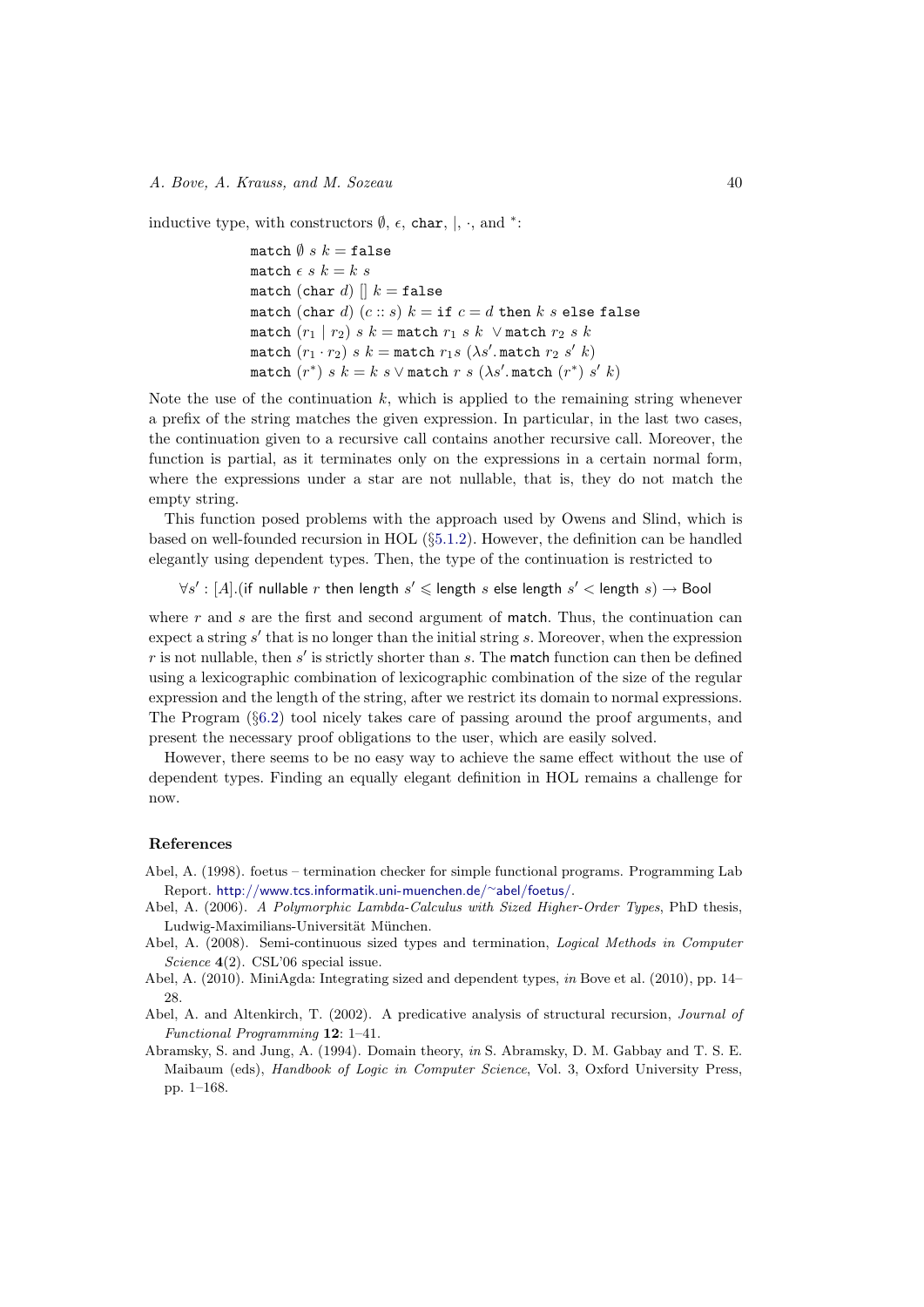- Aczel, P. (1977). An Introduction to Inductive Definitions, in J. Barwise (ed.), *Handbook of* Mathematical Logic, North-Holland Publishing Company, pp. 739–782.
- Agda (2008). Agda wiki. <http://wiki.portal.chalmers.se/agda/agda.php>.
- Ait Mohamed, O., Muñoz, C. and Tahar, S. (eds) (2008). Theorem Proving in Higher Order Logics (TPHOLs 2008), 21st International Conference, Montreal, Canada, August 18-21, 2008, Proceedings, Vol. 5170 of Lecture Notes in Computer Science, Springer Verlag.
- Audebaud, P. (1991). Partial objects in the calculus of constructions, in G. Kahn (ed.), Logic in Computer Science (LICS 1991), IEEE, pp. 86–95.
- Balaa, A. and Bertot, Y. (2000). Fix-point equations for well-founded recursion in type theory, in M. Aagaard and J. Harrison (eds), Theorem Proving in Higher Order Logics (TPHOLs 2000), Vol. 1869 of Lecture Notes in Computer Science, Springer Verlag.
- Balaa, A. and Bertot, Y. (2002). Fonctions récursives générales par itération en théorie des types, Journées Francophones des Langages Applicatifs - JFLA02, INRIA .
- Barringer, H., Cheng, J. H. and Jones, C. B. (1984). A logic covering undefinedness in program proofs, Acta Informatica 21: 251–269.
- Barthe, G. and Courtieu, P. (2002). Efficient reasoning about executable specifications in Coq, in V. A. Carreno, C. Muñoz and S. Tahar (eds), Theorem Proving in Higher-Order Logics (TPHOLs 2002), Vol. 2410 of Lecture Notes in Computer Science, Springer Verlag, pp. 31–46.
- Barthe, G., Forest, J., Pichardie, D. and Rusu, V. (2006). Defining and reasoning about recursive functions: a practical tool for the Coq proof assistant, in M. Hagiya and P. Wadler (eds), Functional and Logic Programming (FLOPS 2006), Vol. 3945 of Lecture Notes in Computer Science, Springer Verlag, pp. 114 – 129.
- Barthe, G., Frade, M. J., Giménez, E., Pinto, L. and Uustalu, T. (2004). Type-based termination of recursive definitions, Mathematical Structures in Computer Science 14(1): 97–141.
- Barthe, G., Grégoire, B. and Pastawski, F. (2006). CIC: Type-based termination of recursive definitions in the calculus of inductive constructions, in M. Hermann and A. Voronkov (eds), Logic for Programming, Artificial Intelligence, and Reasoning (LPAR 2006), Vol. 4246 of Lecture Notes in Computer Science, Springer Verlag, pp. 257–271.
- Barthe, G., Grégoire, B. and Riba, C. (2008). Type-based termination with sized products, in M. Kaminski and S. Martini (eds), CSL, Vol. 5213 of Lecture Notes in Computer Science, Springer, pp. 493–507.
- Barthe, G., Grégoire, B. and Riba, C. (2009). A tutorial on type-based termination, in A. Bove, L. S. Barbosa, A. Pardo and J. S. Pinto (eds), Language Engineering and Rigorous Software Development, Vol. 5520 of Lecture Notes in Computer Science, Springer Verlag, pp. 100–152.
- Berghofer, S. and Nipkow, T. (2000). Executing higher order logic., in Callaghan et al. (2002), pp. 24–40.
- Berghofer, S. and Wenzel, M. (1999). Inductive datatypes in HOL lessons learned in formal-logic engineering, in Bertot et al. (1999), pp. 19–36.
- Bertot, Y., Capretta, V. and Das Barman, K. (2002). Type-theoretic functional semantics, in V. A. Carreno, C. A. Muñoz and S. Tahar (eds), Theorem Proving in Higher Order Logics: 15th International Conference, TPHOLs 2002, Vol. 2410 of Lecture Notes in Computer Science, Springer Verlag, pp. 83–97.
- Bertot, Y. and Castéran, P. (2004). Interactive Theorem Proving and Program Develpment. Coq'Art: The Calculus of Inductive Constructions, Springer Verlag.
- Bertot, Y., Dowek, G., Hirschowitz, A., Paulin, C. and Théry, L. (eds) (1999). Theorem Proving in Higher Order Logics (TPHOLs '99), Vol. 1690 of Lecture Notes in Computer Science, Springer Verlag.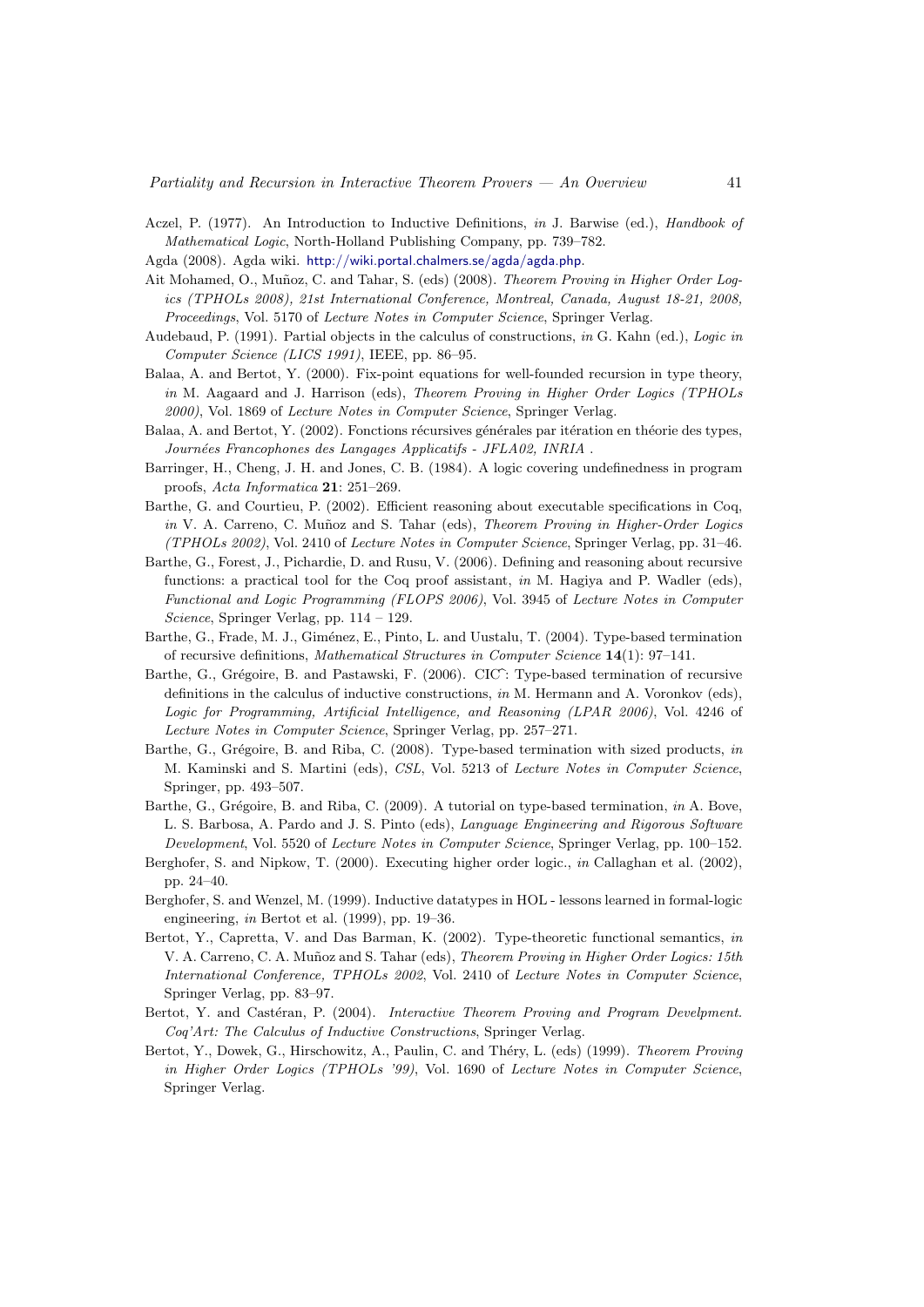- Bertot, Y. and Komendantsky, V. (2008). Fixed point semantics and partial recursion in Coq, in S. Antoy and E. Albert (eds), Principles and practice of declarative programming (PPDP '08), ACM, New York, NY, USA, pp. 89–96.
- Blanqui, F. (2004). A type-based termination criterion for dependently-typed higher-order rewrite systems, in V. van Oostrom (ed.), Rewriting Techniques and Applications, 15th International Conference, RTA  $2004$ , Aachen, Germany, June  $3 - 5$ ,  $2004$ , Proceedings, Vol. 3091 of LNCS, Springer, pp. 24–39.
- Blanqui, F. (2005). Decidability of type-checking in the calculus of algebraic constructions with size annotations, in L. Ong (ed.), Computer Science Logic (CSL 2005), Vol. 3634 of Lecture Notes in Computer Science, Springer Verlag, pp. 135–150.
- Bove, A. (2009). Another look at function domains, in S. Abramsky, M. Mislove and C. Palamidessi (eds), Mathematical Foundations of Programming Semantics (MFPS 2009), Vol. 249C of ENTCS, pp. 61–74.
- Bove, A. and Capretta, V. (2005a). Modelling general recursion in type theory, Mathematical Structures in Computer Science 15(4): 671–708.
- Bove, A. and Capretta, V. (2005b). Recursive functions with higher-order domains, in P. Urzyczyn (ed.), Typed Lambda Calculi and Applications (TLCA 2005), Vol. 3461 of Lecture Notes in Computer Science, Springer Verlag, pp. 116–130.
- Bove, A. and Capretta, V. (2007). Computation by prophecy, in S. R. D. Rocca (ed.), Typed Lambda Calculi and Applications (TLCA 2007), Vol. 4583 of Lecture Notes in Computer Science, Springer Verlag, pp. 70–83.
- Bove, A. and Capretta, V. (2008). A type of partial recursive functions, in Ait Mohamed et al. (2008), pp. 102–117.
- Bove, A., Komendantskaya, E. and Niqui, M. (eds) (2010). Workshop on Partiality and Recursion in Interative Theorem Provers (PAR 2010), Satellite Workshop of ITP'10 at FLoC 2010, Vol. 43 of EPTCS.
- Boyer, R. S. and Moore, J. S. (1979). A Computational Logic, Academic Press, New York.
- Boyer, R. S. and Moore, J. S. (1996). Mechanized formal reasoning about programs and computing machines, in R. Veroff (ed.), Automated Reasoning and Its Applications: Essays in Honor of Larry Wos, MIT Press.
- Bulwahn, L., Krauss, A. and Nipkow, T. (2007). Finding lexicographic orders for termination proofs in Isabelle/HOL, in K. Schneider and J. Brandt (eds), Theorem Proving in Higher Order Logics (TPHOLs 2007), Vol. 4732 of Lecture Notes in Computer Science, Springer Verlag, pp. 38–53.
- Callaghan, P., Luo, Z., McKinna, J. and Pollack, R. (eds) (2002). Types for Proofs and Programs, International Workshop, TYPES 2000, Durham, UK, December 8-12, 2000, Selected Papers, Vol. 2277 of Lecture Notes in Computer Science, Springer Verlag.
- Capretta, V. (2005). General recursion via coinductive types, Logical Methods in Computer Science 1(2): 1–18.
- Charguéraud, A. (2010). The optimal fixed point combinator, in Kaufmann and Paulson (2010), pp. 195–210.
- Cheng, J. H. and Jones, C. B. (1991). On the usability of logics which handle partial functions, in C. Morgan and J. C. P. Woodcock (eds), 3rd Refinement Workshop, Springer Verlag, pp. 51–69.
- Constable, R. L. and Mendler, N. P. (1985). Recursive definitions in type theory, in R. Parikh (ed.), Logic of Programs, Vol. 193 of Lecture Notes in Computer Science, Springer Verlag, pp. 61–78.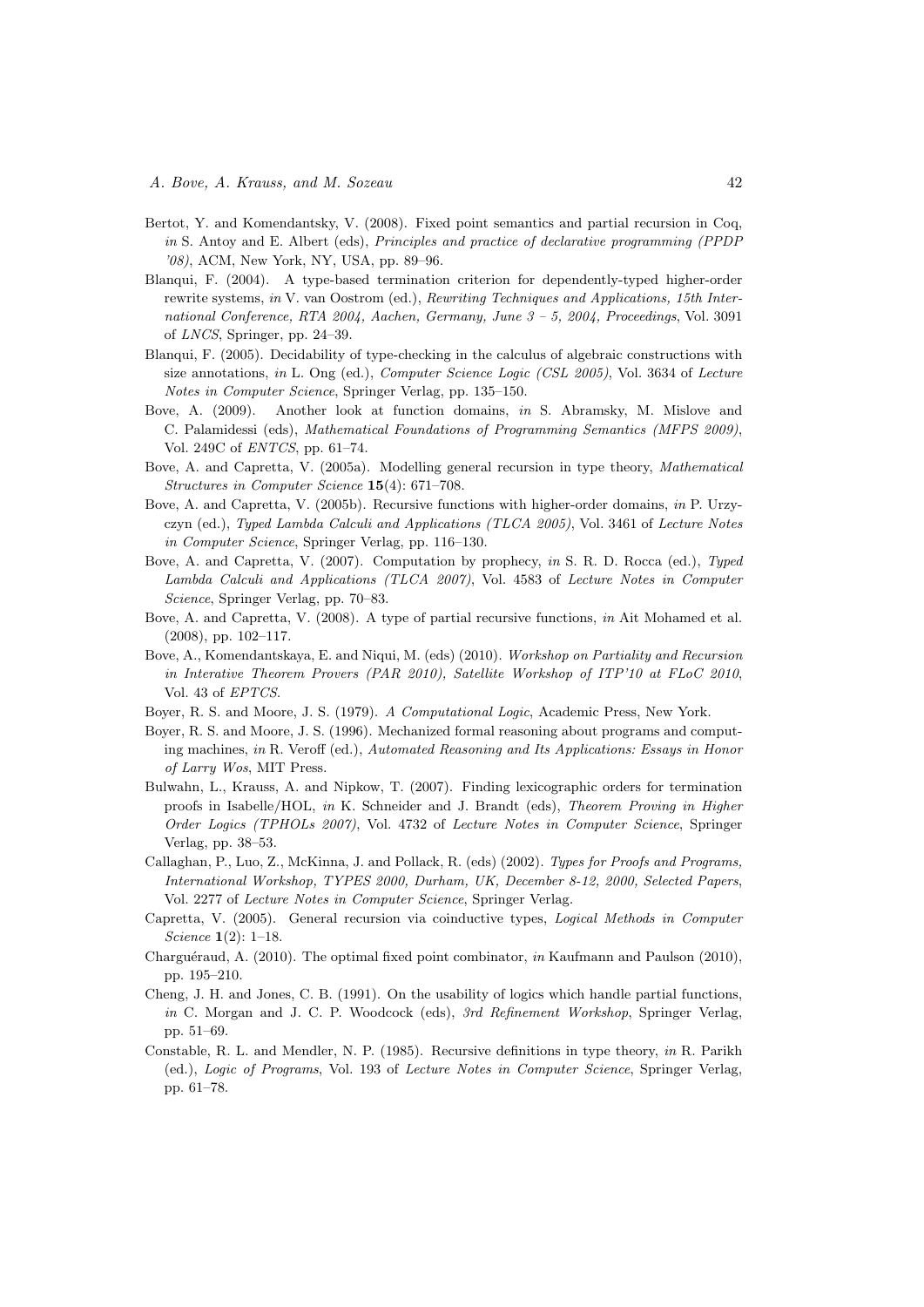- Constable, R. L. and Smith, S. F. (1987). Partial objects in constructive type theory, Logic in Computer Science (LICS 1987), IEEE, Washington, D.C., pp. 183–193.
- Coq development team (2010). Coq 8.3 Reference Manual, INRIA. <http://coq.inria.fr/refman/>.
- Coquand, T. and Huet, G. (1988). The Calculus of Constructions, Information and Computation 76(2/3): 95–120.
- Coquand, T. and Paulin, C. (1990). Inductively defined types, in P. Martin-Löf and G. Mints (eds), Proceedings of Colog '88, Vol. 417 of Lecture Notes in Computer Science, Springer Verlag, pp. 50–66.
- Di Gianantonio, P. and Miculan, M. (2003). A unifying approach to recursive and co-recursive definitions, in H. Geuvers and F. Wiedijk (eds), Types for Proofs and Programs (TYPES 2002), Vol. 2646 of Lecture Notes in Computer Science, Springer Verlag, pp. 148–161.
- Dubois, C. and Donzeau-Gouge, V. V. (1998). A step towards the mechanization of partial functions: domains as inductive predicates, CADE-15 Workshop on mechanization of partial functions.
- Dybjer, P. (2000). A general formulation of simultaneous inductive-recursive definitions in type theory, Journal of Symbolic Logic 65(2): 525–549.
- Farmer, W. M. (1993). A simple type theory with partial functions and subtypes, Annals of Pure and Applied Logic 64(3): 211–240.
- Farmer, W. M., Guttman, J. D. and Thayer, F. J. (1993). IMPS: an interactive mathematical proof system, Journal of Automated Reasoning 11: 653–654.
- Finn, S., Fourman, M. and Longley, J. (1997). Partial functions in a total setting, Journal of Automated Reasoning 18(1): 85–104.
- Furbach, U. and Shankar, N. (eds) (2006). Automated Reasoning, Third International Joint Conference, IJCAR 2006, Seattle, WA, USA, August 17-20, 2006, Proceedings, Vol. 4130 of Lecture Notes in Artificial Intelligence, Springer Verlag.
- Giesl, J. (1997). Termination of nested and mutually recursive algorithms, Journal of Automated Reasoning 19(1): 1–29.
- Giesl, J. (2001). Induction proofs with partial functions, Journal of Automated Reasoning  $26(1): 1-49.$
- Giménez, E. (1995). Codifying guarded definitions with recursive schemes, Types for Proofs and Programs (TYPES 1994), Vol. 996 of Lecture Notes in Computer Science, Springer Verlag, pp. 39–59.
- Gordon, M. J. C. and Melham, T. F. (eds) (1993). Introduction to HOL: A theorem proving environment for Higher Order Logic, Cambridge University Press.
- Gordon, M. J. C., Milner, R. and Wadsworth, C. P. (1979). Edinburgh LCF: A Mechanised Logic of Computation, Vol. 78 of Lecture Notes in Computer Science, Springer Verlag.
- Greve, D. (2009). Assuming termination, ACL2 Workshop Proceedings.
- Haftmann, F. and Nipkow, T. (2010). Code generation via higher-order rewrite systems, in M. Blume, N. Kobayashi and G. Vidal (eds), Functional and Logic Programming (FLOPS 2010), Vol. 6009 of Lecture Notes in Computer Science, Springer Verlag, pp. 103–117.
- Harrison, J. (1995). Inductive definitions: automation and application, in Schubert et al. (1995), pp. 200–213.
- Howard, W. A. (1980). The formulae-as-types notion of construction, in J. P. Seldin and J. R. Hindley (eds), To H.B. Curry: Essays on Combinatory Logic, Lambda Calculus and Formalism, Academic Press, London, pp. 479–490.
- Huffman, B. (2008). Reasoning with powerdomains in Isabelle/HOLCF, in O. Ait Mohamed, C. Muñoz and S. Tahar (eds), TPHOLs 2008: Emerging Trends Proceedings, pp. 45 -56. Department of Electrical and Computer Engineering, Concordia University.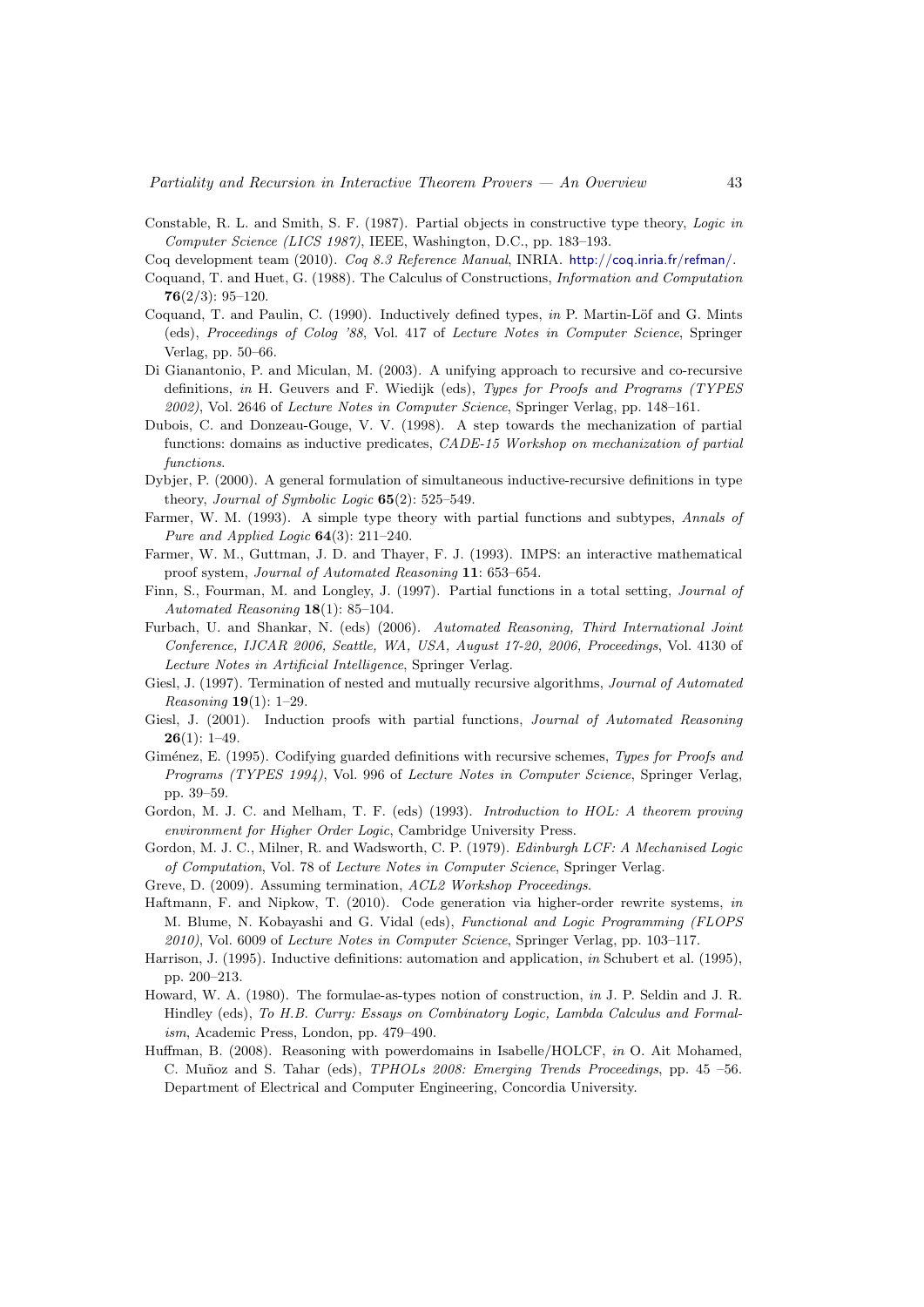- Huffman, B. (2009). A purely definitional universal domain, in S. Berghofer, T. Nipkow, C. Urban and M. Wenzel (eds), Theorem Proving in Higher Order Logics (TPHOLs 2009), Vol. 5674 of Lecture Notes in Computer Science, Springer Verlag, pp. 260–275.
- Hughes, J., Pareto, L. and Sabry, A. (1996). Proving the correctness of reactive systems using sized types, Principles of Programming Languages (POPL 1996), ACM, pp. 410–423.

Jones, C. B. (1990). Systematic Software Development using VDM, Prentice-Hall.

- Kaufmann, M. and Paulson, L. C. (eds) (2010). Interactive Theorem Proving, First International Conference, ITP 2010, Edinburgh, UK, July 11-14, 2010, Proceedings, Vol. 6172 of Lecture Notes in Computer Science, Springer Verlag.
- Krauss, A. (2006). Partial recursive functions in higher-order logic, in Furbach and Shankar (2006), pp. 589–603.
- Krauss, A. (2007). Certified size-change termination, in F. Pfenning (ed.), Automated Deduction (CADE-21), Vol. 4603 of Lecture Notes in Computer Science, Springer Verlag, pp. 460–476.
- Krauss, A. (2010a). Partial and nested recursive function definitions in higher-order logic, Journal of Automated Reasoning 44(4): 303–336.
- Krauss, A. (2010b). Recursive definitions of monadic functions, in Bove et al. (2010), pp. 1–13.
- Krstić, S. and Matthews, J. (2003). Inductive invariants for nested recursion, in D. A. Basin and B. Wolff (eds), Theorem Proving in Higher Order Logics (TPHOLs 2003), Vol. 2758 of Lecture Notes in Computer Science, Springer Verlag, pp. 253–269.
- Leroy, X. (2006). Formal certification of a compiler back-end, or: programming a compiler with a proof assistant, in J. G. Morrisett and S. L. Peyton Jones (eds), Principles of Programming Languages (POPL 2006), ACM Press, pp. 42–54.
- Manna, Z. and Shamir, A. (1976). The theoretical aspects of the optimal fixed point, SIAM J. Comput. 5(3): 414–426.
- Manolios, P. and Moore, J. S. (2003). Partial functions in ACL2, Journal of Automated Reasoning 31(2): 107–127.
- Martin-Löf, P. (1984). *Intuitionistic Type Theory*, Bibliopolis, Napoli.
- Matthews, J. (1999). Recursive function definition over coinductive types, in Bertot et al. (1999), pp. 73–90.
- McBride, C. (2002). Elimination with a motive, in Callaghan et al. (2002), pp. 197–216.
- McBride, C. (2003). First-order unification by structural recursion, Journal of Functional Pro $gramming \; 13(6): \; 1061-1075.$
- McBride, C. (2004). Epigram: Practical programming with dependent types, in V. Vene and T. Uustalu (eds), Advanced Functional Programming (AFP 2004), Vol. 3622 of Lecture Notes in Computer Science, Springer Verlag, pp. 130–170.
- Megacz, A. (2007). A coinductive monad for prop-bounded recursion, in A. Stump and H. Xi (eds), Programming Languages meets Program Verification (PLPV 2007), ACM, New York, NY, USA, pp. 11–20.
- Moggi, E. (1991). Notions of computation and monads, Information and Computation 93(1): 55– 92.
- Müller, O., Nipkow, T., von Oheimb, D. and Slotosch, O. (1999). HOLCF=HOL+LCF, Journal of Functional Programming 9(2): 191–223.
- Nipkow, T., Bauer, G. and Schultz, P. (2006). Flyspeck I: Tame graphs, in Furbach and Shankar (2006), pp. 21–35.

Nipkow, T., Paulson, L. C. and Wenzel, M. (2002). Isabelle/ $HOL - A$  Proof Assistant for Higher-Order Logic, Vol. 2283 of Lecture Notes in Computer Science, Springer Verlag.

Nordström, B. (1988). Terminating General Recursion, BIT 28(3): 605–619.